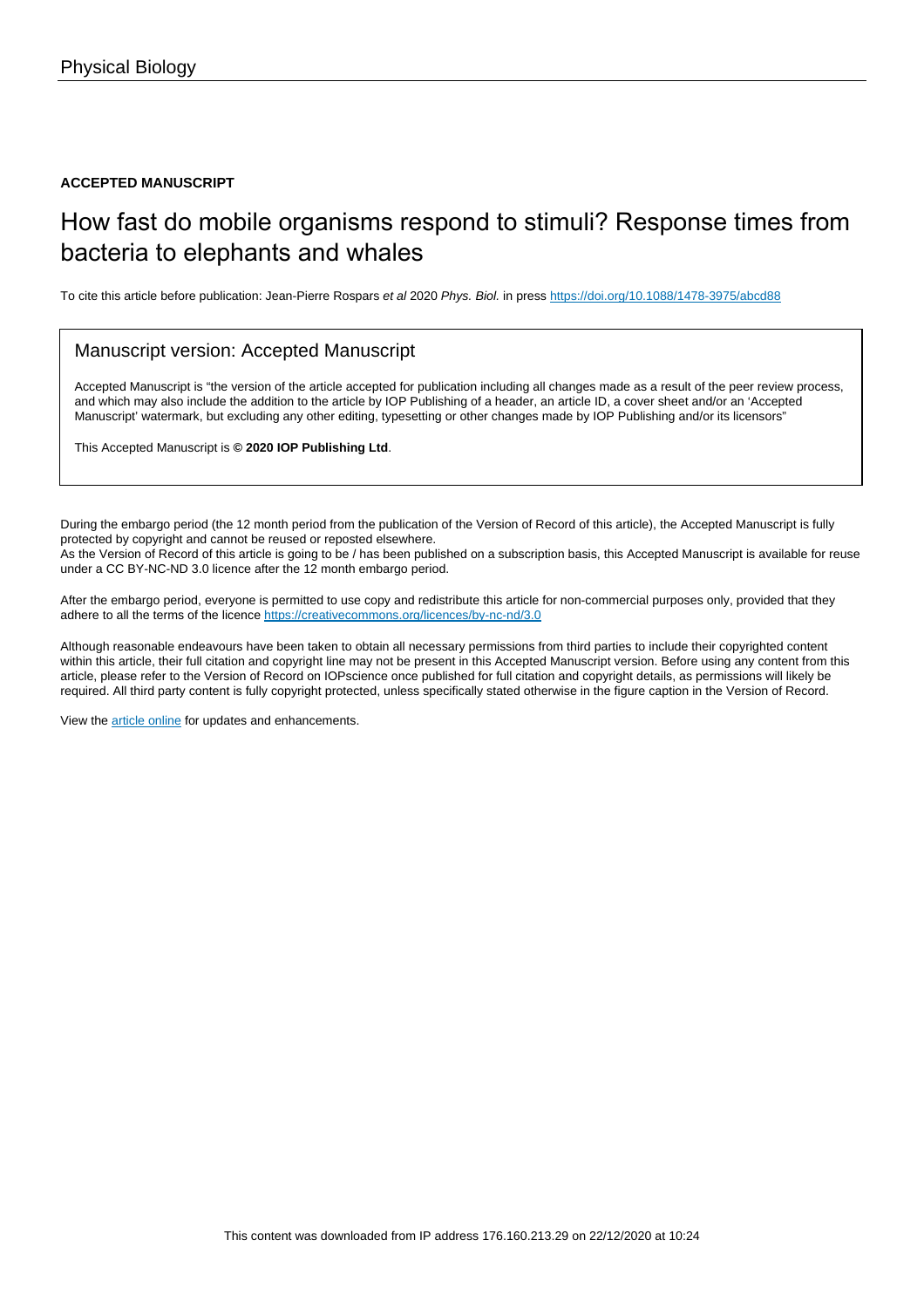| 2              |                |                                                                                                        |
|----------------|----------------|--------------------------------------------------------------------------------------------------------|
| 3<br>4         | 1              | HOW FAST DO MOBILE ORGANISMS RESPOND TO STIMULI?                                                       |
| 5<br>6<br>7    | $\overline{2}$ | RESPONSE TIMES FROM BACTERIA TO ELEPHANTS AND WHALES                                                   |
| 8<br>9<br>10   | 3              |                                                                                                        |
| 11<br>12       | 4              | Jean-Pierre Rospars <sup>a</sup> and Nicole Meyer-Vernet <sup>b</sup>                                  |
| 13<br>14<br>15 | 5              |                                                                                                        |
| 16<br>17       | 6              | <sup>a</sup> Institute of Ecology and Environmental Sciences of Paris, INRA, route de Saint-Cyr, 78000 |
| 18<br>19       | 7              | Versailles, France                                                                                     |
| 20<br>21<br>22 | 8              | <sup>b</sup> LESIA, Observatoire de Paris, Université PSL, CNRS, Sorbonne Université, Université de    |
| 23<br>24       | 9              | Paris, 5 place Jules Janssen, 92195 Meudon, France                                                     |
| 25<br>26<br>27 | 10             |                                                                                                        |
| 28<br>29       | 11             | Corresponding author: Jean-Pierre Rospars                                                              |
| 30<br>31       | 12             | Emails: Jean-Pierre.Rospars@inrae.fr and Nicole.Meyer@obspm.fr                                         |
| 32<br>33<br>34 | 13             |                                                                                                        |
| 35<br>36       | 14             | Manuscript length: 9800 words (title page, summary and statements not included)                        |
| 37<br>38       | 15             | Number of figures: 4.                                                                                  |
| 39<br>40<br>41 | 16             | Number of tables: 2.                                                                                   |
| 42<br>43       | 17             | Supplementary material: yes.                                                                           |
| 44<br>45       | 18<br>19       | Keywords: response time, startle response, locomotion, biophysical modelling, biological scaling.      |
| 46<br>47<br>48 | 20             |                                                                                                        |
| 49<br>50       | 21             |                                                                                                        |
| 51<br>52       |                |                                                                                                        |
| 53<br>54<br>55 |                |                                                                                                        |
| 56<br>57       |                |                                                                                                        |
| 58<br>59<br>60 |                | Response times (revised version)<br>Phys. Biol.<br>Page 1                                              |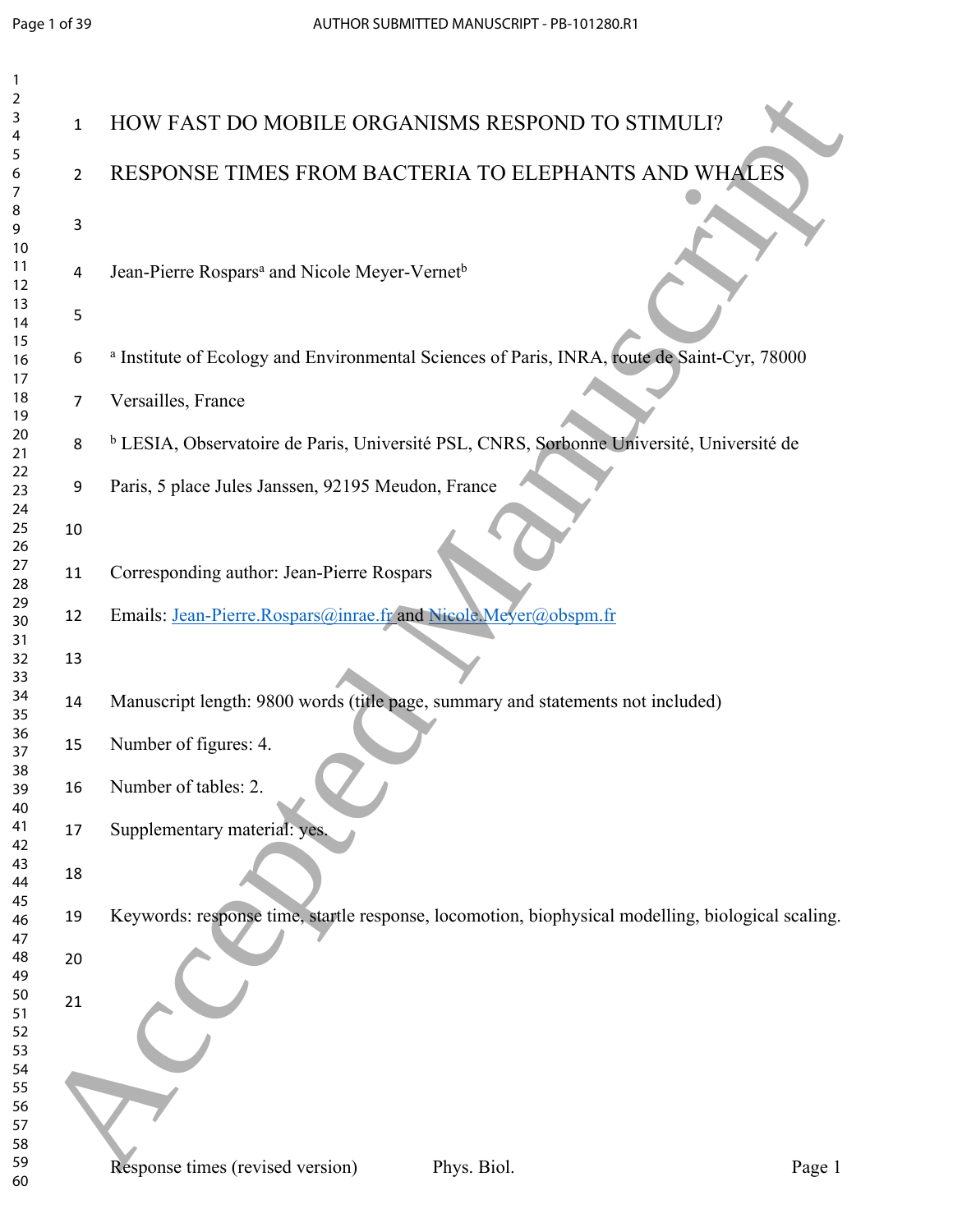### SUMMARY

 

 Quick responses to fast changes in the environment are crucial in animal behaviour and survival, for example to seize prey, escape predators, or negotiate obstacles. Here, we study the 'simple response time' that is the time elapsed between receptor stimulation and motor activation as typically shown in escape responses, for mobile organisms of various taxa ranging from bacteria to large vertebrates. We show that 95 % of these simple response times lie within one order of magnitude of the overall geometric mean of about 25 ms, which is similar to that of a well- studied sensory time scale, the inverse of the critical flicker fusion frequency in vision, also lying within close bounds for all the organisms studied. We find that this time scale is a few times smaller than the minimum time to move by one body length, which is known to lie also within a 33 relatively narrow range for all moving organisms. The remarkably small 10<sup>2</sup>-fold range of the simple response time among so disparate life forms varying over  $10^{20}$ -fold in body mass suggests that it is determined by basic physicochemical constraints, independently on the structure and scale of the organism. We thus propose first-principle estimates of the simple response and sensory time scales in terms of physical constants and a few basic biological properties common to mobile organisms and constraining their responses. 22 SUMMARY<br>
23 ACCEPT (in example to strict plane, so in the environment are emission in animal behaviour and subseted<br>
23 ACCEPT (in example to strict plane, some predictions, or responsive induced is there, we shall a s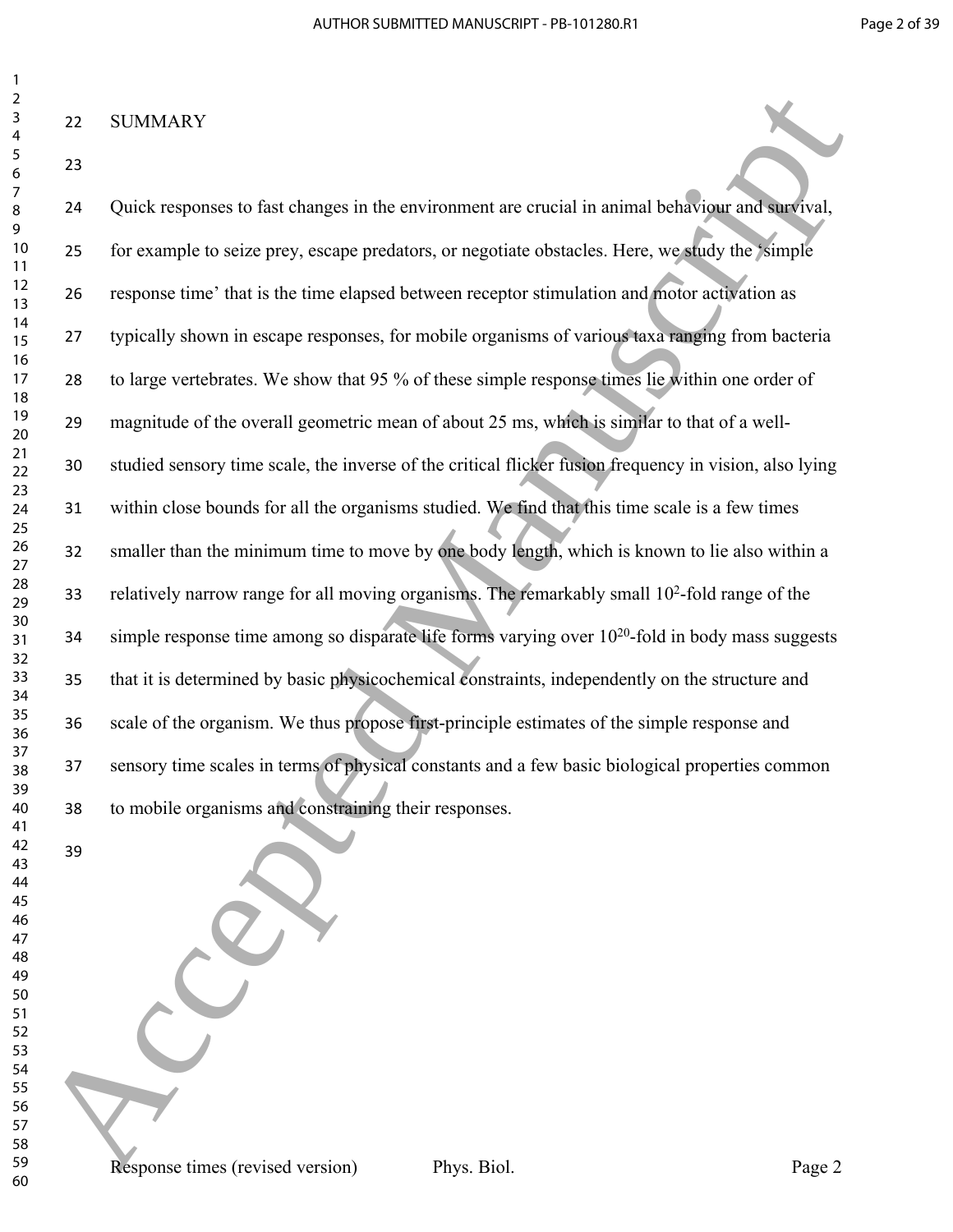$\overline{2}$ 

| 3                                         |
|-------------------------------------------|
| 4                                         |
| 5                                         |
| 6                                         |
|                                           |
| 8                                         |
|                                           |
| $\mathbf$<br>)                            |
| 10                                        |
| 1<br>1                                    |
| $\mathbf{1}$<br>$\overline{2}$            |
| $\overline{1}$<br>3                       |
| $\overline{14}$                           |
| 15                                        |
| 16                                        |
| 1                                         |
| 18                                        |
| 19                                        |
| 20                                        |
| $\overline{21}$                           |
| $\overline{2}$<br>$\overline{a}$          |
| 23                                        |
| 4<br>C                                    |
| 25                                        |
| 26                                        |
| $^{27}$                                   |
| 28                                        |
| 29                                        |
| 30                                        |
| $\overline{\textbf{3}}$                   |
| $\overline{\mathbf{3}}$<br>$\overline{2}$ |
| $\overline{\mathbf{3}}$<br>ξ              |
| 3.<br>4                                   |
| 35                                        |
| 36                                        |
| 37                                        |
| 38                                        |
| 39                                        |
| 40                                        |
| 41                                        |
| <sup>)</sup>                              |
| 4<br>43                                   |
| 44                                        |
|                                           |
| 45                                        |
| 46                                        |
| 47                                        |
| 48                                        |
| 49                                        |
| 50                                        |
| 51                                        |
| 5<br><sup>)</sup>                         |
| 5:<br>ξ                                   |
| 54                                        |
| 55                                        |
| 56                                        |
| 57                                        |
| 58                                        |
| 59                                        |

## 1. INTRODUCTION

 The concept of timescale is fundamental in science. An important timescale in biology is the minimum response time of mobile organisms to a dynamic environment. When an animal suddenly encounters a prominent event such as a prey, a predator or an obstacle, it must react fast enough, albeit not faster than necessary, in order not to sacrifice accuracy or waste the energy or space dedicated to its sensory systems (e.g. Attwell and Laughlin 2001). For a response to be fast enough, the information that produced the response should not be outdated (e.g. Spence 2009), which requires in particular that the response time does not exceed the movement duration and that the animal position has not changed much. For animals moving with legs, the response time is often compared to the stance or step duration (e.g. More et al. 2018); however, for animals not equipped with legs, a more general time scale for comparison with the minimum response time is the minimum time to move by one body length, that is the ratio of body length to maximum speed. 24<br>
12 Accepted Manuscript is a since An imputate timescale in the same<br>
12 The correspondent measure is fundamental in science. An imputant timescale in bigges<br>
12 The correspondent measurement whose angular strength mea

 The maximum speed of terrestrial and aquatic organisms has been found to be roughly proportional to their body length, from bacteria to large vertebrates (Bonner 1965, McMahon and Bonner 1983), contrary to the preferred speed which is subjected to different constraints (e.g. Bejan and Marden 2006). These results, later confirmed with a large data set, imply that the time to move by one body length at maximum speed lies in a narrow range around one tenth of 59 second within a factor of ten, for running and swimming organisms of mass varying by  $10^{20}$ -fold in body mass. The ubiquity of this minimum locomotion time scale, holding for so different organisms' structures and sizes, whereas characteristic biological timescales cover more than 12 orders of magnitude (e. g. Shamir et al. 2016), suggests that it is bounded by universal constraints, and led Meyer-Vernet and Rospars (2015, 2016) to propose a tentative interpretation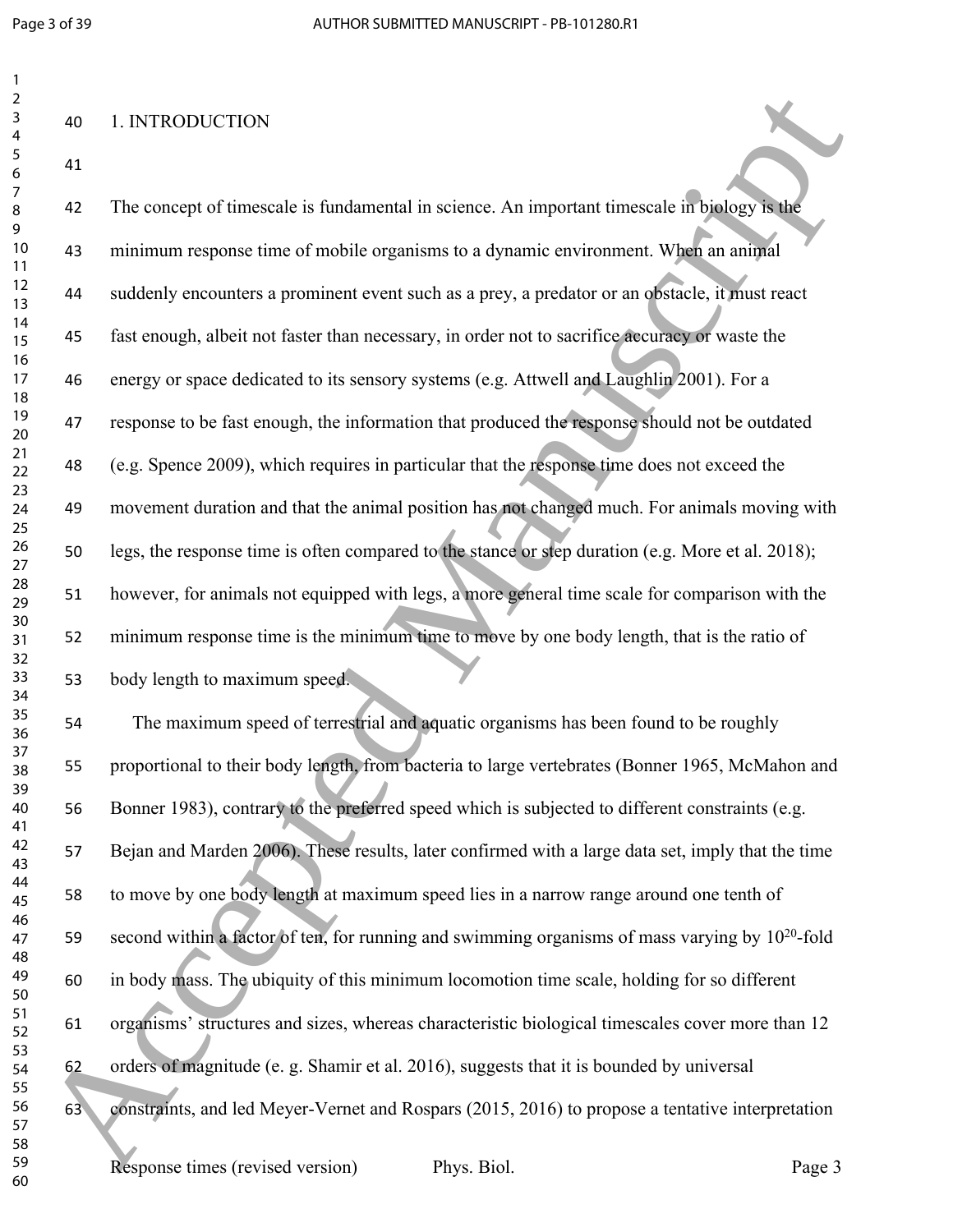based on the mass density of living organisms, the maximum specific tension exerted by molecular motors and muscles (Rospars and Meyer-Vernet 2016) and the maximum mass specific metabolic rate (Weibel and Hoppeler 2005, Glazier 2014, Makarieva et al. 2005), which constrain the maximum speed and remain within close bounds for all moving organisms. The question therefore arises of whether a similar result could hold for the minimum time to react to stimuli. The scaling of sensorimotor delays with body mass in relation to movement duration has been studied by More and Donelan (2018) for the stretch reflex in terrestrial mammals, but there is no large-scale study of the minimum response time covering the entire mass range of mobile species. We therefore collated data from the literature for the 'simple response time', that is the time to detect the occurrence of a simple stimulus, as determined from behavioural and electrophysiological measurements in various taxa from free-living cells to large metazoans like sharks, turtles, and elephants, spanning 20 orders of magnitude in mass from 76 10<sup>-16</sup> to 3900 kg. 66<br>
6 Accepted Ward in the mass density of biving organisms, the maximum apertific tension exerted by<br>
6 GG specific metabolic rate (Weihel and Hoppele 2005, Glazie 2014 Makariana change<br>
6 GG specific metabolic rate (Wei

 An important constraint to fast response is set by sensory limitations that affect the ability to track fast moving objects such as prey or mates. These limitations have been studied in the case of vision, using the critical flicker fusion frequency (CFF), defined as the frequency at which a flickering light is indistinguishable from a continuous light (e.g. D'Eath 1998). The scaling of this property with body mass and metabolism has been studied by Healy et al. (2013) for vertebrates; we collated the corresponding characteristic time (1/CFF) and extended the data to compare it to the minimum response time.

 Our aims are (i) to determine whether the minimum response time remains within close bounds across the whole of mobile life despite the diversity of structures and mechanisms, (ii) to compare it with the minimum sensory time-scale for vision (inverse of the critical flicker fusion 87 frequency) and to the minimum time to move by one body length, and (iii) to propose an

Response times (revised version) Phys. Biol. Page 4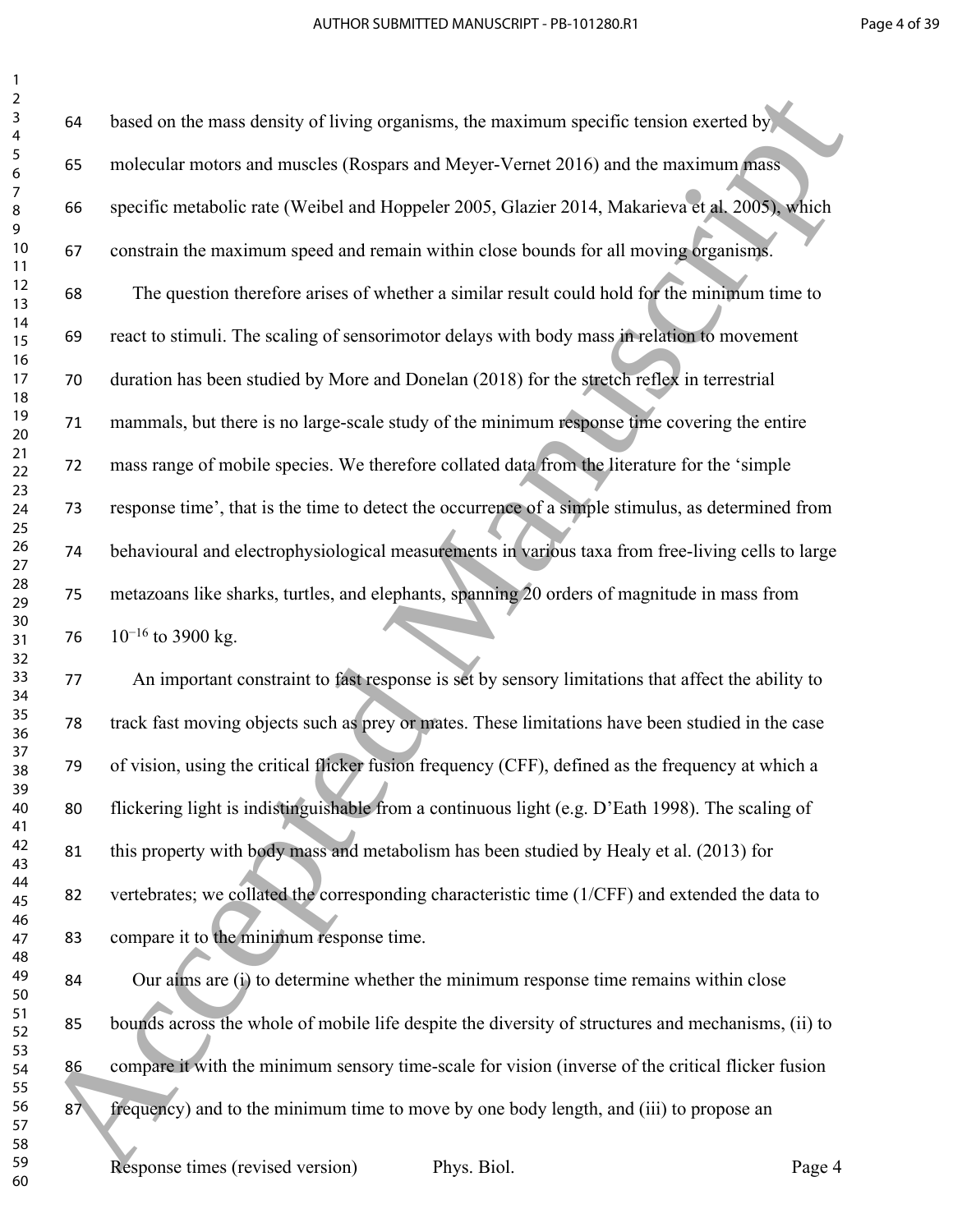| 1<br>2         |     |                                                                                                     |
|----------------|-----|-----------------------------------------------------------------------------------------------------|
| 3<br>4         | 88  | interpretation based on basic physicochemical and biological properties. Because the response       |
| 5<br>6         | 89  | times of animals are expected to be hugely different from those of microorganisms, which are        |
| 7<br>8<br>9    | 90  | subjected to very different constraints (e.g. Martens et al. 2015), we also investigate the         |
| 10<br>11       | 91  | timescales separately for single cells and for metazoans.                                           |
| 12<br>13       | 92  | The empirical data are studied and discussed in sections 2 to 4. Section 5 proposes order-of-       |
| 14<br>15       | 93  | magnitude interpretations based on fundamental physicochemical constants and basic properties       |
| 16<br>17<br>18 | 94  | of life, with conclusions given in Section 6.                                                       |
| 19<br>20       | 95  |                                                                                                     |
| 21<br>22       | 96  | 2. MATERIAL AND METHODS                                                                             |
| 23<br>24       | 97  |                                                                                                     |
| 25<br>26<br>27 | 98  | 2.1. Data Collection                                                                                |
| 28<br>29       | 99  |                                                                                                     |
| 30<br>31       | 100 | We define as "simple response time" $(TS)$ the time to detect the occurrence of a simple and        |
| 32<br>33<br>34 | 101 | sudden stimulus. These $T_s$ are delays from the time at which the stimulus reaches the organism to |
| 35<br>36       | 102 | either the onset of movement – measured by behavioural methods (for example with high-speed         |
| 37<br>38       | 103 | cinematography), or to muscle activation – measured by electrophysiological methods with direct     |
| 39<br>40<br>41 | 104 | recordings from muscles (electromyogram EMG). Since our study concerns minimum response             |
| 42<br>43       | 105 | times, it does not include the "discrimination (or identification) and choice response times" (e.g. |
| 44<br>45       | 106 | Luce 1991). In these complex tasks, the subject, whether animal or human, is presented with one     |
| 46<br>47       | 107 | of several stimuli and has to respond to only one of them (discrimination, e.g. Blough 1978) or to  |
| 48<br>49<br>50 | 108 | perform different responses depending on the stimulus presented (choice between stimuli, e.g.       |
| 51<br>52       | 109 | Abraham et al. 2004). Likewise, for microorganisms, we only considered the response delay after     |
| 53<br>54       | 110 | a stimulus (e.g. Block et al. 1982), which only involves internal time scales of the organisms and  |
| 55<br>56<br>57 | 111 | is shorter than the time based on the comparison of different measurements, which depends on        |
| 58<br>59       |     | Response times (revised version)<br>Phys. Biol.<br>Page 5                                           |
| 60             |     |                                                                                                     |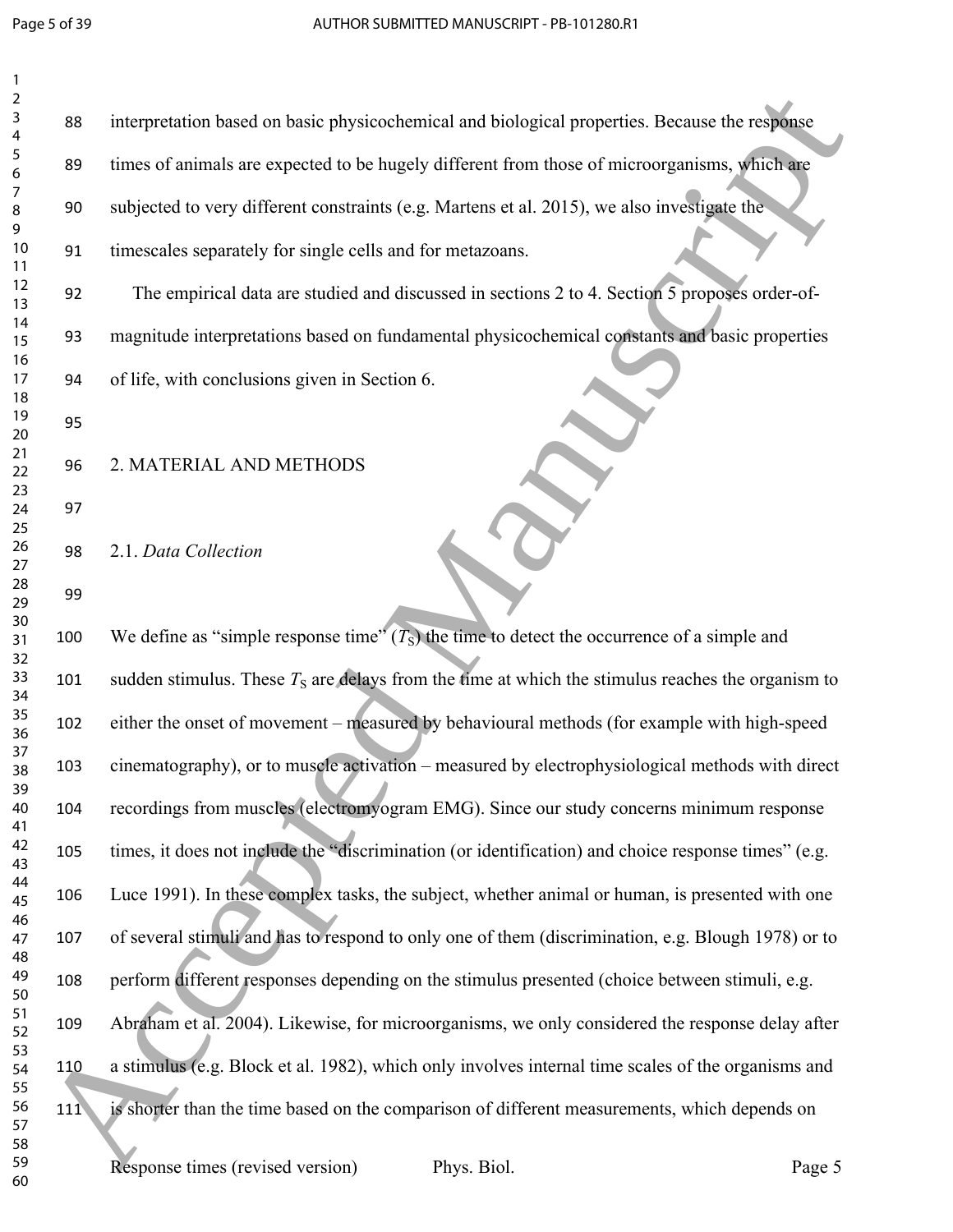112 ambient conditions (e.g. Mitchell 1991). Thus, our definition of simple response times  $T<sub>s</sub>$  being based on the simplicity of the task and the stimulus does not take into account the length, variability or underlying sensorimotor mechanisms of the response delays (Roeder 1963, Koch 1999, Herberholz and Marquart 2012, Sillar et al. 2016, Roberts et al. 2019). It avoids the operational difficulty to implement these multiple criteria and insures a better representativeness of the sample.

 We searched the Google Scholar database and extracted simple response times and other relevant data (species names, stimuli, experimental conditions, etc.) published in refereed journals. Our main objective being to investigate the interspecific variability, we kept all values found for non-human species, but not for humans, for which we considered only a selection of papers, either classical or illustrating the diversity of experimental paradigms. For a given species and stimulus, we tabulated simple response times as the mean provided by the authors, or the mean of the extremes when given as a range.

125 Our  $T_s$  sample (Table S1) includes 175 measurements on 81 species. Behavioural ( $n = 134$ ) 126 and electromyographic (EMG,  $n = 41$ ) measurements (column M in Table S1) are not 127 significantly different (Fig. S2A and Table S10); thus, we pooled them together in subsequent analyses. The data belong to two main classes: startle and non-startle. "A startle response is an abrupt response, often of relatively short latency, to a sudden stimulus that we believe to be both unexpected and alarming (i.e., of high valence)" (Bullock 1984), so that threats that develop gradually are excluded. Startle responses form a homogeneous class gathering the majority of measurements (73 %) and of species (68 %, multicellular only). They may result in a large movement translating the whole body (escape, called fast-start in fishes, 86 measurements on 50 species) or in small movements (called sometimes 'eyelid, jaw, etc. reflex' in birds and mammals, depending on the muscle triggered, 42 measurements in five species). Non-startle 2112 ambient conditions (e.g. Mathell 1991). Thus, condeminion of simple response limes 78 km<br>
23112 shoed on the simplicity of the lask and the stimulas does not lake into accumulate last political<br>
23114 socialisty or u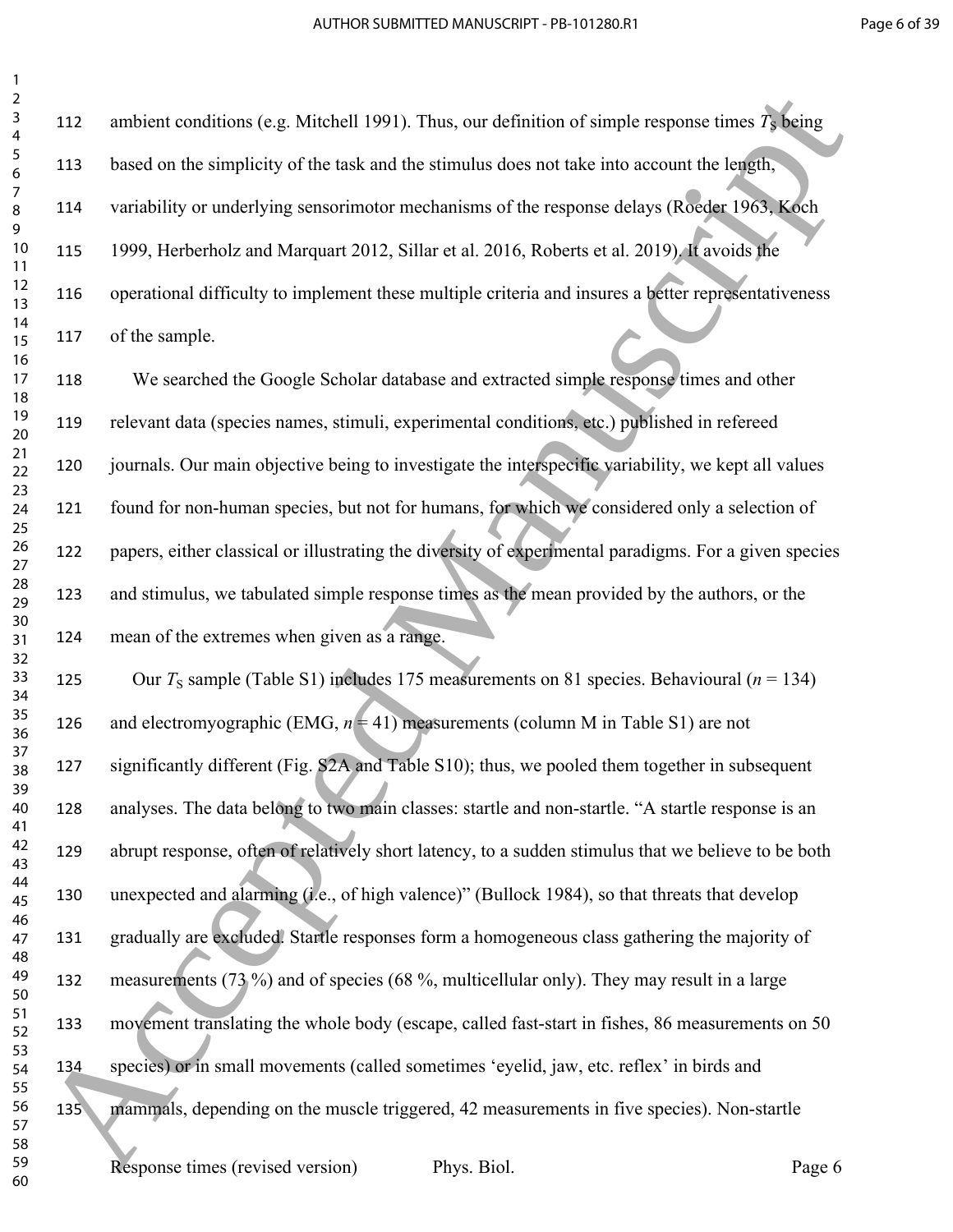| 136 |
|-----|
| 137 |
| 138 |
| 139 |
| 140 |
| 141 |
| 142 |
| 143 |
| 144 |
| 145 |
| 146 |
|     |
| 147 |
| 148 |
| 149 |
| 150 |
| 151 |
| 152 |
| 153 |
| 154 |
| 155 |
| 156 |
| 157 |
| 158 |
| 159 |
|     |
|     |

 responses (27 % of measurements on 32 % of species) include taxes (in single cells only), reflex control of locomotion, fast limb movements, predatory movements, and a few other fast 188 responses in multicellular organisms. Only six species were tested for more than one response 19 type. 10 For flicker fusion times  $T_F$ , we used the CFF data from Healy et al. (2013) (34 vertebrate species) and Inger et al. (2014) (31 invertebrate species and 41 vertebrate species not considered 12 by Healy et al. 2013), plus 25 other CFF measurements. Our sample  $(T_F = 1/\text{CFF}, \text{Table S2})$ 13 includes 130 measurements on 108 species. The values measured by behavioural ( $n = 26$ ) and 14 electroretinographic (ERG,  $n = 103$ , column M in Table S<sub>2</sub>) techniques are not significantly 15 different (Fig. S2C and Table S10); so, we pooled them together. 16 The minimum times to move by one body length  $T_L$  were collected and analysed previously 17 from the measured maximum speeds  $V_{\text{max}}$  of swimming and running organisms of length *L* as  $T_L$  $148 = L/V_{\text{max}}$ ; this sample includes 458 measurements from 427 species (Table S3) and does not include flying, whose maximum speed is not constrained by muscles (Meyer-Vernet and Rospars  $10 \quad 2016$ ). 151 For  $T_S$  and  $T_L$ , we distinguished unicellular and multicellular organisms and spermatozoids ( $T_L$ ) 152 only), as specified in column U of Tables S1 and S3. For the three timescales, column Cla of Tables S1-S3 defines groups of phylogenetically related species; they belong to the same class in 23<br>
136 res[p](http://www.marinespecies.org)onse (27 % of thresulteness on 32 % of species) include taxes (in single cells only figths<br>
8 Acceptes in multicellular organisms. Only six species were tested for more lifetime responses<br>
8 Acceptes in multic

multicellular organisms and to the same kingdom according to the WoRMS database (World

15 Register of Marine Species, http://www.marinespecies.org) in unicellular organisms (except

spermatozoids). Further details on Tables S1-S3 are given in Supplementary material.

17 Table S4 lists 14 mammalian species for which both minimum locomotor times  $T_L$  and maximum mass specific metabolic rates (MSMR in W/kg) are known.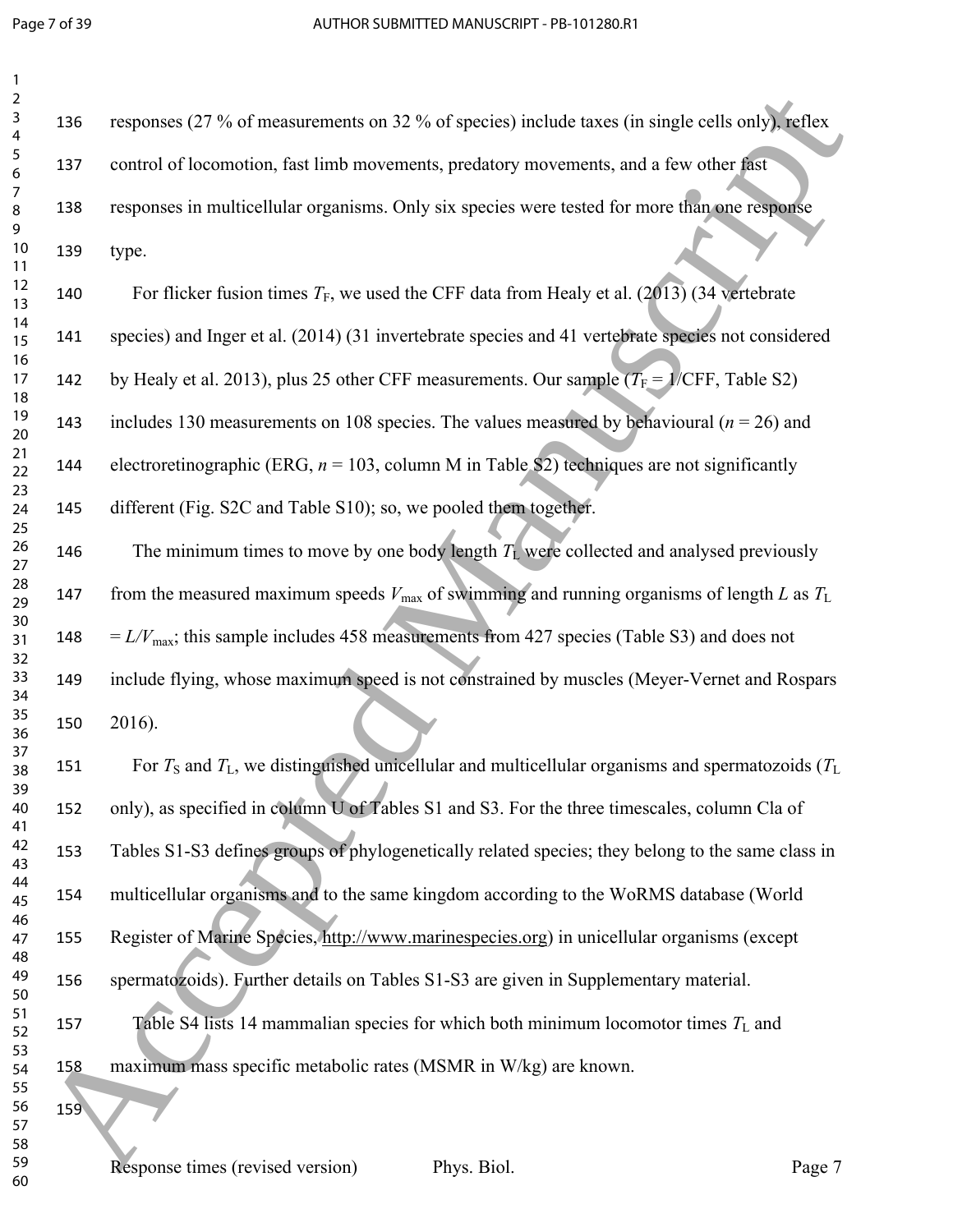2.2. *Body Mass*

 We characterized body size by the mass *M* for each species. Except for vertebrates with measured CFFs from Healy et al. (2013) for which we used the mass provided by these authors, we searched the original papers for mass, length or age. When given as a range, we took the mean. We converted length in mass using either the length-mass relationship of the species when it is 166 known or a more generic relationship, for example  $M_{kg} = 11.2 L_m^{3.04}$  which applies to fusiform fishes (Froese et al. 2014; see other relationships in Meyer-Vernet and Rospars 2016). When no indication was provided in the papers, we searched the average mass (or length) of the species in the scientific literature (for example, Bartholomew and Heinrich 1973; Byrne et al. 1988; Niven and Scharlemann 2005, for insects; Falk-Petersen 1981, for shrimps) or in websites. We have not 171 considered in the analyses two  $T_F$  data for which the mass could not be found (lines 24 and 87 in Table S2). Otherwise, all body masses and their references are given in Tables S1-S3. 26<br>
160 2.2. *Booty Mass*<br>
161<br>
160 2.2. *Booty Mass*<br>
161<br>
161<br>
162 We channel tried by sire by the mass M for each species. Freept for verticalistic scales<br>
161<br>
161<br>
162 CFS incorrected Manuscriptics of the mass Messeu

 

 

2.3. *Temperature Effects*

 

 In order to check the dependence of the time scales on temperature, we used (in the Discussion section only) the Boltzmann-Arrhenius model from chemical reaction kinetics, which holds approximately for metabolic and locomotor rates (e.g. Dell et al. 2011). This model yields 179 biological time scales inversely proportional to the Boltzmann factor,  $\exp(-E/k_B\theta)$ , where *E* is the 180 activation energy of the process studied (in joules),  $k_B$ , the Boltzmann constant, and  $\theta$ , the 181 temperature (in kelvins). Thus, the corrected time scale  $T_0$ , at the reference temperature  $\theta_0$ , of 182 time *T* measured at temperature  $\theta$  is  $T_0 = T \exp(qE/k_B)$ , where  $q = 1/\theta_0 - 1/\theta$ . For all timescales, 183 we chose  $\theta_0 = 20$  °C as reference and  $E = 0.66$  eV, the mean activation energy observed in a wide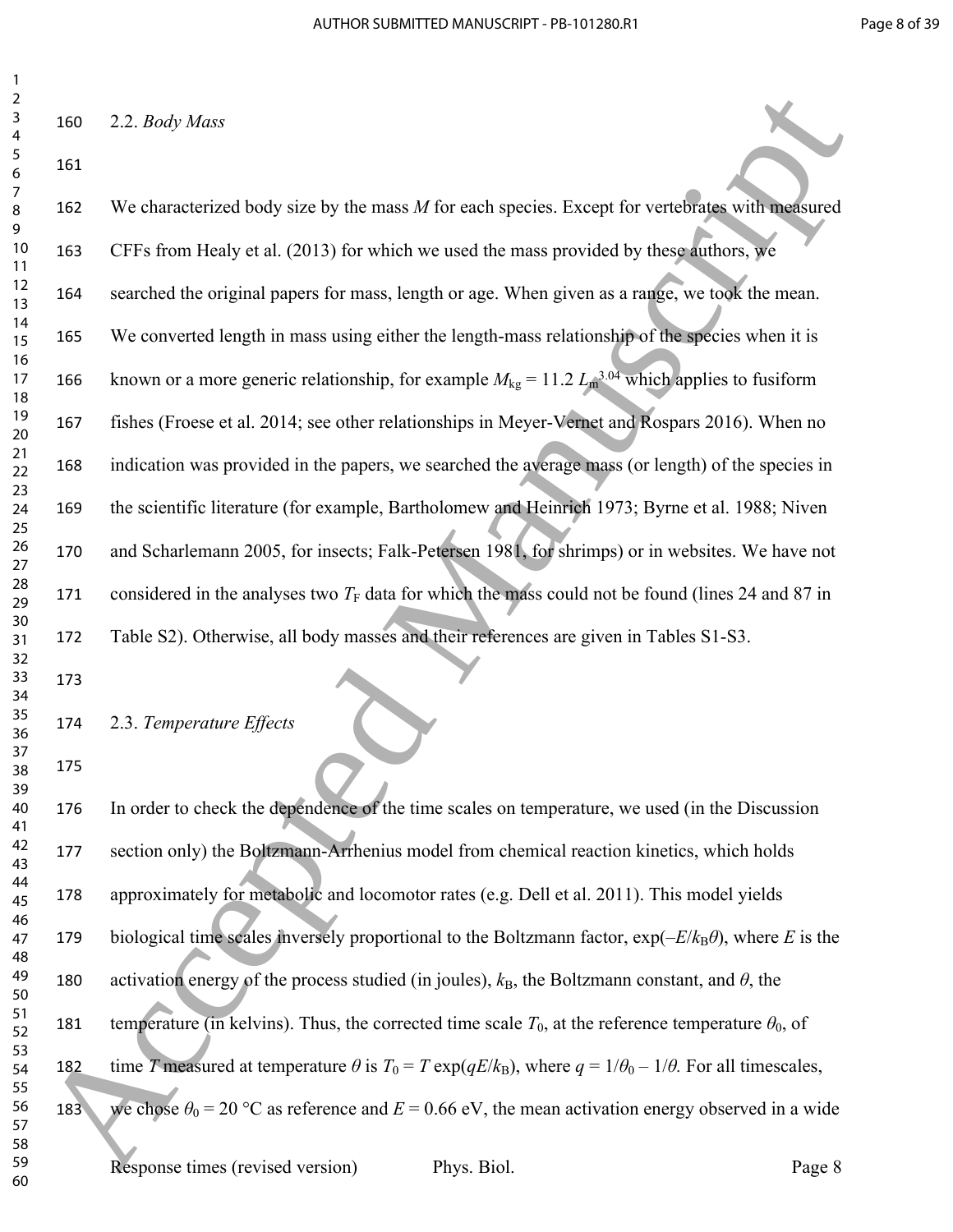| $\overline{2}$<br>$\mathsf 3$<br>$\overline{\mathbf{4}}$ | 184 | range of species and traits (Dell et al. 2001). In the special case of $T_s$ , we also applied a finer                       |
|----------------------------------------------------------|-----|------------------------------------------------------------------------------------------------------------------------------|
| $\sqrt{5}$<br>6                                          | 185 | standardization procedure distinguishing defence or movement away from a stimulus, like startle                              |
| $\overline{7}$<br>$\,8\,$                                | 186 | responses, and consumption or movement toward a stimulus (almost all other responses), whose                                 |
| 9<br>10<br>11                                            | 187 | mean activation energies are $E = 0.4$ and 0.7 eV, respectively (Dell et al. 2001).                                          |
| 12<br>13                                                 | 188 |                                                                                                                              |
| 14<br>15                                                 | 189 | 2.4. Statistical Analyses                                                                                                    |
| 16<br>17<br>18                                           | 190 |                                                                                                                              |
| 19<br>20                                                 | 191 | Statistics were computed on either data T or their log-transform $(\log_{10} T)$ . In the main text, but not                 |
| 21<br>22                                                 | 192 | in Supplementary material, all data ( $T$ and $log_{10} T$ ) were averaged per species, counting                             |
| 23<br>24<br>25                                           | 193 | separately sperm cells (in $T_L$ data, Table S3) and late developmental stages (for <i>Danio rerio</i> and                   |
| 26<br>27                                                 | 194 | <i>Procambarus clarkii</i> in $T_s$ data, Table S1). The data in each category ( $T_s$ , $T_F$ and $T_L$ ) were              |
| 28<br>29                                                 | 195 | characterized by their medians and interquartile ranges IQR. Lognormal distributions were fitted                             |
| 30<br>31<br>32                                           | 196 | after determination of their parameters (mean $\mu$ and standard deviation $\sigma$ ) on log-transformed                     |
| 33<br>34                                                 | 197 | data. However, for easier readability, $\mu$ in log units was converted in seconds in text and figures                       |
| 35<br>36                                                 | 198 | (except in Supplementary material Tables S7-S10), as $\mu^* = 10^{\mu}$ ( $\mu^*$ is the geometric mean and                  |
| 37<br>38<br>39                                           | 199 | median of the lognormal distribution fitted to data $T$ ). Similarly, $\sigma$ was expressed as a                            |
| 40<br>41                                                 | 200 | multiplicative standard deviation $\sigma^* = 10^{\circ}$ ( $\sigma^*$ , like $\sigma$ , is dimensionless; it determines the |
| 42<br>43                                                 | 201 | asymmetry of the distribution, and the interval $[\mu^*/\sigma^*, \mu^*\sigma^*]$ covers a probability of 68.3 %, see        |
| 44<br>45<br>46                                           | 202 | Limpert et al. 2001). The overall interval of variation in each timescale was expressed as the                               |
| 47<br>48                                                 | 203 | percentiles $2.5\%$ and 97.5%, which are less sensitive to outliers and sampling fluctuations than                           |
| 49<br>50                                                 | 204 | the minimum and maximum; the ratio of these percentiles and its logarithm (denoted $\delta T_{95}$ )                         |
| 51<br>52<br>53                                           | 205 | estimate the multiplicative range including 95 % of values. Statistical distributions were                                   |
| 54<br>55                                                 | 206 | compared with the Kolmogorov-Smirnov test. Least-square regressions of $log_{10} T_i$ against                                |
| 56<br>57                                                 | 207 | $\log_{10} M$ and least-rectangle regressions of $\log_{10} T_L$ against $\log_{10} MSMR$ (Dagnelie 2011) were               |
| 58<br>59<br>60                                           |     | Response times (revised version)<br>Phys. Biol.<br>Page 9                                                                    |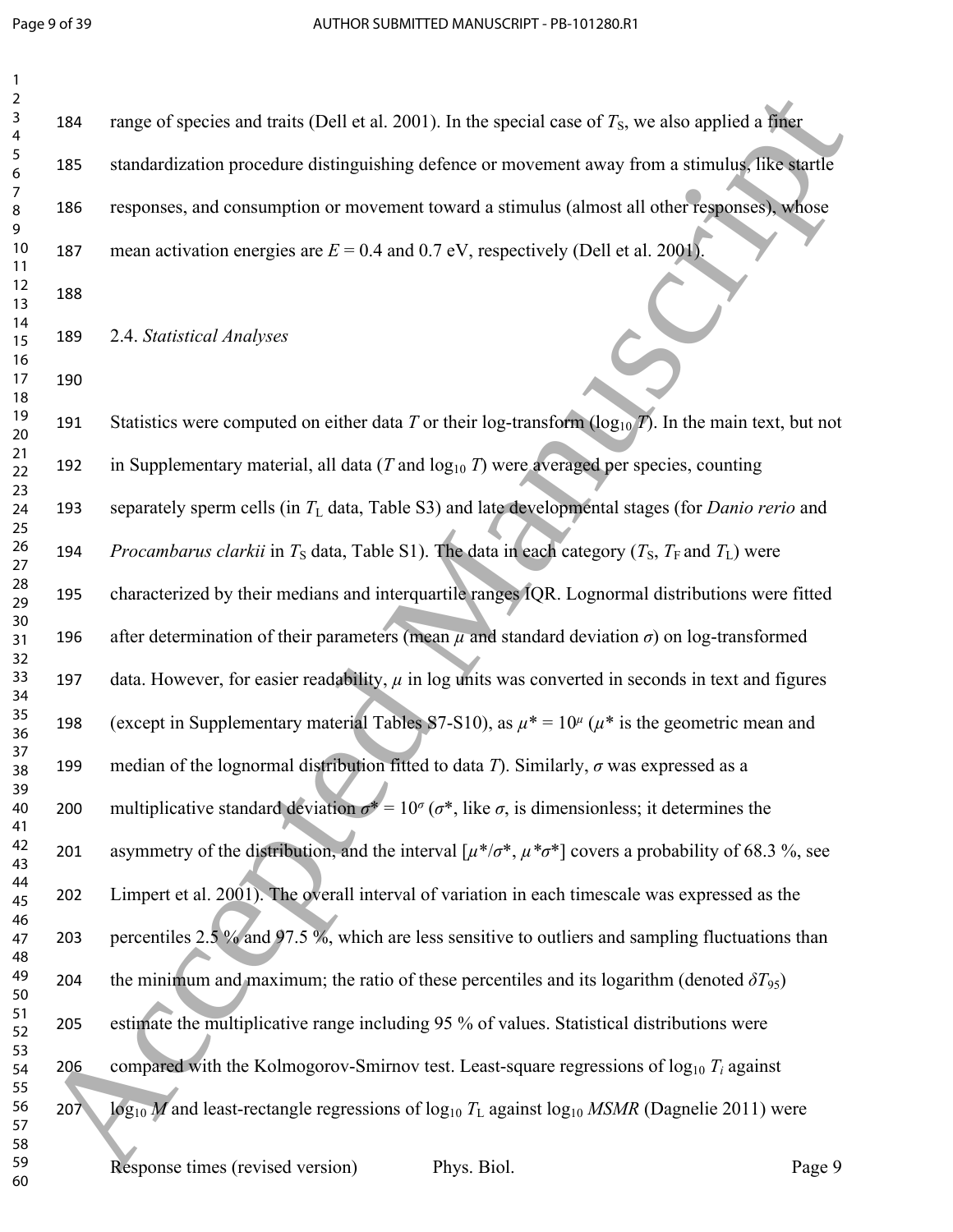| 2              |     |                                                                                                                |         |
|----------------|-----|----------------------------------------------------------------------------------------------------------------|---------|
| 3<br>4         | 208 | calculated and given as scaling equations $T_i = T_0 M^\alpha$ in figures and their slope (also called scaling |         |
| 5<br>6         | 209 | exponent) $\alpha$ as 95 % confidence intervals in the text. Tables S7-S10 provide details of ANOVA            |         |
| 7<br>8<br>9    | 210 | and multiple comparisons of means using Tukey-Kramer adjustment method. We used the                            |         |
| $10\,$<br>11   | 211 | significance level 5 % in all tests. We performed all statistics with the Matlab Statistical Toolbox           |         |
| 12<br>13       | 212 | (The Mathworks, Natick, USA).                                                                                  |         |
| 14<br>15<br>16 | 213 |                                                                                                                |         |
| 17<br>18       | 214 | 3. EMPIRICAL RESULTS                                                                                           |         |
| 19<br>20       | 215 |                                                                                                                |         |
| 21<br>22<br>23 | 216 | 3.1. Statistical Distributions of Timescales and Comparisons                                                   |         |
| 24<br>25       | 217 |                                                                                                                |         |
| 26<br>27       | 218 | Simple response times, $T_s$ , extend from 2.5 ms in the escape behaviour of the calanoid                      |         |
| 28<br>29<br>30 | 219 | copepod Undinula vulgaris to 485 ms in the acoustic response of the white whale Delphinapterus                 |         |
| 31<br>32       | 220 | leucas, with median 24 ms and IQR 43 ms. The distribution is lognormal (Fig. S1A), with                        |         |
| 33<br>34       | 221 | geometric mean $\mu^*$ = 26 ms and multiplicative standard deviation $\sigma^*$ = 3.26. Critical fusion times  |         |
| 35<br>36<br>37 | 222 | $T_F$ range from 2.5 ms in the black fire beetle <i>Melanophila acuminata</i> to 250 ms in the crustacean      |         |
| 38<br>39       | 223 | isopod Booralana tricarinata, with median 24 ms and IQR 27 ms. The distribution is lognormal                   |         |
| 40<br>41       | 224 | (Fig. S1C) with $\mu^* = 25$ ms and $\sigma^* = 2.14$ . The times to move by one body length at maximum        |         |
| 42<br>43       | 225 | speed $T_L$ extend from 5 ms for a sea urchin to 2.8 s for a large spirochetes bacterium, with                 |         |
| 44<br>45<br>46 | 226 | median 71 ms and IQR 99 ms (Meyer-Vernet and Rospars 2016). The distribution is lognormal                      |         |
| 47<br>48       | 227 | with $\mu^* = 78$ ms and $\sigma^* = 2.73$ (Fig. S1B). Since most of the variability in the data comes from    |         |
| 49<br>50       | 228 | the diversity of species, stimuli and measurement methods, such lognormal distributions are                    |         |
| 51<br>52       | 229 | expected if these factors act in a multiplicative way.                                                         |         |
| 53<br>54<br>55 | 230 | Figure 1 compares as boxplots the (log-transformed) timescales $T_F$ , $T_S$ and $T_L$ . Their relative        |         |
| 56<br>57       | 231 | position is indicated by the medians (central red lines). ANOVA and multiple comparisons of                    |         |
| 58<br>59<br>60 |     | Response times (revised version)<br>Phys. Biol.                                                                | Page 10 |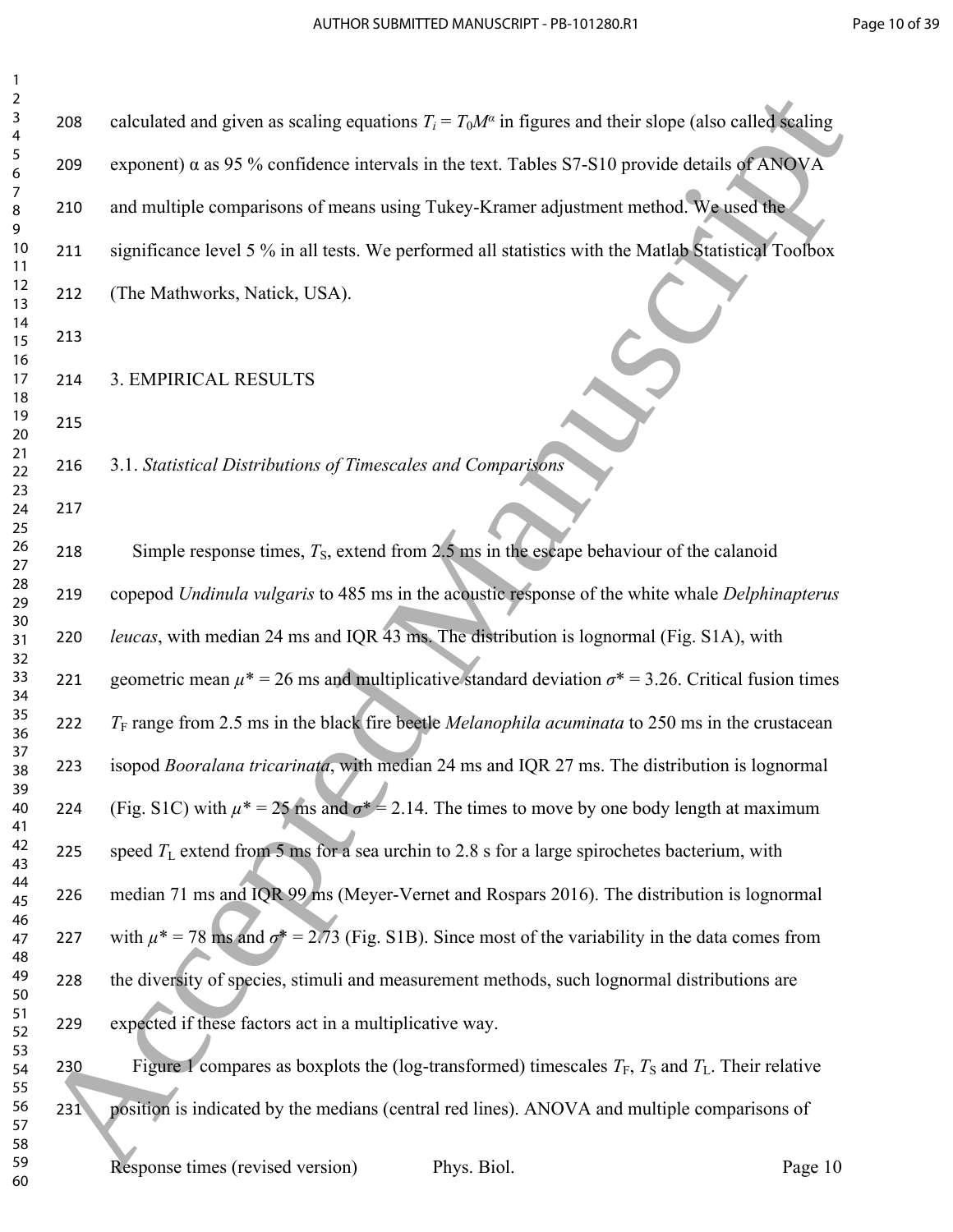| $\overline{c}$                |  |
|-------------------------------|--|
| 3                             |  |
| 4                             |  |
| 5                             |  |
| 6                             |  |
| Ĩ                             |  |
| 8                             |  |
| 9                             |  |
|                               |  |
| 10                            |  |
| 1<br>1                        |  |
| $\overline{\mathbf{c}}$<br>1  |  |
| 3<br>1                        |  |
| $\overline{14}$               |  |
| $\frac{15}{2}$                |  |
| 16                            |  |
| $\overline{\phantom{a}}$<br>1 |  |
| 18                            |  |
| 19<br>20                      |  |
|                               |  |
| -<br>21<br>22<br>23           |  |
|                               |  |
|                               |  |
| ←<br>24                       |  |
| $\frac{2}{2}$                 |  |
| 26                            |  |
| 27                            |  |
|                               |  |
| $^{28}$                       |  |
| 29                            |  |
| 30                            |  |
| $\overline{\phantom{a}}$      |  |
| $\frac{32}{2}$                |  |
| $\overline{\mathbf{3}}$       |  |
| 34                            |  |
| 35                            |  |
| 36                            |  |
| 37                            |  |
| 38                            |  |
| .<br>31<br>€                  |  |
| 40                            |  |
| 41                            |  |
| 42                            |  |
| 43                            |  |
| 44                            |  |
| 45                            |  |
| 46                            |  |
| 47                            |  |
| 48                            |  |
| 49                            |  |
| 50                            |  |
| 51                            |  |
| 52                            |  |
| 53                            |  |
| 54                            |  |
| 55                            |  |
|                               |  |
| 56                            |  |
| 57                            |  |
| l<br>$\overline{\delta}$      |  |

232 means show that the sensory timescale  $T_F$  and the simple response time  $T_S$  are similar, whereas  $T_L$  is significantly different and about three times longer (Table S7). 3.2. *Variation with Body Mass*  To study the dependence of simple response times on body mass *M* for the whole data set 238 encompassing life's major domains, we plotted the pairs  $(M, T<sub>S</sub>)$  in log-log plots for 81 species 239 (Fig. 2), including microorganisms in the mass range  $10^{-16}$  (bacterium) to  $5\times10^{-13}$  kg (green alga) and multicellular organisms from 3×10−9 (spider) to 3860 kg (elephant). Fig. 2A distinguishes the taxonomic groups whereas Fig. 2B distinguishes the types of responses. Overall, the mass *M*  242 varies by a factor of about  $10^{20}$  whereas 95 % of the  $T<sub>S</sub>$  values lie between 4.7×10<sup>-3</sup> and 0.31 s (Table 1, first line). Although very small, the slope of the regression line is significantly different from zero (95 % confidence intervals [-0.065, -0.010], Table 2), but as shown in Table 1, this 245 effect results from the larger simple response times in single cells ( $\mu^*$  = 129 ms) than in 246 multicellular organisms ( $\mu$ <sup>\*</sup> = 22 ms). Since this difference is significant (Table S8c, first line, 247 *p* < 10<sup>-3</sup>), the two groups must be studied separately. The scaling exponents *a* of the power law regressions in both groups are not significantly different from zero with 95 % confidence intervals [−0.41, 0.49] for single cells and [−0.01, 0.08] for multicellular organisms, whereas the intercepts differ by more than one order of magnitude (Table 2 and Fig 2A). 251 Flicker fusion times  $T_F$  could only be measured in multicellular organisms. Therefore, the body mass of the 106 species shown in Figure 3 only varies from 2×10−6 kg (fruit fly) to 354 kg 253 (sea turtle), representing over eight orders of magnitude, whereas 95 % of the  $T_F$  values lie 254 between  $2.5\times10^{-3}$  s and 0.25 s (Table 1). No effect of body mass on  $T_F$  could be evidenced, since 255 the power law regression is  $T_F = 0.026M$ <sup>*α*</sup> (Fig 3), with *α* in the 95 % CI [-0.01, 0.06] (Table 2). 232 means show that the sensory timescale F i and the simple response time F<sub>3</sub> are similar, where  $E_1$ <br>
8 Accepted Manuscription of the sense is the state of the SF)<br>
8 Accepted Manuscriptics and show the state is the s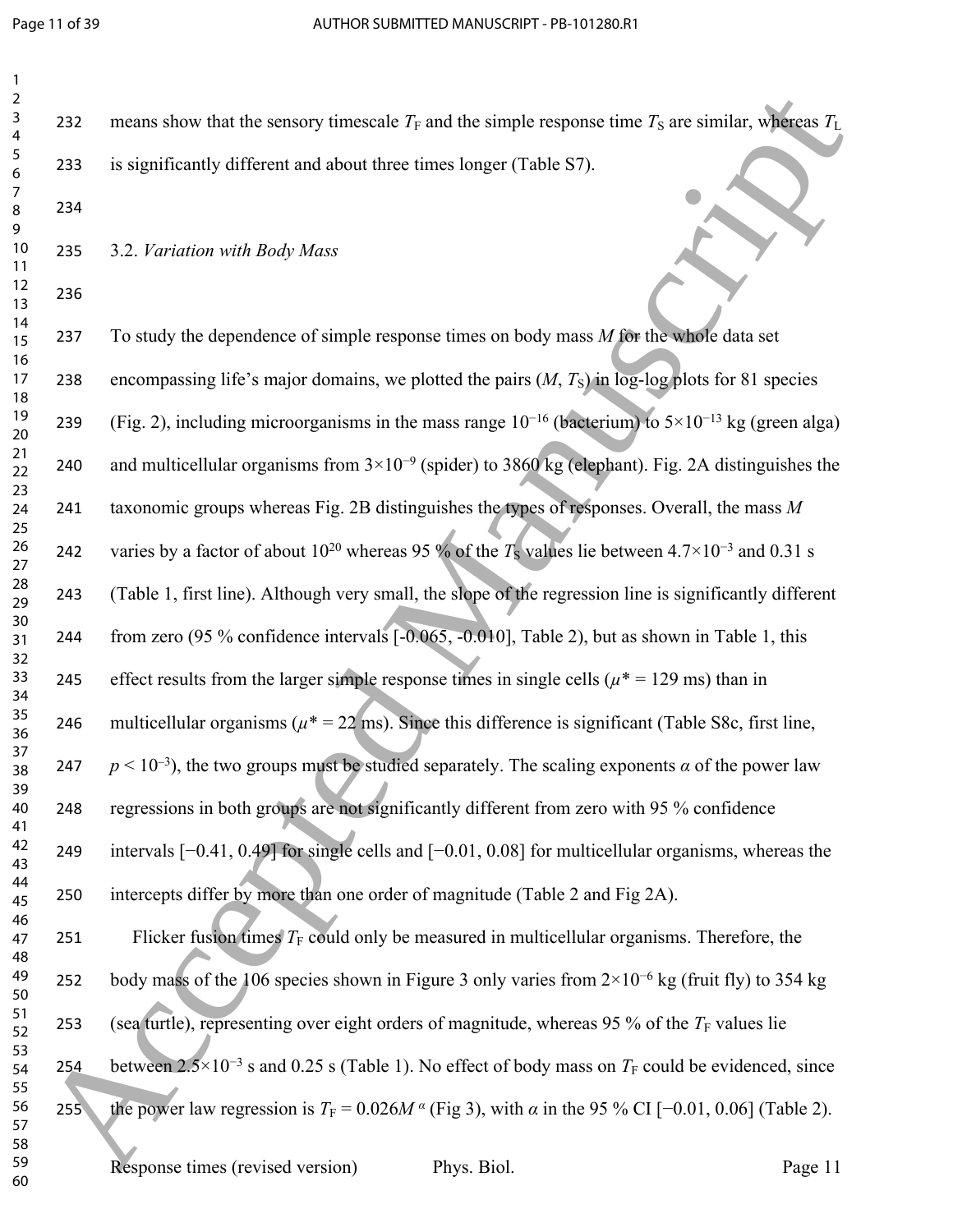| $\overline{2}$<br>$\mathsf{3}$<br>$\overline{\mathbf{4}}$ | 256 | The times to move by one body length at maximum speed $T_L$ (Meyer-Vernet and Rospars                                         |         |
|-----------------------------------------------------------|-----|-------------------------------------------------------------------------------------------------------------------------------|---------|
| $\sqrt{5}$<br>6                                           | 257 | 2016, Fig. 4) concern 426 species including microorganisms from $10^{-16}$ kg (bacterium) to                                  |         |
| $\overline{7}$<br>$\bf 8$                                 | 258 | $1.3 \times 10^{-8}$ kg (ciliate eukaryotic cell) and multicellular organisms from $10^{-9}$ (copepod) to $1.4 \times 10^{5}$ |         |
| 9<br>10<br>11                                             | 259 | kg (blue whale). So, M varies by 21 orders of magnitude whereas 95 % of the $T_L$ values lie                                  |         |
| 12<br>13                                                  | 260 | between $21 \times 10^{-3}$ and 0.71 s. The times $T_L$ in single cells ( $\mu$ <sup>*</sup> = 145 ms) are twice longer and   |         |
| 14<br>15                                                  | 261 | more variable than in multicellular organisms ( $\mu$ * = 69 ms), this difference being significant                           |         |
| 16<br>17<br>18                                            | 262 | (Table S8b, second line, $p < 10^{-8}$ ). In both groups $T_L$ increases slightly with mass, since the 95 %                   |         |
| 19<br>20                                                  | 263 | CI of the slope of the regression line $\alpha$ is [0.020, 0.14] for single cells and [0.028, 0.060] for                      |         |
| 21<br>22                                                  | 264 | multicellular organisms (Table 2). However, the trend of the multicellular group results from the                             |         |
| 23<br>24<br>25                                            | 265 | largest vertebrates since for species under 50 kg the slope of the regression law $\alpha$ is not                             |         |
| 26<br>27                                                  | 266 | significantly different from zero (95 % CI is $[-0.03\overline{0}, 0.11]$ (Table 2).                                          |         |
| 28<br>29                                                  | 267 | Since the maximum metabolic rate of organisms affects their maximum speed (Meyer-Vernet                                       |         |
| 30<br>31<br>32                                            | 268 | and Rospars 2016), we studied also the dependence of $T_L$ on maximum specific metabolic rates                                |         |
| 33<br>34                                                  | 269 | (MSMR) in 14 species of mammals for which both values were determined (Table S5). The slope                                   |         |
| 35<br>36                                                  | 270 | of the regression lines of MSMR against body mass (Fig. S6A) and of $T_L$ against MSMR (Fig.                                  |         |
| 37<br>38<br>39                                            | 271 | S6B) are not significantly different from 0 and $-1$ respectively, suggesting independence of                                 |         |
| 40<br>41                                                  | 272 | MSMR on mass and inverse dependence of $T_L$ on MSMR.                                                                         |         |
| 42<br>43                                                  | 273 |                                                                                                                               |         |
| 44<br>45<br>46                                            | 274 | 4. DISCUSSION                                                                                                                 |         |
| 47<br>48                                                  | 275 |                                                                                                                               |         |
| 49<br>50                                                  | 276 | 4.1. Variability and Mass Dependency of Timescales                                                                            |         |
| 51<br>52<br>53                                            | 277 |                                                                                                                               |         |
| 54<br>55                                                  | 278 | Over the whole mass range, the variabilities of the timescales expressed by the ranges including                              |         |
| 56<br>57                                                  | 279 | 95 % of the data ( $\delta T_{95}$ , Table 1), are so small compared to the mass ranges ( $\delta M$ , Table 2), that         |         |
| 58<br>59<br>60                                            |     | Response times (revised version)<br>Phys. Biol.                                                                               | Page 12 |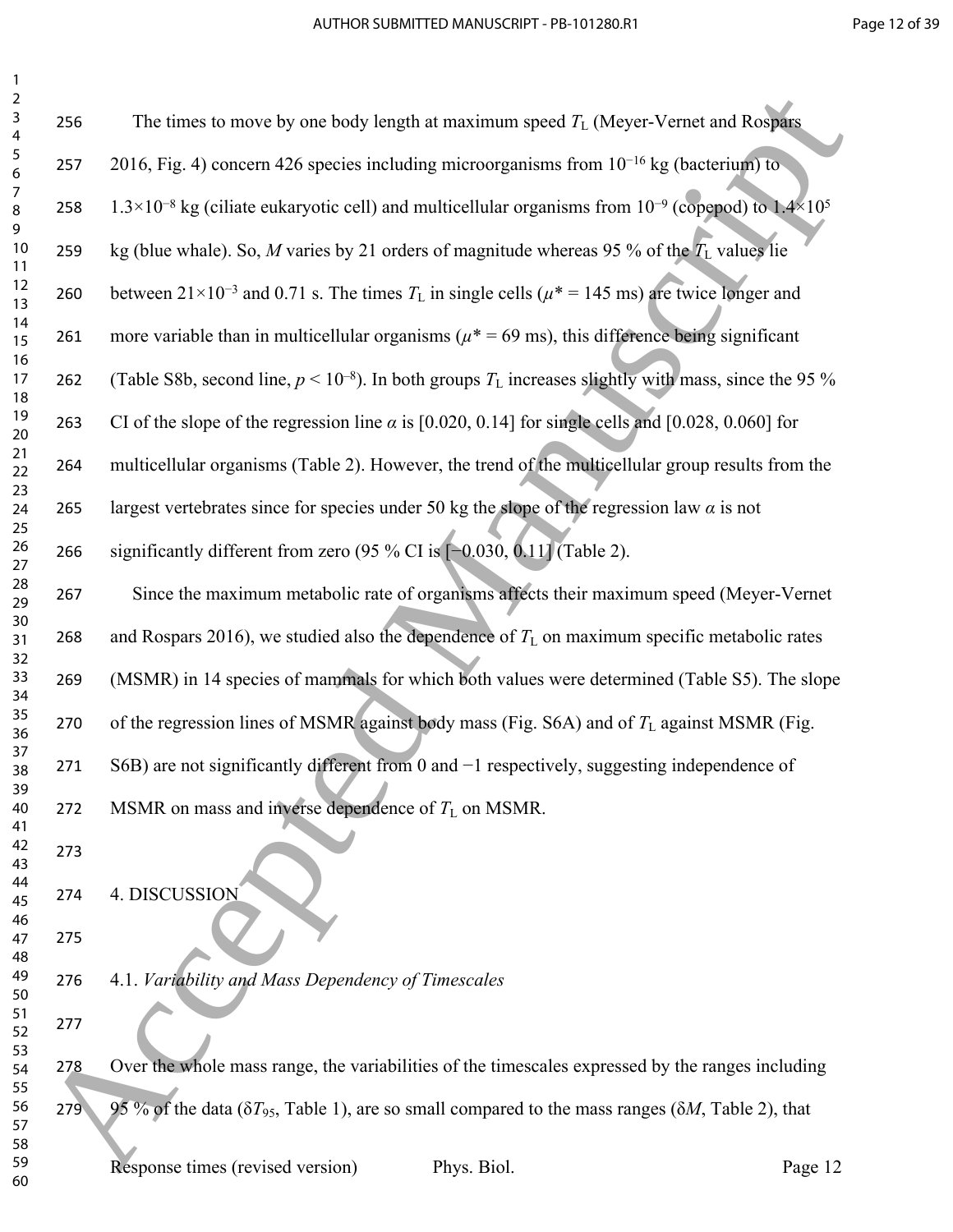| $\overline{2}$<br>$\mathsf{3}$<br>$\overline{4}$ | 280 | their ratios are always less than one in a million $(10^{\delta T95}/10^{\delta M})$ . Indeed, 95 % of the simple |         |
|--------------------------------------------------|-----|-------------------------------------------------------------------------------------------------------------------|---------|
| 5<br>$\boldsymbol{6}$                            | 281 | response times $T_s$ (Fig. 2), of the visual resolution times ( $T_F = 1/CFF$ , Fig. 3) and of the minimum        |         |
| 7<br>$\, 8$                                      | 282 | locomotor times $T_L$ (Fig. 4) lie within less than a factor of ten, five and six respectively of their           |         |
| 9<br>10<br>11                                    | 283 | geometric mean, whereas the mass varies by 20, 8, and 21 orders of magnitude for $T_s$ , $T_F$ and $T_L$          |         |
| 12<br>13                                         | 284 | respectively. This is noteworthy, given the diversity of sensorimotor systems and the huge mass                   |         |
| 14<br>15<br>16                                   | 285 | range, and suggests that these times are strongly constrained by physics, as was previously                       |         |
| 17<br>18                                         | 286 | proposed for $T_L$ . The small variation of the visual resolution times is remarkable, given the                  |         |
| 19<br>20                                         | 287 | variation in spatiotemporal optical quality with eye size, which is correlated to body size (e.g.                 |         |
| 21<br>22<br>23                                   | 288 | Currea et al. 2018), and the large diversity of visual systems (e.g. Fernald 2000) and of strategies              |         |
| 24<br>25                                         | 289 | of spatiotemporal summations. Although CFF is unrivaled to quantify the ability of an organism                    |         |
| 26<br>27                                         | 290 | to track a moving object, whether it is representative of other sensory systems is an open question               |         |
| 28<br>29                                         | 291 | for further investigation. However, as suggested by a few reports (for example in olfaction,                      |         |
| 30<br>31<br>32                                   | 292 | Rumbo and Kaissling 1989, Lemon and Getz 1997, Smear et al. 2011, Jacob et al. 2017),                             |         |
| 33<br>34                                         | 293 | temporal resolution might reflect properties common to diverse neural networks rather than                        |         |
| 35<br>36                                         | 294 | specificities of the receptors (Butts et al. 2007, Panzeri et al. 2010) and, hence, be similar in the             |         |
| 37<br>38<br>39                                   | 295 | visual and other sensory systems.                                                                                 |         |
| 40<br>41                                         | 296 | Most of the overall variability results from variations at smaller mass ranges. Within uni- and                   |         |
| 42<br>43                                         | 297 | multi-cellular organisms considered separately, the mass-scaling exponents are not significantly                  |         |
| 44<br>45                                         | 298 | different from zero or result from a small-scale trend $(T_L$ in large metazoans), so that the $T_L$              |         |
| 46<br>47<br>48                                   | 299 | (small) mass dependency in single cells appears as an exception that will need further data to be                 |         |
| 49<br>50                                         | 300 | interpreted. For $T_s$ and $T_L$ , differences between single cells and metazoans contribute to the               |         |
| 51<br>52                                         | 301 | overall variability. The twice longer geometric mean of $T_L$ in single cells (Table 1) is well                   |         |
| 53<br>54<br>55                                   | 302 | documented ( $n = 70$ species) but the six times longer one of $T_s$ ( $n = 7$ ) should be confirmed on a         |         |
| 56<br>57                                         | 303 | larger sample.                                                                                                    |         |
| 58<br>59<br>60                                   |     | Response times (revised version)<br>Phys. Biol.                                                                   | Page 13 |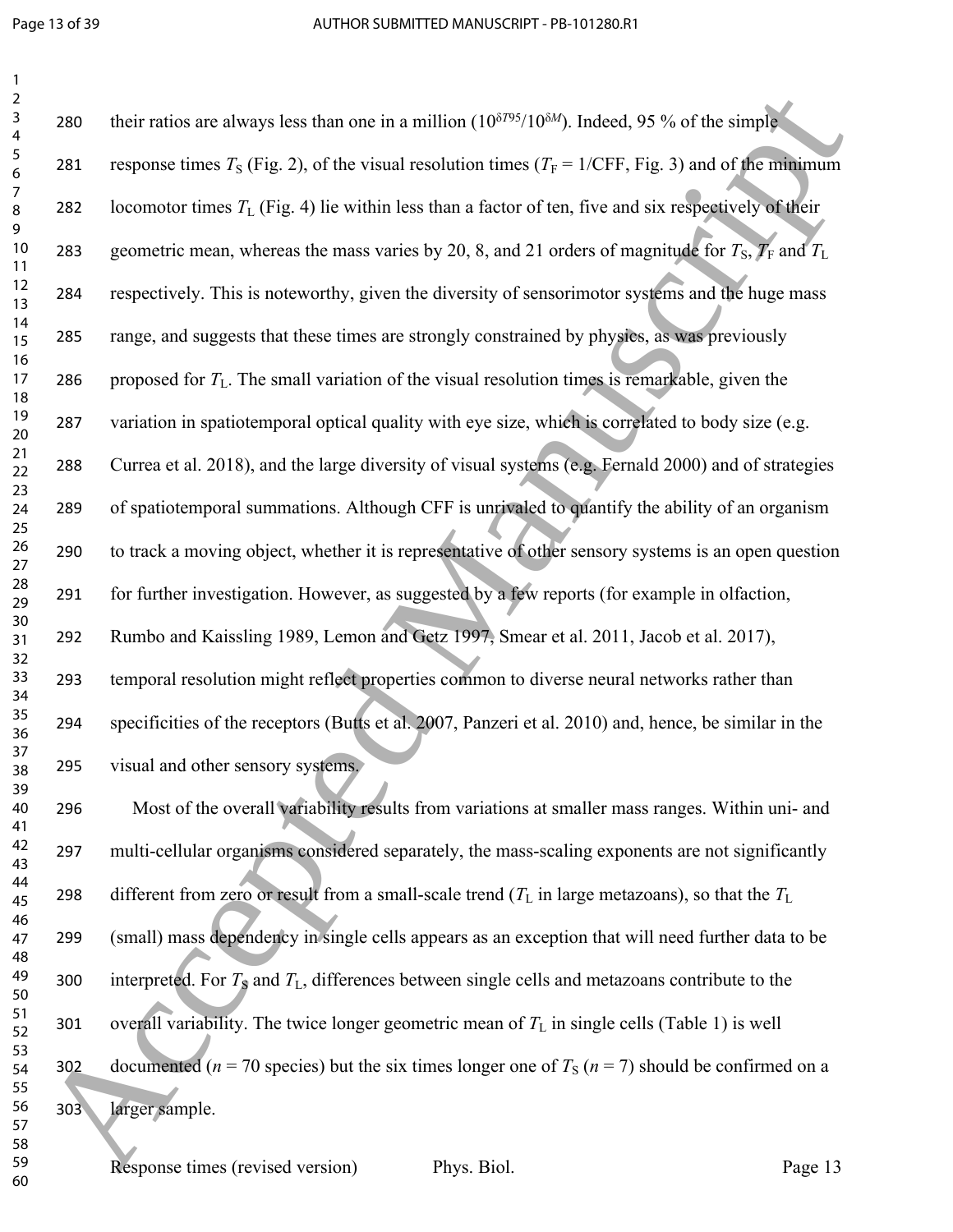| $\overline{2}$<br>$\mathsf 3$<br>4                                                                                   | 304                                                                                                  | Although outside the scope of this paper, we examined narrower mass ranges, i.e. groups of                    |  |  |
|----------------------------------------------------------------------------------------------------------------------|------------------------------------------------------------------------------------------------------|---------------------------------------------------------------------------------------------------------------|--|--|
| 5<br>6                                                                                                               | 305                                                                                                  | related species of the same class (or kingdom in microorganisms) including more than three                    |  |  |
| 7<br>$\bf 8$<br>9                                                                                                    | 306                                                                                                  | species (Fig. S3, S4, S5 and Table S6). For most groups, the mass scaling exponents are positive              |  |  |
| 10<br>11                                                                                                             | 307                                                                                                  | with intercepts decreasing with mass, so that all the data still lie in a relatively narrow range, as         |  |  |
| 12<br>13                                                                                                             | 308                                                                                                  | found previously for the mass specific metabolism (Makarieva et al. 2008, Hatton 2019) and its                |  |  |
| 14<br>15<br>16                                                                                                       | 309                                                                                                  | maximum value (Makarieva et al. 2005). For simple response times $T_s$ , the only exponent that               |  |  |
| 17<br>18                                                                                                             | 310                                                                                                  | reaches statistical significance is that of mammals (Fig. S3) where the trend explains 42% of the             |  |  |
| 19<br>20<br>21                                                                                                       | 311                                                                                                  | variance and agrees with previous studies (section 4.3). Although not significant, the trend in               |  |  |
| 22<br>23                                                                                                             | 312                                                                                                  | bacteria stands out owing to the proportion of variance it explains (81 %) and its steep slope                |  |  |
| 24<br>25                                                                                                             | 313                                                                                                  | $(\alpha = 0.66)$ which agrees with first-principle derivations (section 5). For the flicker fusion time, the |  |  |
| 26<br>27                                                                                                             | 314                                                                                                  | mass exponent of the small-scale regressions are not significantly different from zero. Finally, for          |  |  |
| 28<br>29<br>30                                                                                                       | 315                                                                                                  | the minimum time to move by one body length, the positive mass scaling exponent of mammals                    |  |  |
| 31<br>32                                                                                                             | stems from large masses (the inflection point near 50 kg is apparent in Fig. 4), as noted and<br>316 |                                                                                                               |  |  |
| 33<br>34                                                                                                             | 317                                                                                                  | interpreted by Meyer-Vernet and Rospars (2016); we shall return to this point in section 5.                   |  |  |
| 35<br>36<br>37<br>38<br>39<br>40<br>41<br>42<br>43<br>44<br>45<br>46<br>47<br>48<br>49<br>50<br>51<br>52<br>53<br>54 | 318                                                                                                  |                                                                                                               |  |  |
| 55<br>56<br>57<br>58<br>59<br>60                                                                                     |                                                                                                      | Phys. Biol.<br>Response times (revised version)<br>Page 14                                                    |  |  |
|                                                                                                                      |                                                                                                      |                                                                                                               |  |  |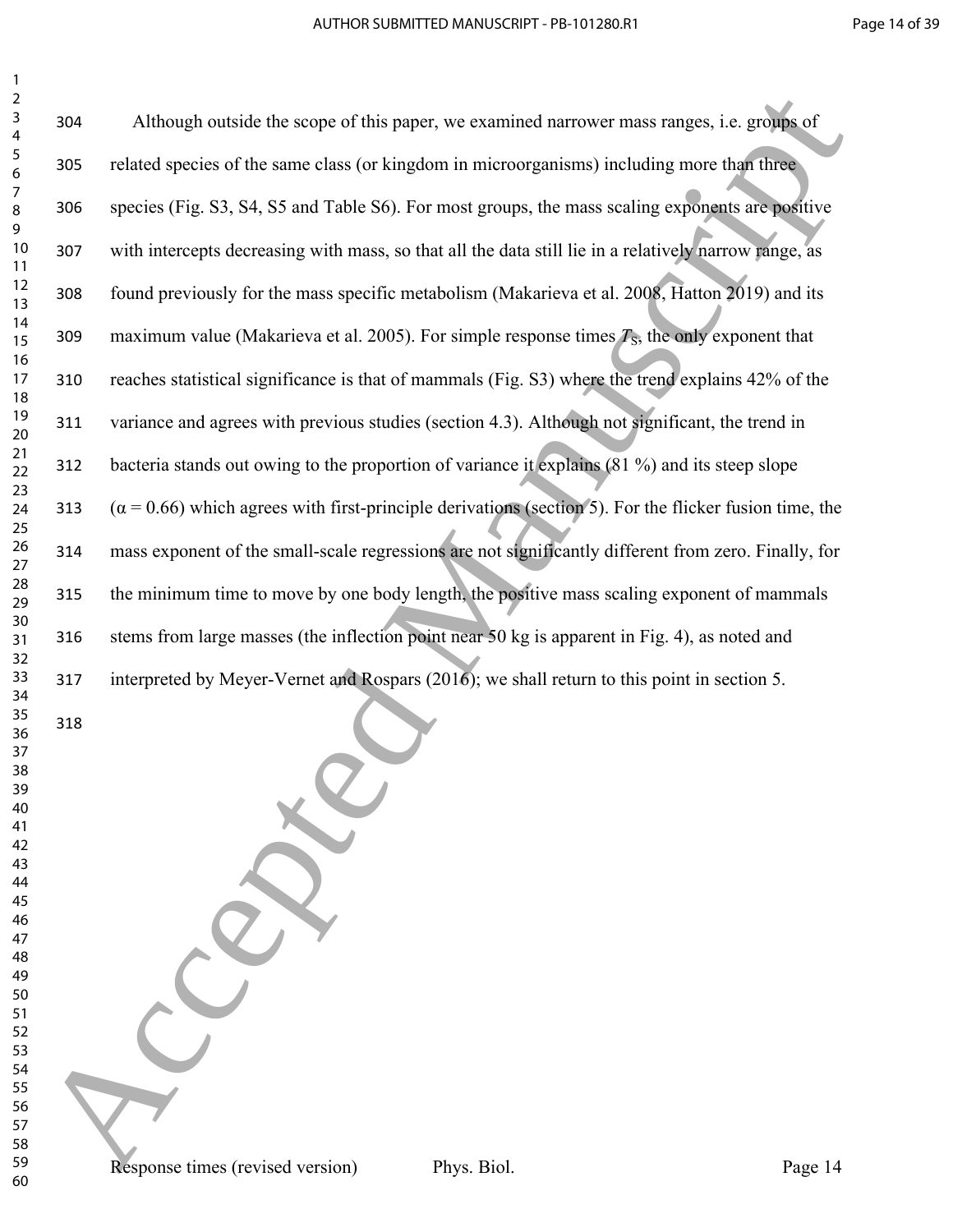| 1<br>$\overline{2}$ |     |
|---------------------|-----|
| 3<br>4              | 319 |
| 5<br>6              | 320 |
| 7<br>8              | 321 |
| 9<br>10<br>11       | 322 |
| 12<br>13            | 323 |
| 14<br>15            | 324 |
| 16<br>17            | 325 |
| 18<br>19<br>20      | 326 |
| 21<br>22            | 327 |
| 23<br>24            | 328 |
| 25<br>26            | 329 |
| 27<br>28            | 330 |
| 29<br>30<br>31      | 331 |
| 32<br>33            | 332 |
| 34<br>35            | 333 |
| 36<br>37            |     |
| 38<br>39            | 334 |
| 40<br>41<br>42      | 335 |
| 43<br>44            | 336 |
| 45<br>46            | 337 |
| 47<br>48            | 338 |
| 49<br>50<br>51      | 339 |
| 52<br>53            | 340 |
| 54<br>55            | 341 |
| 56<br>57            | 342 |
| 58<br>59            |     |

Are our data and analyses adequate for supporting our conclusion that the simple response time  $T<sub>S</sub>$  lies within less than a factor of ten from the mean for organisms varying by more than 20 orders of magnitude in mass, as previously shown for the minimum time to move by one body length  $T_L$  (Meyer-Vernet and Rospars 2016)? That a similar finding holds for  $T_F$  over the smaller 325 10<sup>8</sup>-fold mass range for which this time could be measured? And that these time scales display small or no systematic variation with body mass in uni- and in multicellular organisms? Several criticisms could be raised.

4.2. *Possible Errors Resulting from Biological, Methodological and Experimental Factors*

First, one could object that the diversity of organisms, of sensory and motor mechanisms, and of experimental procedures hides any trend in the data. However, it is unlikely that the restriction to more homogeneous data would reveal trends presently hidden because the smaller size of samples would decrease the statistical significance. On the contrary, the diversity of species, measurements and systems is indispensable to estimate reliably the variability and mean of the timescales, independently of the specializations and limitations of taxa and systems. Our aim is to transcend mass scalings holding within groups by considering large ranges of mass and taxonomic groups. 24<br>
25 2002 4.2 Prosible Errors Reading from Biological, Methodological and Esperimental forcula<br>
26 221<br>
26 221<br>
26 221<br>
26 221 Accept distant and analyses adequate for suppensing numeration that the simple security from

Second, the evolution of different traits is correlated throughout a phylogenetic lineage so that species values do not represent statistically independent data (Felsenstein 1985). This leads to overestimation of degrees of freedom, which artificially narrows confidence intervals. Our major finding that timescales lie within close bounds and that for unicellular (for  $T<sub>S</sub>$ ) and multicellular organisms (for all timescales) they do not significantly depend on mass would not be adversely affected by any widening of confidence intervals (on the contrary for  $T<sub>L</sub>$  in single cells) and is therefore impervious to this criticism.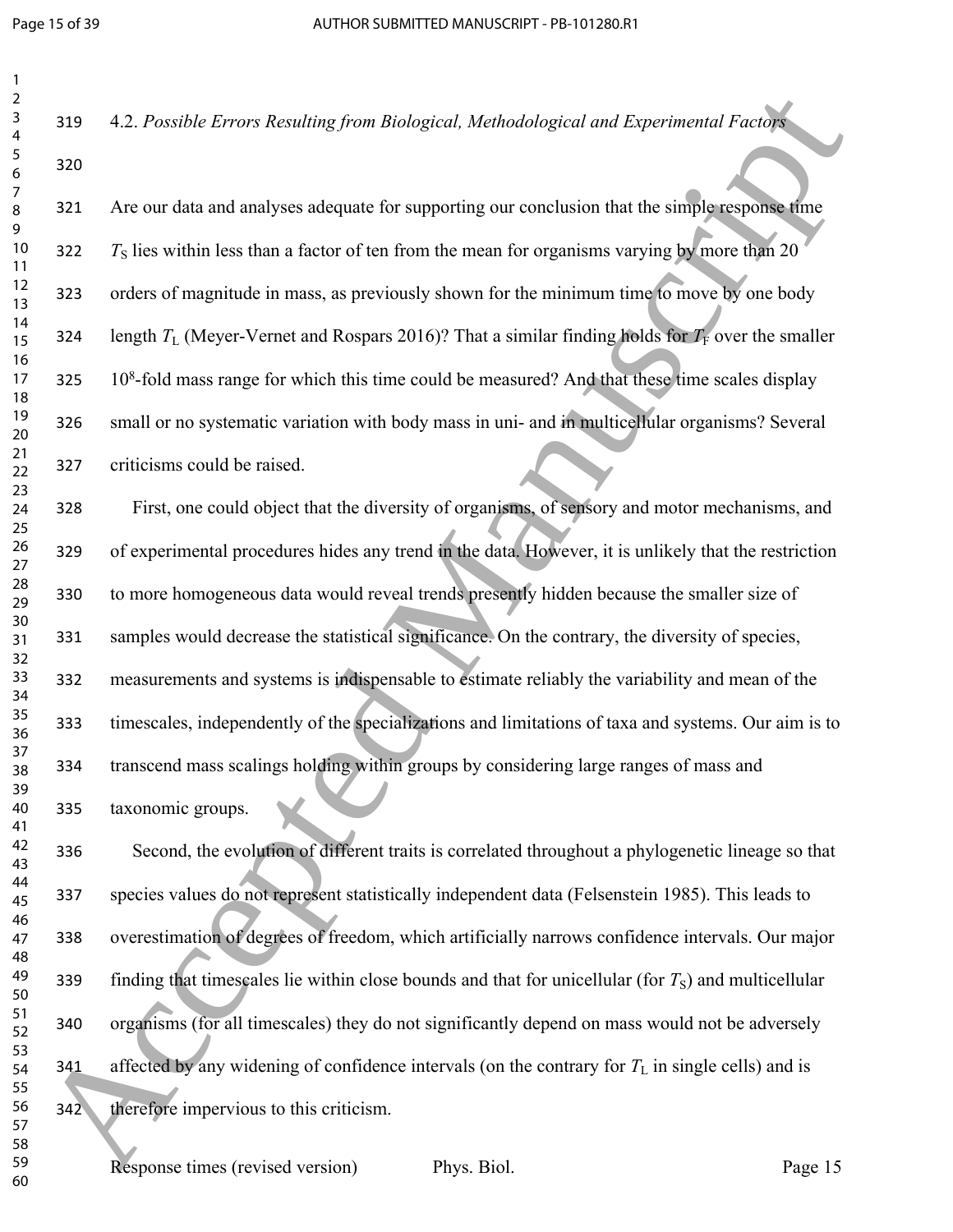A third possible objection is that several experimental factors affecting the measurements have not been considered explicitly. The electrical or behavioural measurement methods play a minor role and correcting them would have practically no effect (Fig. S2 and Table S10 show that their difference is not significant). However, the effect of temperature, which is an important determinant of metabolism and behaviour, should be checked. We thus studied how correcting 348 the time scales of ectotherms to a standard temperature  $\theta_0 = 20$  °C would change our results (see Methods). First, the temperature being unknown in several measurements, we considered the 350 worst-case scenario assuming that short time scales  $(T < \mu^*)$  were measured at 10 °C, and would 351 thus be still shorter if they had been measured at  $\theta_0$ , and that long time scales ( $T \ge \mu^*$ ) were measured at 30 °C, these two temperatures being close to the extremes in our data (Fig. S7A). For 353 this preliminary test, we used the mean activation energy  $E = 0.66$  eV observed in a wide range of species and traits (Dell et al. 2001), and studied how the percentage of timescales lying outside 355 the range  $[\mu^*/10, \mu^* \times 10]$  would be affected by temperature in this worst-case scenario. For all timescales, this percentage is less than 3 % without standardization (Table S11a) and less than 357 10 % with standardization (Table S11b), except for  $T<sub>S</sub>$  where it is 5 % and 22 % respectively. 358 Next, noting the greater sensitivity of  $T<sub>S</sub>$ , we applied a finer standardization procedure to this timescale, for which the temperature is known in 72 % of our data for ectothermic species, based on the different mean activation energies of movements away from and toward a stimulus (see 361 Methods). This procedure leads to no significant change neither in the distribution of  $T<sub>S</sub>$  values (Fig. S7B) nor in the number of species beyond the limits (it remains the same, i. e. four, Fig. S7). This indicates that our results in mean, variability and overall trend are robust with respect to temperature. 4.3. *Comparison with Previous Work* 24 Accepted Manuscript (a) the second experimental factors affecting the measurements have<br>
23 Accepted Manuscript (a) The electrical or heliotional measurement methods of the measurement<br>
24 Accepted Manuscript (a) The e

Response times (revised version) Phys. Biol. Page 16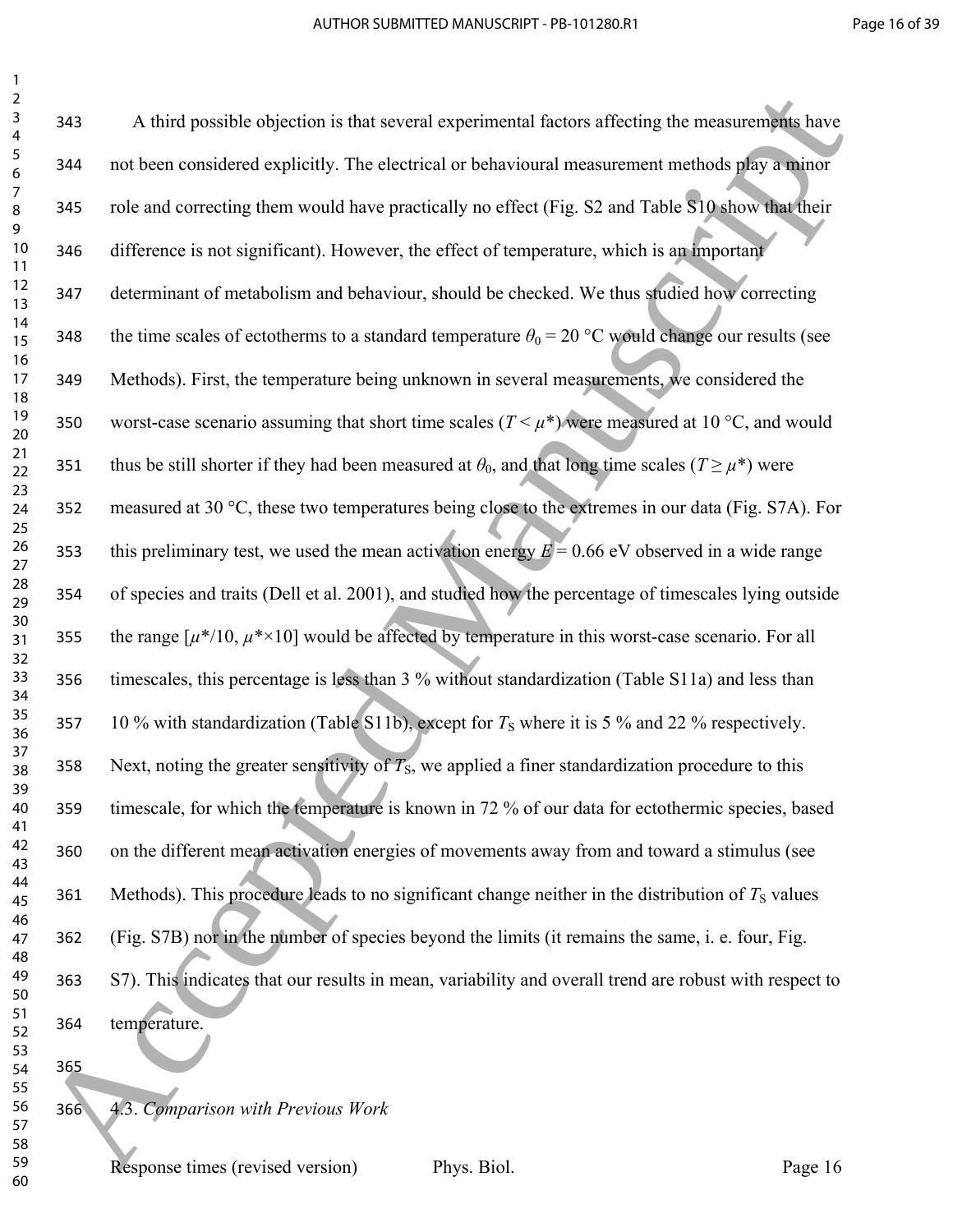| S                                         |  |
|-------------------------------------------|--|
| 4                                         |  |
| 5                                         |  |
| $\epsilon$                                |  |
|                                           |  |
| ر<br>ع<br>ś                               |  |
| $\mathbf$<br>)                            |  |
| $\overline{10}$                           |  |
|                                           |  |
| 1<br>1                                    |  |
| 1<br>$\overline{2}$                       |  |
| 1<br>3                                    |  |
| $\frac{1}{4}$<br>1                        |  |
| 1<br>5                                    |  |
| 16<br>17<br>18                            |  |
|                                           |  |
|                                           |  |
| 19                                        |  |
| 20                                        |  |
|                                           |  |
| - 21<br>22<br>23<br>24<br>25              |  |
|                                           |  |
|                                           |  |
|                                           |  |
|                                           |  |
| 26<br>27<br>28                            |  |
|                                           |  |
|                                           |  |
| -<br>29                                   |  |
| 30                                        |  |
| $\overline{\textbf{3}}$                   |  |
| $\overline{\mathbf{3}}$<br>$\overline{ }$ |  |
| $\overline{\mathbf{S}}$<br>ş              |  |
| $\frac{34}{5}$                            |  |
| $\frac{35}{5}$                            |  |
|                                           |  |
| 36<br>37<br>38                            |  |
|                                           |  |
| 39                                        |  |
|                                           |  |
| $\overline{10}$                           |  |
| 41                                        |  |
| 42<br>,                                   |  |
| $\ddot{a}$<br>ξ                           |  |
| 44                                        |  |
| 4                                         |  |
| 46                                        |  |
| $\overline{4}$                            |  |
| 48<br>ś                                   |  |
| 49                                        |  |
| 50                                        |  |
| $\overline{\mathbf{5}}$<br>1              |  |
| 5.<br>,                                   |  |
| $\overline{\mathbf{5}}$<br>ξ              |  |
| 54                                        |  |
| 55                                        |  |
|                                           |  |
| 56                                        |  |
| 5                                         |  |
| 58                                        |  |

| 2<br>3<br>4    | 367 |                                                                                                      |         |
|----------------|-----|------------------------------------------------------------------------------------------------------|---------|
| 5<br>6         | 368 | Several studies across a wide range of mass and life forms have found organisms' properties to       |         |
| 7<br>8<br>9    | 369 | lie in a relatively narrow range, without mass scaling across groups, despite the size scaling       |         |
| $10$<br>11     | 370 | observed within groups. This is the case for the mass-specific metabolic rate (Makarieva et al.      |         |
| 12<br>13       | 371 | 2008, Hatton et al. 2019), its maximum value per unit of active mass (Makarieva et al. 2005), the    |         |
| 14<br>15<br>16 | 372 | cross-section-specific forces exerted by muscles and molecular motors (Marden and Allen 2002,        |         |
| 17<br>18       | 373 | Marden 2005, Rospars and Meyer-Vernet 2016), and the minimum time to move by one body                |         |
| 19<br>20       | 374 | length $T_L = L/V_{\text{max}}$ (McMahon and Bonner 1983, Meyer-Vernet and Rospars 2015, 2016).      |         |
| 21<br>22       | 375 | However, for the simple response time $T_s$ and the critical flicker fusion time $T_F$ , previous    |         |
| 23<br>24<br>25 | 376 | studies concern only relatively small mass ranges and we have included these data. The mass          |         |
| 26<br>27       | 377 | scaling of sensorimotor delays has been studied by More and Donelan (2018) in the particular         |         |
| 28<br>29       | 378 | case of the stretch reflex $-$ a monosynaptic reflex that governs the fastest neural response to     |         |
| 30<br>31<br>32 | 379 | peripheral stimuli in terrestrial mammals, with a determination of the different components and a    |         |
| 33<br>34       | 380 | comparison with stance and stride durations. In our $T_s$ sample, we have used the sum of these      |         |
| 35<br>36       | 381 | components except the force generation delay (time between force onset and peak), in coherence       |         |
| 37<br>38<br>39 | 382 | with the rest of our data, for which the response is measured by the onset of force production or    |         |
| 40<br>41       | 383 | the onset of movement (which can begin before the production of peak force). These data points       |         |
| 42<br>43       | 384 | lie within the range of our general data set $TS$ for multicellular organisms, where the nerve       |         |
| 44<br>45<br>46 | 385 | conduction delay is expected to be mainly responsible for the increase of $T_s$ shown in figure 2 at |         |
| 47<br>48       | 386 | large mass. Indeed, the increase in nerve conduction speed due to increase in fibre diameter and     |         |
| 49<br>50       | 387 | to myelination is too moderate to compensate for the increase in distance of conduction, because     |         |
| 51<br>52<br>53 | 388 | of the trade-off between responsiveness and compactness (Castelfranco and Hartline 2016),            |         |
| 54<br>55       | 389 | resolution (More et al. 2013), and energy cost (Perge et al. 2012). Let us compare the nerve         |         |
| 56<br>57       | 390 | conduction delay estimated by More and Donelan (2018) $T_{cond} = 5.3 M^{0.3}$ ms to the geometric   |         |
| 58<br>59<br>60 |     | Response times (revised version)<br>Phys. Biol.                                                      | Page 17 |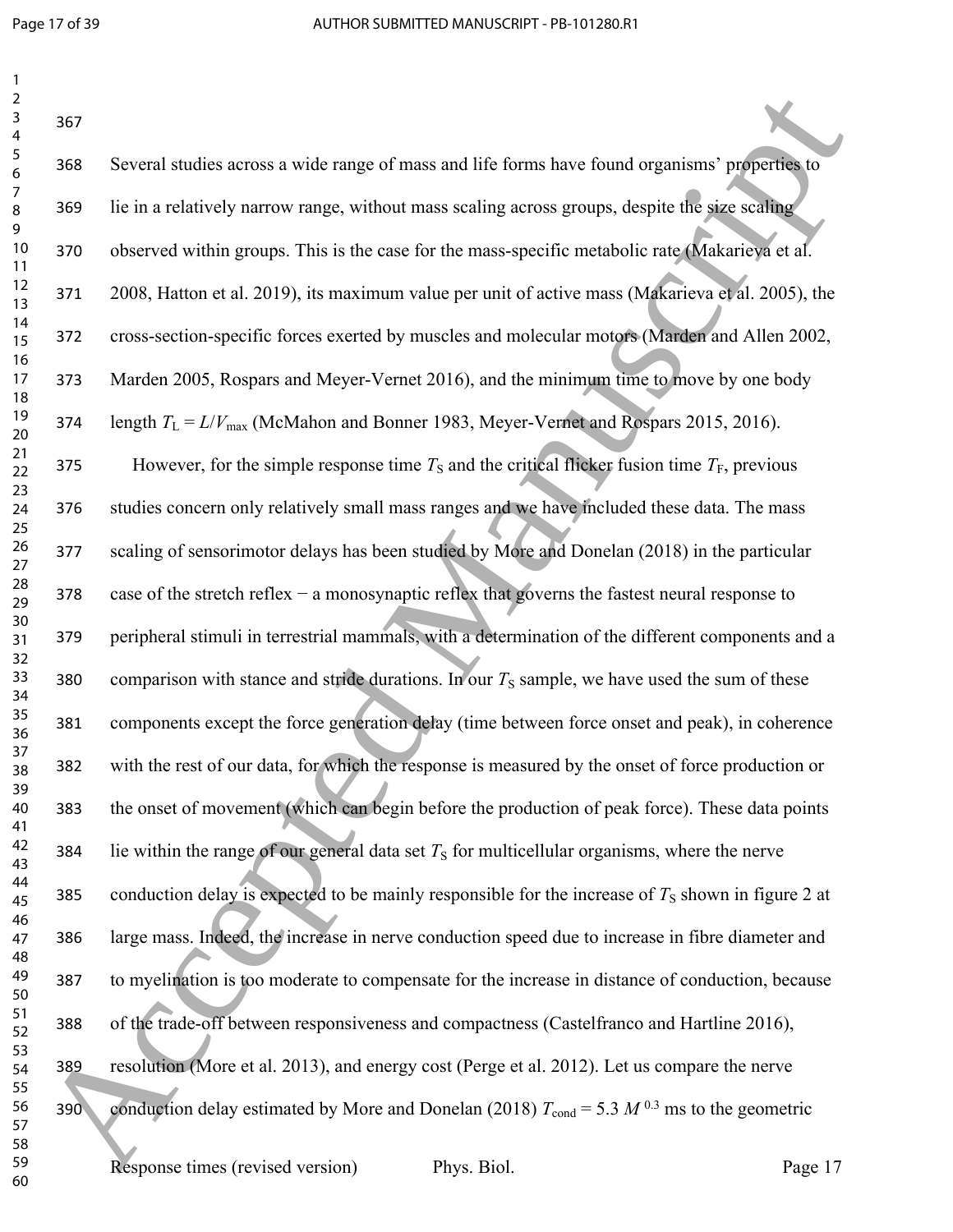| 2                              |  |
|--------------------------------|--|
| 3                              |  |
| 4                              |  |
| 5                              |  |
| 6                              |  |
|                                |  |
|                                |  |
| 8                              |  |
| 9                              |  |
| 10                             |  |
| $\mathbf{1}$<br>1              |  |
| $\mathbf{1}$<br>$\overline{c}$ |  |
| 13                             |  |
| 1<br>4                         |  |
| 15                             |  |
|                                |  |
| 16                             |  |
| 17                             |  |
| 18                             |  |
| 19                             |  |
| 20                             |  |
| $\overline{21}$                |  |
| $\overline{2}$<br>,            |  |
| 23                             |  |
| $^{24}$                        |  |
| 25                             |  |
|                                |  |
| 26                             |  |
| $\overline{2}$                 |  |
| 28                             |  |
| 29                             |  |
| 30                             |  |
| $\overline{\textbf{3}}$        |  |
| $\overline{\mathbf{S}}$<br>,   |  |
| $\overline{\mathbf{3}}$<br>3   |  |
|                                |  |
| 34                             |  |
| 35                             |  |
| 36                             |  |
| $\overline{\mathbf{3}}$        |  |
| 38                             |  |
| $\overline{\mathbf{3}}$<br>J   |  |
| 40                             |  |
| 41                             |  |
| 42                             |  |
| 43                             |  |
|                                |  |
| 44                             |  |
| 45                             |  |
| 46                             |  |
| 47                             |  |
| 48                             |  |
| 49                             |  |
| 50                             |  |
| 51                             |  |
| 52                             |  |
|                                |  |
| 53                             |  |
| 54                             |  |
| 55                             |  |
| 56                             |  |
| 57                             |  |
| 58                             |  |

391 mean  $(T<sub>S</sub> = 22 \text{ ms})$  that we find for multicellular species (Table 1). This yields 392  $T_{cond}/T_S = 0.24 M^{0.3}$ , which shows that the conduction delay becomes important only for large M, 393 although even for the largest mammal studied (the elephant),  $T<sub>S</sub>$  is only four times larger than its average value.

5. QUANTITATIVE INTERPRETATIONS FROM FIRST PRINCIPLES

 The variation of the simple response time, as well as the other time scales studied here, by less than a factor of ten around their mean for organisms so diverse in structure and size suggests that it may be determined by basic constraints set by the universal properties of living matter. We will thus derive first-principle estimates, trying to capture the essential processes at play, whereas neglecting specific details that should be considered in scaling studies over narrow ranges of mass and taxa. Such simple analytic calculations are expected to yield only order-of-magnitude results, that is to within a 10-fold or so accuracy, similar to the variability of the time scales in our data, in the line of the so-called "Fermi problems" or of Weisskopf's physics courses (Weisskopf 1975, 1989). 39 America ( $I_5 = 22$  may) that we find for multicellular species (Tuble 1). This yields<br>
5 Accepted Manuscript Consider Manuscript School and Consider Manuscript Consider Manuscript Consider Manuscript<br>
19 Accepted Manus

5.1. *Simple Response Time*

410 Consider first the simple response time  $T<sub>S</sub>$  of microorganisms. It includes the transmission delay from the sensor(s) receiving external stimuli to the motor apparatus producing the response by regulating the swimming behaviour. A basic process is the transport of a signalling molecule through the cytoplasm (e.g. Bitbol and Wingreen 2015) via diffusion (e.g., Purcell 1977, 414 Dusenberry 2009). In water, of viscosity  $\eta \simeq 10^{-3}$  kg m<sup>-1</sup> s<sup>-1</sup>, a sphere of diameter *d* at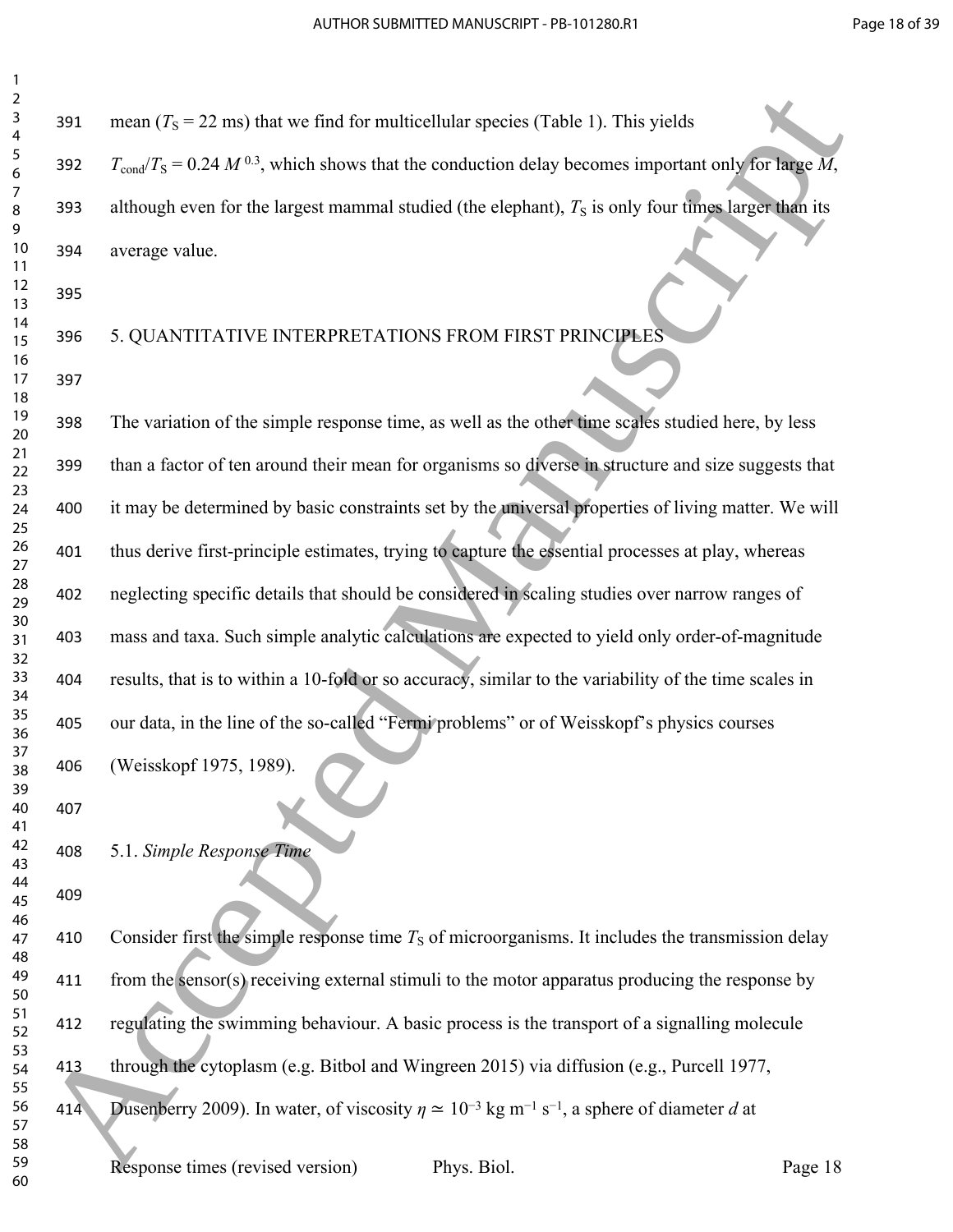| $\overline{c}$      |  |
|---------------------|--|
| 3                   |  |
| 4                   |  |
| 5                   |  |
|                     |  |
| 6<br>7              |  |
|                     |  |
| 8                   |  |
| 9                   |  |
| 10                  |  |
| 1<br>1              |  |
| $\overline{c}$<br>1 |  |
| 13                  |  |
| $\overline{14}$     |  |
| 15                  |  |
|                     |  |
| 16<br>17            |  |
|                     |  |
| 18                  |  |
| 19                  |  |
| -<br>20<br>-        |  |
| ر<br>21             |  |
| $\frac{2}{5}$       |  |
| 23                  |  |
| 24                  |  |
| 25                  |  |
| 26                  |  |
| $^{27}$             |  |
| 28                  |  |
|                     |  |
| 29                  |  |
| 30                  |  |
| 31                  |  |
| 32                  |  |
| 33                  |  |
| 34                  |  |
| 35                  |  |
| 36                  |  |
| 37                  |  |
| 38                  |  |
| $\mathbf{S}$<br>y   |  |
|                     |  |
| 40                  |  |
| 41                  |  |
| 42                  |  |
| 43                  |  |
| 44                  |  |
| 45                  |  |
| 46                  |  |
| 47                  |  |
| 48                  |  |
| 49                  |  |
| 50                  |  |
| 51                  |  |
| 52                  |  |
| 53                  |  |
|                     |  |
| 54                  |  |
| 55                  |  |
| 56                  |  |
| 57                  |  |
| 58                  |  |

| 415 | temperature $\theta$ has a diffusion coefficient $D = k_B \theta/(3 \pi \eta d)$ , where $k_B$ is Boltzmann constant.      |
|-----|----------------------------------------------------------------------------------------------------------------------------|
|     |                                                                                                                            |
| 416 | Signalling molecules are small proteins of typical size $d \approx 3$ nm, like the key signalling protein                  |
| 417 | CheY (Bren and Eisenbach 2000), yielding a diffusion coefficient in water $D \approx 150 \text{ }\mu\text{m}^2/\text{s}$ . |
| 418 | Assuming that the crowding of the cytoplasm decreases $D$ by one order of magnitude (e.g. Dill et                          |
| 419 | al. 2011, Mika and Poolman 2011) and that the sensor-to-motor distance equals the organism's                               |
| 420 | length L, we find the three-dimensional diffusion time $L^2/6D$                                                            |
| 421 | $\tau_{\text{dif}} \simeq 10 L_{\text{um}}^2$ ms.                                                                          |

422 This timescale is the minimum response time  $T<sub>S</sub>$  of a microorganism of size L if information is transmitted through the cytoplasm by diffusion of signalling proteins, which is the most basic 424 process. With  $L \propto M^{1/3}$ , this would yield a mass variation  $T_S \propto M^{2/3}$ , as observed for bacteria (see 425 the leftmost regression line in Figure S3 with slope  $\alpha = 0.66$ , as given in Table S5). The median 426 mass of a bacterium of length *L* being  $M \approx (3.3L)^3$  (Meyer-Vernet and Rospars 2016), the length 427 of a bacterium of mass  $10^{-15}$  kg ( $\mu_M^*$ , Table S6) is  $L \approx 3$  µm. We deduce from Eq. (1)  $T_s = 90$ 428 ms, which agrees to better than a factor of two with the empirical value for bacteria ( $\mu^*$  = 144 ms 429 in Table S5) and is close to the response time given by their regression line ( $T_s = 100$  ms for 430  $M = 10^{-15}$  kg, Table S6). 24 Accepts and diffusion coefficient  $D = \frac{1}{2}$  on  $(3\pi\sigma_1 t)$ , where  $\lambda_E$  is Redominant coefficient  $\sigma_2$ <br>
25 Accepted Manuscript Chern and University 2000), yielding a diffusion coefficient in write  $D = 180$  Accepte

 Consider now multicellular organisms. For most of them, the responses are mediated by conduction of information via electric pulses propagating through neurons, whose membrane regulates the permeation of ions via an insulating lipid bilayer and proteins. The proteins act as active ion channels and pumps and the lipid bilayer acts as a capacitance that enables charges to accumulate and produce a potential across it. Biological membranes are also involved in sense organs, via the concentration gradients they enable which produce active transport, whereas ion channels play an essential role in signal transduction (Martinac and Cox 2016). The role of ions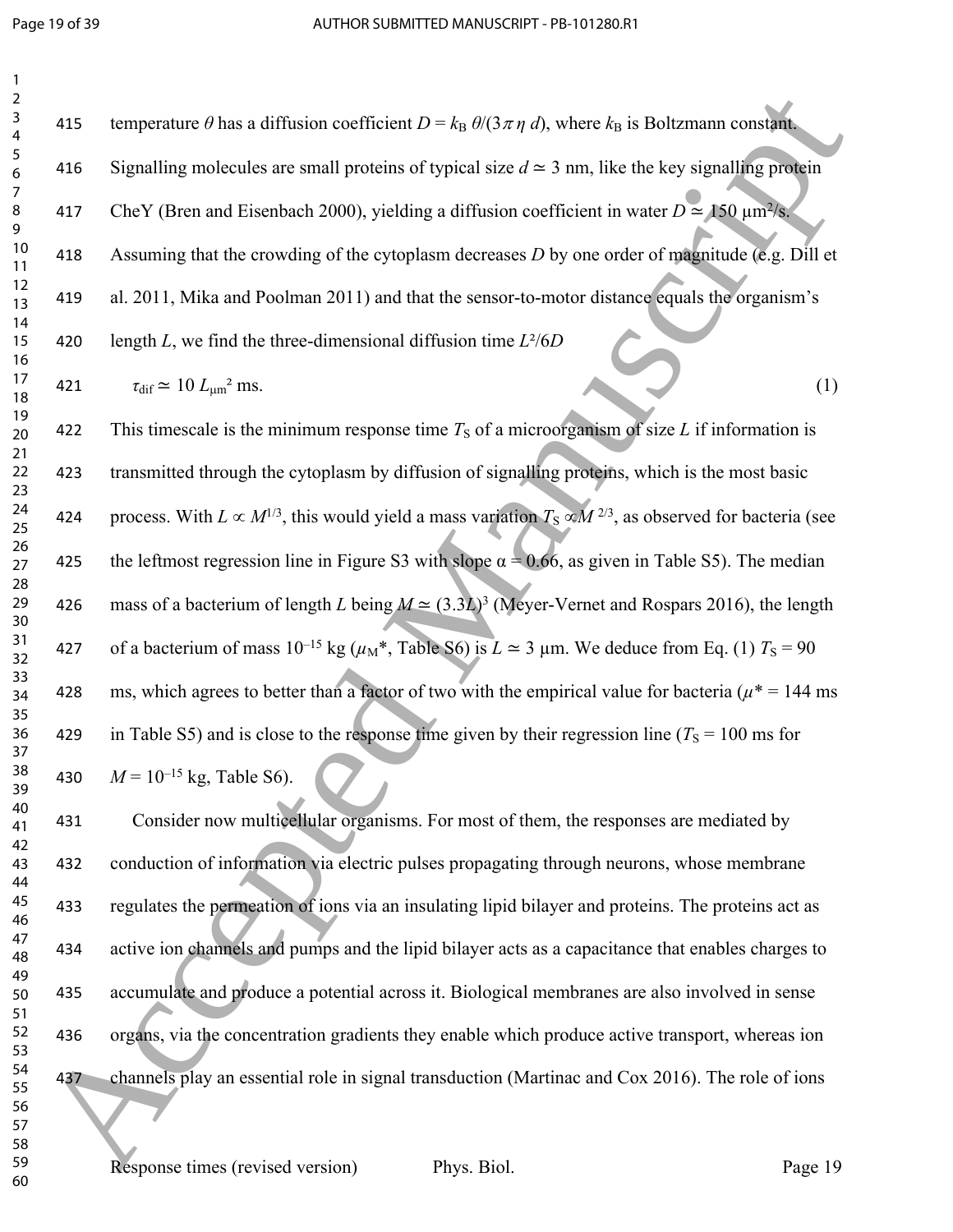| 1                   |  |
|---------------------|--|
| $\overline{c}$      |  |
| 3                   |  |
| 4                   |  |
| 5                   |  |
|                     |  |
| 6<br>7              |  |
|                     |  |
| 8                   |  |
| 9                   |  |
| 10                  |  |
| 1<br>1              |  |
| $\overline{c}$<br>1 |  |
| $\overline{13}$     |  |
| 14                  |  |
| 15                  |  |
|                     |  |
| 16<br>17            |  |
| 18                  |  |
| 19                  |  |
| 20                  |  |
| ر<br>21             |  |
| $\frac{2}{5}$       |  |
| 23                  |  |
|                     |  |
| 24                  |  |
| 25                  |  |
| 26                  |  |
| 27                  |  |
| 28                  |  |
| 29                  |  |
| 30                  |  |
| 31                  |  |
| 32                  |  |
| 33                  |  |
| 34                  |  |
| 35                  |  |
| 36                  |  |
| 37                  |  |
| 3                   |  |
| S<br>Š              |  |
| 39                  |  |
| 40                  |  |
| 41                  |  |
| 42                  |  |
| 43                  |  |
| 44                  |  |
| 45                  |  |
| 46                  |  |
| 47                  |  |
| 48                  |  |
| 49                  |  |
| 50                  |  |
| 51                  |  |
| 52                  |  |
| 53                  |  |
|                     |  |
| 54                  |  |
| 55                  |  |
| 56                  |  |
| 57                  |  |
| 58                  |  |
| 59                  |  |
| 60                  |  |

| 2<br>3         | 438 | to alter charge and thus protein conformation is essential in signal transduction in both uni- and                                |
|----------------|-----|-----------------------------------------------------------------------------------------------------------------------------------|
| 4<br>5         | 439 | multicellular organisms (Clapham 2007). For example, paramecia use Ca <sup>2+</sup> ions and show-                                |
| 6<br>7<br>8    | 440 | dynamic changes in the electrical properties of their membrane in response to stimuli, as do                                      |
| 9<br>$10$      | 441 | neurons, and the structures of their receptors are similar to those of vertebrates (e.g. Maegawa                                  |
| 11<br>12<br>13 | 442 | 2017).                                                                                                                            |
| 14<br>15       | 443 | A tentative first principle estimate of $T_s$ can be obtained from the inverse of the number of                                   |
| 16<br>17<br>18 | 444 | action potentials sent along an axon per second, since this is the shortest possible time to send a                               |
| 19<br>20       | 445 | bit of information along an axon. Let us first evaluate the cost of generating an action potential $U$                            |
| 21<br>22<br>23 | 446 | per surface S of membrane, of width a and dielectric constant $\varepsilon_m$ , so that the capacitance is                        |
| 24<br>25       | 447 | $C \simeq \varepsilon_0 \varepsilon_m S/a$ ,<br>(2)                                                                               |
| 26<br>27       | 448 | where $\varepsilon_0$ is vacuum permittivity. With the electric charge across the membrane CU, of energy                          |
| 28<br>29<br>30 | 449 | $CU^2$ , the cost of an action potential is obtained from (2) as $\varepsilon_0 \varepsilon_m S U^2/a$ , which agrees with values |
| 31<br>32       | 450 | in the literature (Aiello 2000). Using two biological properties common to living matter: the mass                                |
| 33<br>34       | 451 | density $\rho \approx 10^3$ kg/m <sup>3</sup> and the maximum metabolic rate per unit mass of active tissue                       |
| 35<br>36<br>37 | 452 | $b_M \approx 2 \times 10^3$ W/kg (Makarieva et al. 2005), the maximum power available to this surface S of                        |
| 38<br>39       | 453 | membrane of mass $\rho a S$ is                                                                                                    |
| 40<br>41       | 454 | $b_M \rho aS$<br>(3)                                                                                                              |
| 42<br>43<br>44 | 455 | Dividing this maximum power by the cost of an action potential estimated above and using the                                      |
| 45<br>46       | 456 | energy corresponding to one monovalent ion crossing the membrane $eU \simeq W_0$ , where                                          |
| 47<br>48<br>49 | 457 | $e = 1.6 \times 10^{-19}$ C is the electron charge and $W_0$ is the energy released by one ATP molecule, we                       |
| 50<br>51       | 458 | deduce the maximum number of action potentials per unit time, whose inverse yields                                                |
| 52<br>53       | 459 | $T_{\rm S} \simeq \varepsilon_0 \varepsilon_{\rm m} W_0^2/(\rho b_{\rm M} e^2 a^2)$<br>(4)                                        |
| 54<br>55<br>56 |     |                                                                                                                                   |
| 57<br>58       |     |                                                                                                                                   |
| 59<br>60       |     | Response times (revised version)<br>Phys. Biol.<br>Page 20                                                                        |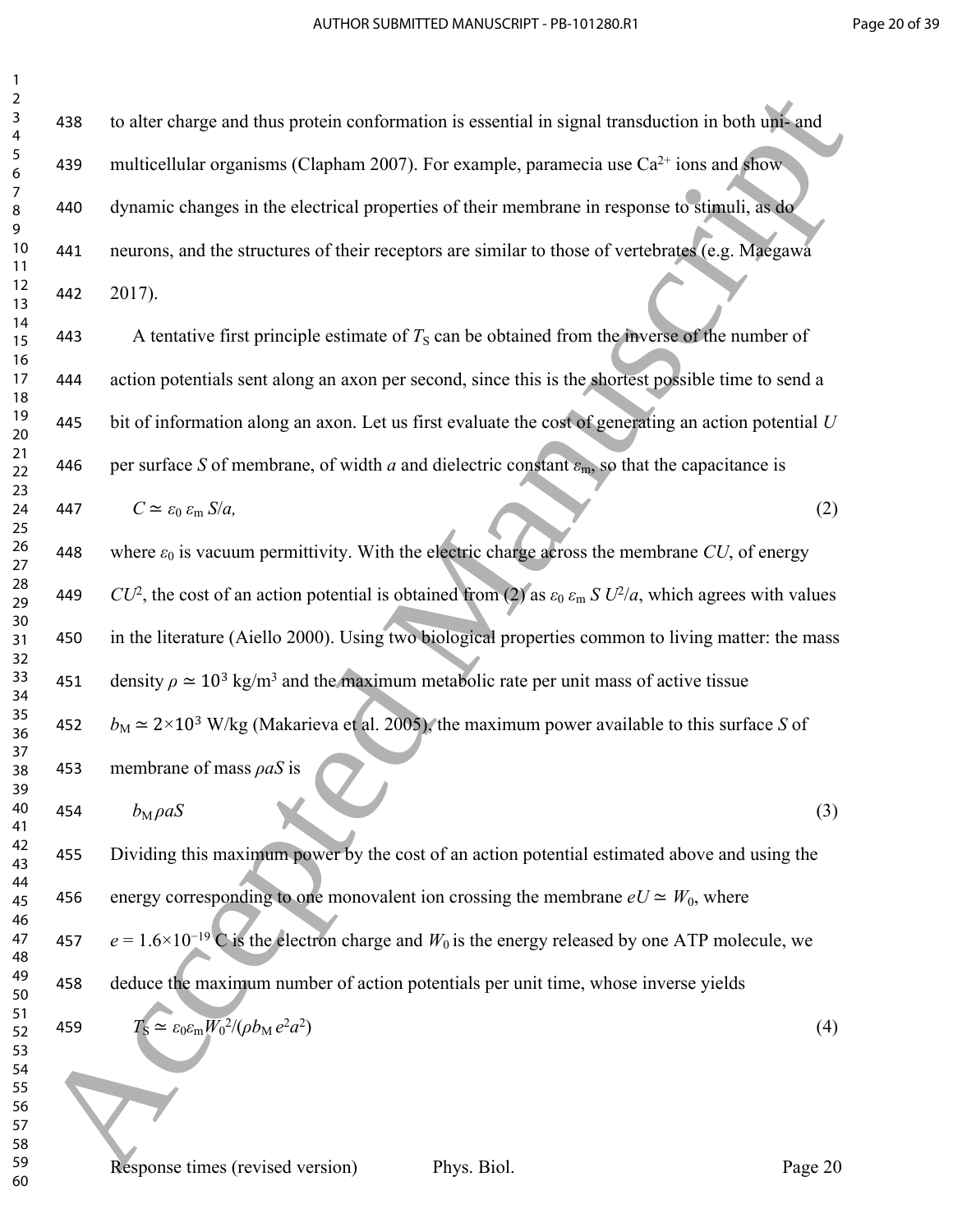| 2<br>3<br>4    | 460 | Substituting the typical dielectric constant of lipids $\varepsilon_m \simeq 2$ , a membrane width $a \simeq 6$ nm – similar     |
|----------------|-----|----------------------------------------------------------------------------------------------------------------------------------|
| 5<br>6         | 461 | to the typical protein size (e.g. Erickson 2009), the above value of $bM$ , and the first-principles                             |
| 7<br>8<br>9    | 462 | relation (Meyer-Vernet and Rospars 2016)                                                                                         |
| $10\,$<br>11   | 463 | $W_0 \simeq e^2/(4\pi\varepsilon_0 a)$<br>(5)                                                                                    |
| 12<br>13<br>14 | 464 | we obtain $T_s \approx 14$ ms, close to the empirical mean simple response time $T_s$ of metazoans (22)                          |
| 15<br>16       | 465 | ms).                                                                                                                             |
| 17<br>18       | 466 |                                                                                                                                  |
| 19<br>20<br>21 | 467 | 5.2. Flicker Fusion Time                                                                                                         |
| 22<br>23       | 468 |                                                                                                                                  |
| 24<br>25       | 469 | Let us now estimate the timescale $T_F$ , assuming that it is limited by the membrane time constant                              |
| 26<br>27<br>28 | 470 | $\tau_{\rm m}$ . For a surface S of membrane of width a and resistivity $r_{\rm m}$ , the electrical resistance is               |
| 29<br>30       | 471 | $R = r_m a/S$ and the capacitance is given by (2), so that the time constant $\tau_m = RC$ is given by                           |
| 31<br>32       | 472 | (6)<br>$\tau_{\rm m} = r_{\rm m} \varepsilon_0 \varepsilon_{\rm m}.$                                                             |
| 33<br>34<br>35 | 473 | To estimate a basic value for the resistivity $r_m$ , independent on the details of the system, we                               |
| 36<br>37       | 474 | consider again energy constraints. In an electrical circuit of resistance $R$ , submitted to the                                 |
| 38<br>39       | 475 | potential difference U, the power is $U^2/R$ . Using the maximum power available (3), we deduce                                  |
| 40<br>41<br>42 | 476 | the resistance $R \simeq U^2/(b_M \rho a S)$ , whence the resistivity $r_m \simeq U^2/(\rho b_M a^2)$ . Using again the order    |
| 43<br>44       | 477 | of magnitude $U \simeq W_0/e$ , we deduce $\tau_m$ , which yields the flicker fusion time $T_F \simeq \tau_m$ (reflecting the    |
| 45<br>46<br>47 | 478 | ability of the membrane to resolve a time-varying signal)                                                                        |
| 48<br>49       | 479 | $T_{\rm F} \simeq \varepsilon_0 \varepsilon_{\rm m} W_0^2/(\rho b_{\rm M} e^2 a^2) \simeq T_{\rm S} \simeq 14 \text{ ms}$<br>(7) |
| 50<br>51       | 480 | close to the empirical value of $T_F$ (25 ms), and in agreement with our empirical result $T_F \simeq T_S$ .                     |
| 52<br>53<br>54 | 481 | The absence of significant increase of $T_F$ for the largest masses (Fig. 3), contrary to what is                                |
| 55<br>56<br>57 |     |                                                                                                                                  |
| 58<br>59<br>60 |     | Response times (revised version)<br>Phys. Biol.<br>Page 21                                                                       |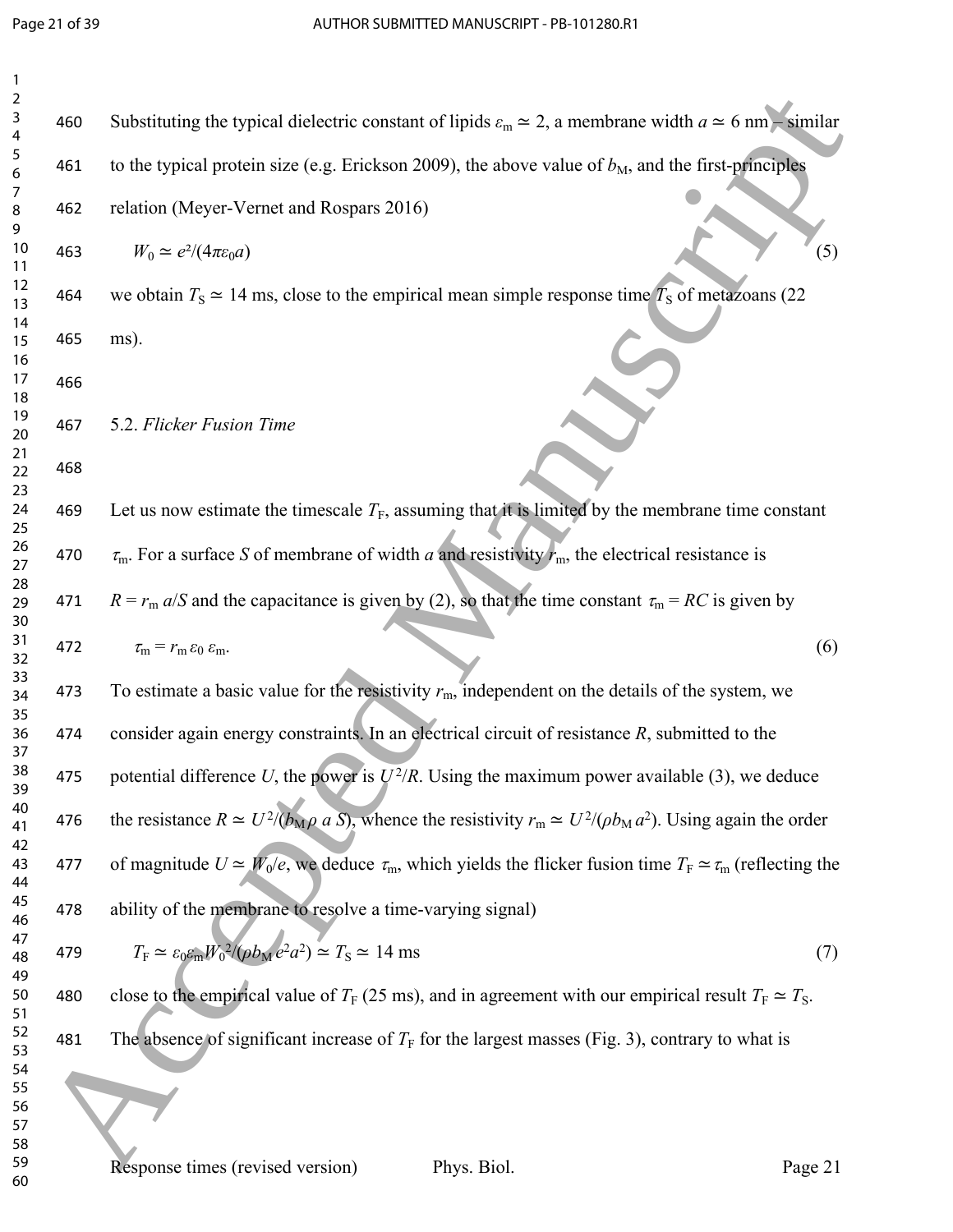| 1<br>2                    |                              |
|---------------------------|------------------------------|
| 3<br>4                    | 48                           |
| 5<br>6                    | 48                           |
| 7<br>8                    | 48                           |
| 9                         |                              |
| 10<br>11                  | 48                           |
| 1<br>$\overline{2}$<br>13 | 48                           |
| 14<br>15<br>16            | 48                           |
| 17<br>18                  | 48                           |
| 19<br>20                  | 48                           |
| 21<br>22                  | 49                           |
| 23<br>24                  | 49                           |
| 25<br>26<br>27            | 49                           |
| 28<br>29                  | 49                           |
| 30<br>31                  | 49                           |
| 32<br>33                  |                              |
| 34<br>35                  | 49                           |
| 36<br>37                  | 49                           |
| 38<br>39                  | $\mathsf{a}$<br>$\mathbf{A}$ |
| 40<br>41                  | 49                           |
| 42<br>43                  | 49                           |
| 44<br>45                  | 50                           |
| 46<br>47                  | 50                           |
| 48<br>49                  | 50                           |
| 50<br>51                  |                              |
| 52<br>53                  | 50                           |
| 54<br>55                  | 50                           |
| 56                        |                              |
| 57<br>58                  |                              |

| 2<br>3         | 482 | observed for $T_s$ (Fig. 2) suggests that the signal conduction time and hence the organism length L                                         |     |
|----------------|-----|----------------------------------------------------------------------------------------------------------------------------------------------|-----|
| 4              |     |                                                                                                                                              |     |
| 5<br>6<br>7    | 483 | plays a minor role in $T_{\text{F}_1}$ contrary to $T_{\text{S}_1}$ .                                                                        |     |
| 8<br>9         | 484 |                                                                                                                                              |     |
| 10<br>11       | 485 | 5.3. Minimum Locomotion Time                                                                                                                 |     |
| 12<br>13       | 486 |                                                                                                                                              |     |
| 14<br>15<br>16 | 487 | An order of magnitude estimate of the minimum time to move by one body length $T_L = L/V_{max}$                                              |     |
| 17<br>18       | 488 | was derived by Meyer-Vernet and Rospars (2016) from the invariance over the whole domain of                                                  |     |
| 19<br>20       | 489 | life of the force per cross-sectional area exerted by molecular motors and muscles $(f \simeq W_0/a^3 \simeq$                                |     |
| 21<br>22       | 490 | $2 \times 10^5$ N/m <sup>2</sup> , Rospars and Meyer-Vernet 2016), and the two basic quantities considered above,                            |     |
| 23<br>24       | 491 | mass density $\rho$ and mass-specific (per unit mass of active tissue) metabolic rate at maximum                                             |     |
| 25<br>26<br>27 | 492 | activity $b_M$ . The maximum speed was estimated as $\overline{V}_{\text{max}} \simeq \overline{L} \rho \, b_M / f$ for swimming and running |     |
| 28<br>29       | 493 | organisms (including microorganisms) of length L satisfying $L \le (f/\rho)^{3/2}/b_M \simeq 1.4$ m –                                        |     |
| 30<br>31<br>32 | 494 | corresponding roughly to $M \approx 50$ kg (Meyer-Vernet and Rospars 2016). This yields $T_L \approx L/V_{\text{max}}$ ,                     |     |
| 33<br>34       | 495 | the minimum time to move by $\overline{L}$ .                                                                                                 |     |
| 35<br>36       | 496 | $T_{\rm L} \simeq f / (\rho \, b_{\rm M}) \simeq W_0 / (\rho \, b_{\rm M} a^3) \simeq 100 \text{ ms}$                                        | (8) |
| 37<br>38<br>39 | 497 | for $M \le 50$ kg, which agrees to better than a factor of two with the empirical value (59 ms,                                              |     |
| 40<br>41       | 498 | geometric mean of $T_L$ for all organisms of mass $M < 50$ kg, Table 1). The increase in $T_L$ observed                                      |     |
| 42<br>43       | 499 | for larger organisms (Fig. 4) has been interpreted by dynamic constraints, yielding                                                          |     |
| 44<br>45       | 500 | $T_{\rm L} \simeq L \ (\rho/f)^{1/2}$                                                                                                        | (9) |
| 46<br>47<br>48 | 501 | (Meyer-Vernet and Rospars 2016), in agreement with the known maximum speed of about 15                                                       |     |
| 49<br>50       | 502 | m/s (e.g. McMahon and Bonner 1983, Garland, 1983, Iriarte-Diaz 2002).                                                                        |     |
| 51<br>52       | 503 | It is interesting to note that our estimates of the minimum times for response (4), for vision                                               |     |
| 53<br>54       | 504 | (7), and for moving by one body length (8) all yield timescales proportional to the inverse of the                                           |     |
| 55<br>56<br>57 |     |                                                                                                                                              |     |
| 58             |     |                                                                                                                                              |     |
| 59<br>60       |     | Response times (revised version)<br>Phys. Biol.<br>Page 22                                                                                   |     |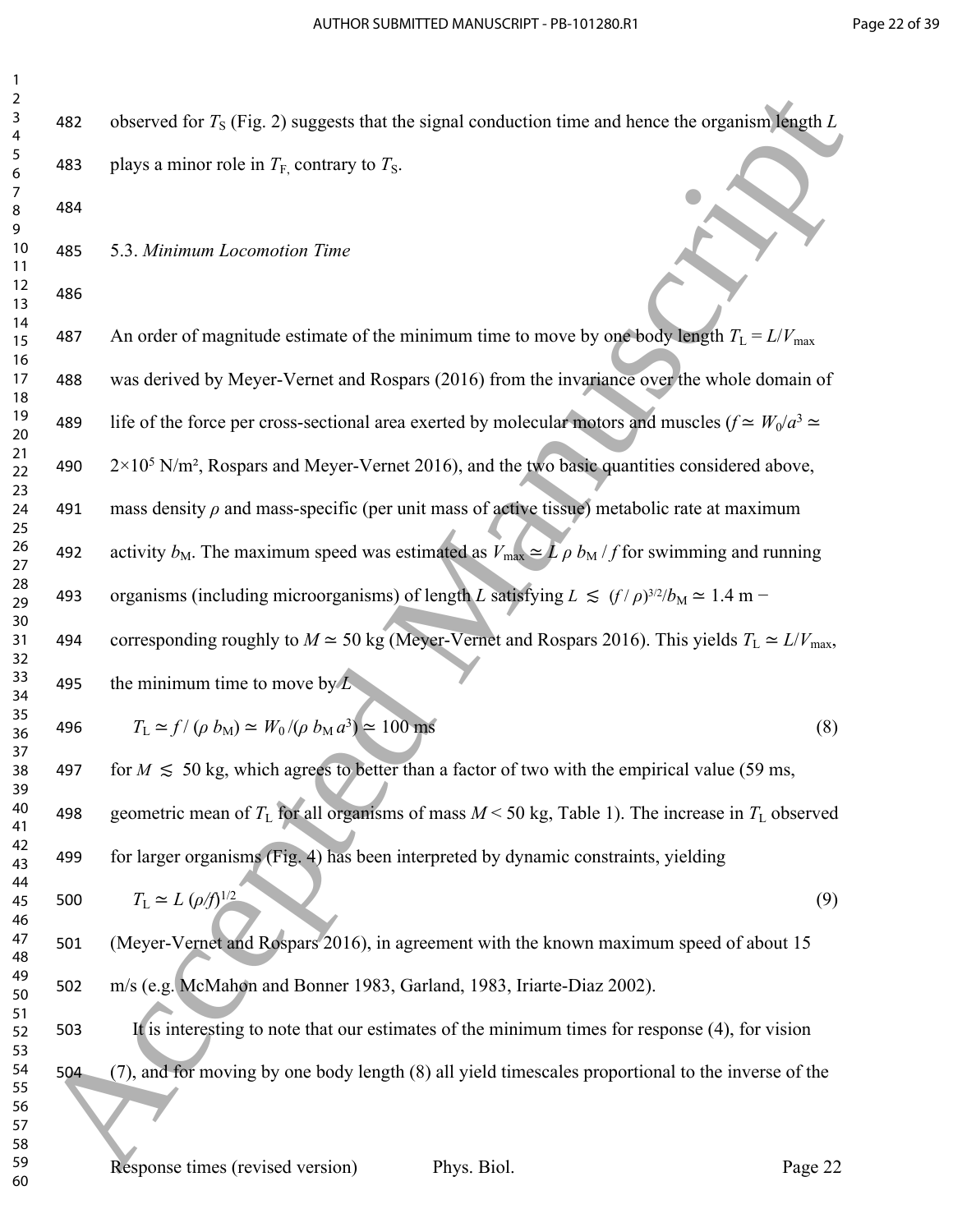| $\mathbf{1}$                            |     |                                                                                                                     |
|-----------------------------------------|-----|---------------------------------------------------------------------------------------------------------------------|
| $\mathbf 2$<br>3<br>$\overline{4}$      | 505 | maximum mass-specific metabolic rate (per unit of active mass). This suggests that, since the                       |
| 5<br>6                                  | 506 | metabolic rate varies with mass within groups of related species, these time scales may depend                      |
| $\overline{7}$<br>$\, 8$<br>$\mathsf 9$ | 507 | not only on body mass within groups of related species but also on metabolic rates. This is shown                   |
| 10<br>11                                | 508 | for $T_L$ in mammals (Fig. S6B), which is inversely proportional to the maximum mass-specific                       |
| 12<br>13                                | 509 | metabolic rate, as expected from (8) if the proportion of active tissue in the body mass does not                   |
| 14<br>15<br>16                          | 510 | vary in the range considered in the regression.                                                                     |
| 17<br>18                                | 511 | Finally, it is noteworthy that Eqs. (4), (5) and (8) yield $T_L/T_S \simeq 4\pi/\varepsilon_m \simeq 6$ in order of |
| 19<br>20                                | 512 | magnitude, to be compared to the empirical ratio $T_L/T_S = 78/26 = 3$ , suggesting that fast reacting              |
| 21<br>22                                | 513 | species are also fast moving.                                                                                       |
| 23<br>24<br>25                          | 514 |                                                                                                                     |
| 26<br>27                                | 515 | <b>6. CONCLUSIONS</b>                                                                                               |
| 28<br>29                                | 516 |                                                                                                                     |
| 30<br>31<br>32                          | 517 | We have shown that across the whole of mobile life, from bacteria to large vertebrates, the simple                  |
| 33<br>34                                | 518 | response time $T_s$ lies in a relatively narrow range, with 95 % of species reacting in a time that                 |
| 35<br>36                                | 519 | differs by less than one order of magnitude from the mean, in striking contrast to the 20 orders of                 |
| 37<br>38<br>39                          | 520 | magnitude difference in body mass. The simple response time does not display significant scaling                    |
| 40<br>41                                | 521 | with body mass across groups in unicellular organisms nor in multicellular ones, although it is                     |
| 42<br>43                                | 522 | almost six times larger in the former life form. The absence of large-scale trend does not preclude                 |
| 44<br>45<br>46                          | 523 | - and is indeed compatible with various scalings valid in narrower ranges of size and taxa, as is                   |
| 47<br>48                                | 524 | known for the specific metabolic rate. However, within narrow ranges, the detailed characteristics                  |
| 49<br>50                                | 525 | of the organisms must be considered and it is only on larger scales that these variations can be                    |
| 51<br>52                                | 526 | transcended.                                                                                                        |
| 53<br>54<br>55                          | 527 | This simple response time $T_s$ is close to a well-studied sensory timescale (the inverse of the                    |
| 56<br>57                                | 528 | critical flicker fusion frequency for vision) $T_F$ , and is a few times smaller than the minimum time              |
| 58<br>59<br>60                          |     | Response times (revised version)<br>Phys. Biol.<br>Page 23                                                          |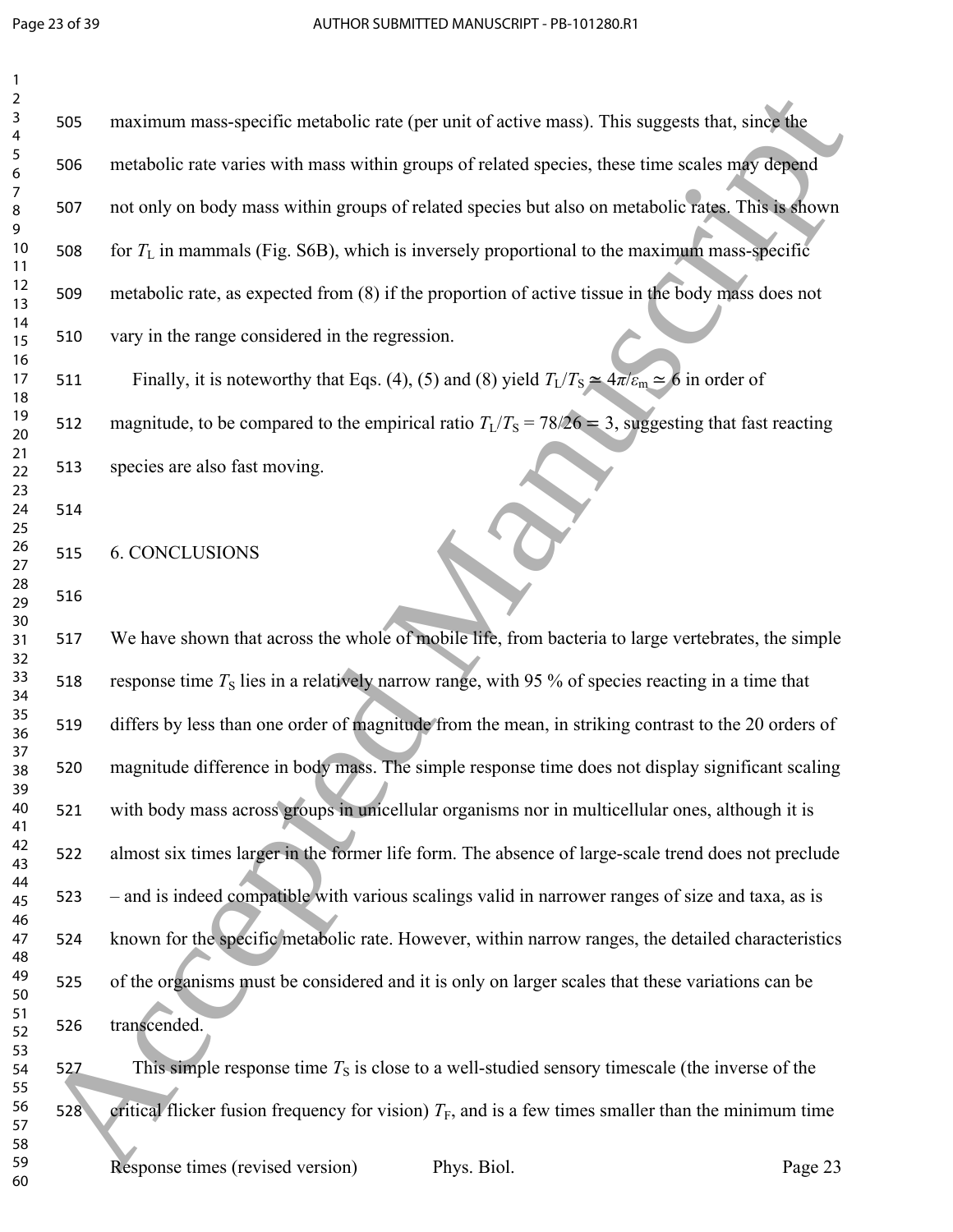| $\overline{\mathbf{c}}$ |     |                                                          |
|-------------------------|-----|----------------------------------------------------------|
| 3                       | 529 | to move by one body length $T_L$ , with all time s       |
| 4<br>5                  |     |                                                          |
| 6                       | 530 | narrow range suggests that these time scales m           |
| 7                       | 531 | properties of life, independently of the structure       |
| 8<br>9                  |     |                                                          |
| $10\,$                  | 532 | tentative simple estimates of $T_s$ and $T_F$ based of   |
| 11                      |     |                                                          |
| 12<br>13                | 533 | basic properties common to motile organisms.             |
| 14                      |     |                                                          |
| 15                      | 534 | It is fair to note that the agreement between            |
| 16                      |     |                                                          |
| 17<br>18                | 535 | (for sensing, for reacting and for moving) and           |
| 19                      | 536 | dominant constraints in play (e.g. Phillips and          |
| 20                      |     |                                                          |
| 21<br>22                | 537 | operating in parallel. For example, one tenth of         |
| 23                      |     |                                                          |
| 24                      | 538 | folding time scales, which however spans six of          |
| 25                      |     |                                                          |
| 26<br>27                | 539 | and close to the maximal turn-over rate of the           |
| 28                      |     |                                                          |
| 29                      | 540 | Flamholz et al. 2019). The relation $T_s \simeq T_F < 1$ |
| 30<br>31                | 541 | interpreted from first-principles, is reminiscent        |
| 32                      |     |                                                          |
| 33                      | 542 | expected to be favoured by evolution since it is         |
| 34                      |     |                                                          |
| 35<br>36                | 543 | the sensory resolution would be in excess over           |
| 37                      |     |                                                          |
| 38                      | 544 | would be limited by sensory performance, so the          |
| 39<br>40                |     |                                                          |
| 41                      | 545 | nervous system would be out of tune and wasti            |
| 42                      | 546 | evolution is expected to favour organisms for v          |
| 43                      |     |                                                          |
| 44<br>45                | 547 | enough with respect to their moving performar            |
| 46                      |     |                                                          |
| 47                      | 548 | estimate (8) of $T_L$ holds for both uni- and mult       |
| 48                      |     |                                                          |
| 49<br>50                | 549 | $2016$ ), the estimate $(1)$ of the minimal response     |
| 51                      |     |                                                          |
| 52                      | 550 | micrometres in order to ensure $T_s \leq T_L$ when the   |
| 53<br>54                | 551 | for bacteria                                             |
| 55                      |     |                                                          |
| 56                      |     |                                                          |
| 57<br>58                |     |                                                          |
|                         |     |                                                          |

by one body length  $T_L$ , with all time scales lying in a relatively narrow range. Since this range suggests that these time scales may be strongly constrained by physics and basic es of life, independently of the structure or mass of the organism, we have performed  $\epsilon$  simple estimates of  $T_S$  and  $T_F$  based on fundamental physicochemical constants and

fair to note that the agreement between these simple estimates of minimum time scales sing, for reacting and for moving) and the measurements is only indicative of the of the several mechanisms in play (e.g. Phillips and Milo 2009), since several mechanisms may be g in parallel. For example, one tenth of second is in the middle of the range of protein time scales, which however spans six orders of magnitude (e.g. Lane and Pande 2013) se to the maximal turn-over rate of the most abundant enzyme in the biosphere (e.g. et al. 2019). The relation  $T_S \simeq T_F < T_L$  found from the data (Fig. 1) and tentatively ted from first-principles, is reminiscent of symmorphosis (Weibel et al. 1991) and 542 to be favoured by evolution since it is indicative of an optimum state. Indeed, if  $T_S < T_F$ ory resolution would be in excess over motor control whereas if  $T_s > T_F$  the response e limited by sensory performance, so that in both cases, at least one component of the system would be out of tune and wasting energy or space (Laughlin 2001). Likewise, the n is expected to favour organisms for which the sensory and response organs act fast with respect to their moving performances. It is noteworthy that since the first-principle estimate (8) of *T*L holds for both uni- and multi-cellular organisms (Meyer-Vernet and Rospars the estimate (1) of the minimal response time  $T<sub>S</sub>$  yields a maximal length *L* of a few etres in order to ensure  $T_S \leq T_L$  when the response is mediated by diffusion, as observed eria 23<br>
23 S20 to move by one body bength  $T_1$ , with all time scales bying in a relatively narrow range. Single this<br>
23 S30 narrow range suggests that these time scales roay be strongly constrained by physics for the<br>
23 S4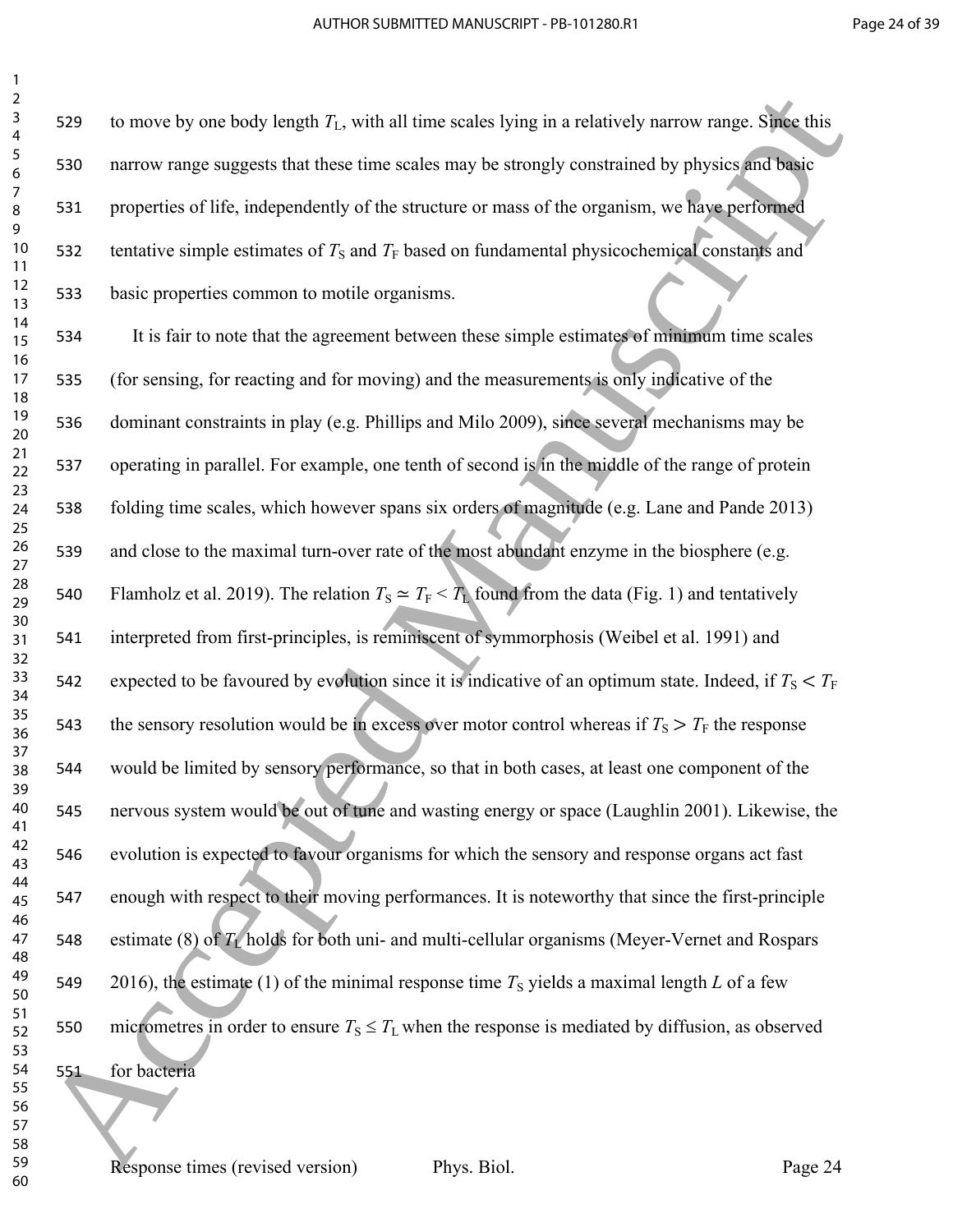| $\mathbf{1}$          |     |                                                                                                               |  |
|-----------------------|-----|---------------------------------------------------------------------------------------------------------------|--|
| $\mathbf 2$<br>3<br>4 | 552 | These preliminary results encourage further research on the response times of mobile                          |  |
| 5<br>6                | 553 | organisms and their fundamental bases. They might also possibly be used to infer properties of                |  |
| $\overline{7}$<br>8   | 554 | extinct species since the reconstructed speed (e.g. Hutchinson and Garcia 2002) and size (e.g.                |  |
| 9<br>10<br>11         | 555 | Hutchinson et al. 2011) of the giant dinosaur Tyrannosaurus rex yield a time to move by one                   |  |
| 12<br>13              | 556 | body length $T_L \simeq 1$ s for a mass $M \simeq 10^4$ kg, which is close to the value expected from (9) and |  |
| 14<br>15              | 557 | would put Tyrannosaurus rex in the middle of the data of extent animals of this size in figure 4.             |  |
| 16<br>17<br>18        | 558 |                                                                                                               |  |
| 19<br>20              |     |                                                                                                               |  |
| $21$<br>22            |     |                                                                                                               |  |
| 23<br>24              |     |                                                                                                               |  |
| 25<br>26              |     |                                                                                                               |  |
| 27<br>28              |     |                                                                                                               |  |
| 29<br>$30\,$          |     |                                                                                                               |  |
| 31<br>32              |     |                                                                                                               |  |
| 33<br>34              |     |                                                                                                               |  |
| 35<br>36<br>37        |     |                                                                                                               |  |
| 38<br>39              |     |                                                                                                               |  |
| 40<br>41              |     |                                                                                                               |  |
| 42<br>43              |     |                                                                                                               |  |
| 44<br>45              |     |                                                                                                               |  |
| 46<br>47              |     |                                                                                                               |  |
| 48<br>49              |     |                                                                                                               |  |
| 50<br>51              |     |                                                                                                               |  |
| 52<br>53              |     |                                                                                                               |  |
| 54<br>55              |     |                                                                                                               |  |
| 56<br>57              |     |                                                                                                               |  |
| 58<br>59              |     | Response times (revised version)<br>Phys. Biol.<br>Page 25                                                    |  |
| 60                    |     |                                                                                                               |  |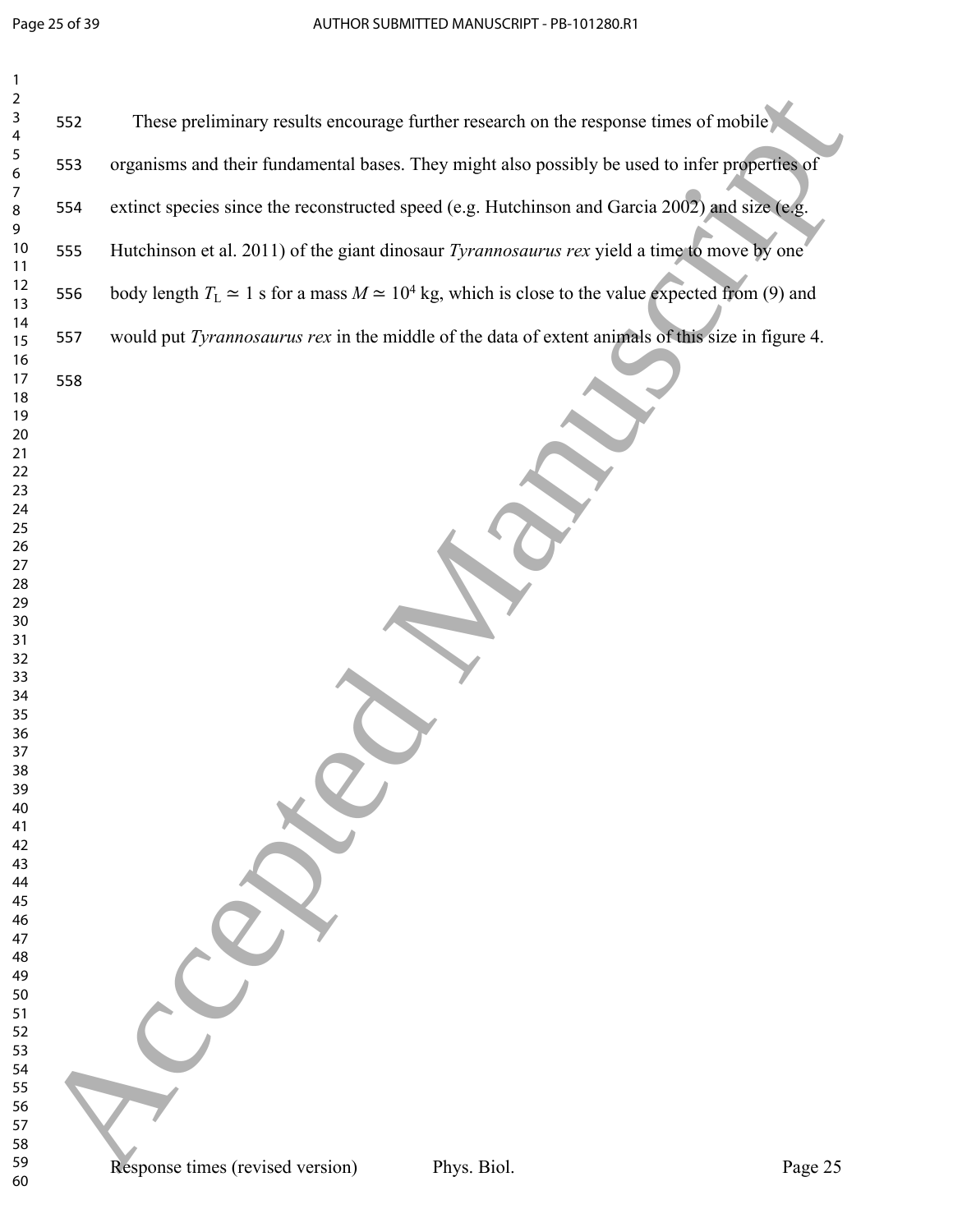| $\overline{c}$   |     |                                                                                                   |             |         |
|------------------|-----|---------------------------------------------------------------------------------------------------|-------------|---------|
| 3<br>4           | 559 | <b>Ethical Statement</b>                                                                          |             |         |
| 5<br>6           | 560 | The present article is based on a meta-analysis. No live animals were used.                       |             |         |
| 7<br>8           | 561 |                                                                                                   |             |         |
| 9<br>10<br>11    | 562 | Data Accessibility                                                                                |             |         |
| 12<br>13         | 563 | The datasets supporting the article are included in the Supplementary Material.                   |             |         |
| 14<br>15<br>16   | 564 |                                                                                                   |             |         |
| $17$<br>18       | 565 | <b>Competing Interests</b>                                                                        |             |         |
| 19<br>20         | 566 | We have no competing interests.                                                                   |             |         |
| $21$<br>22<br>23 | 567 |                                                                                                   |             |         |
| 24<br>25         | 568 | <b>Author's Contributions</b>                                                                     |             |         |
| 26<br>27         | 569 | J.-P.R. and N.M.-V. each made significant and substantial contributions to this study in terms of |             |         |
| 28<br>29<br>30   | 570 | the conception, design, data collection and interpretation of results, as well as preparing the   |             |         |
| 31<br>32         | 571 | manuscript. J.-P.R. contributed primarily to the statistical analyses and N.M.-V. to the physical |             |         |
| 33<br>34         | 572 | analyses.                                                                                         |             |         |
| 35<br>36<br>37   | 573 |                                                                                                   |             |         |
| 38<br>39         |     |                                                                                                   |             |         |
| 40<br>41         |     |                                                                                                   |             |         |
| 42<br>43         |     |                                                                                                   |             |         |
| 44               |     |                                                                                                   |             |         |
| 45<br>46         |     |                                                                                                   |             |         |
| 47               |     |                                                                                                   |             |         |
| 48               |     |                                                                                                   |             |         |
| 49<br>50         |     |                                                                                                   |             |         |
| 51               |     |                                                                                                   |             |         |
| 52               |     |                                                                                                   |             |         |
| 53               |     |                                                                                                   |             |         |
| 54               |     |                                                                                                   |             |         |
| 55<br>56         |     |                                                                                                   |             |         |
| 57               |     |                                                                                                   |             |         |
| 58               |     |                                                                                                   |             |         |
| 59               |     | Response times (revised version)                                                                  | Phys. Biol. | Page 26 |
| 60               |     |                                                                                                   |             |         |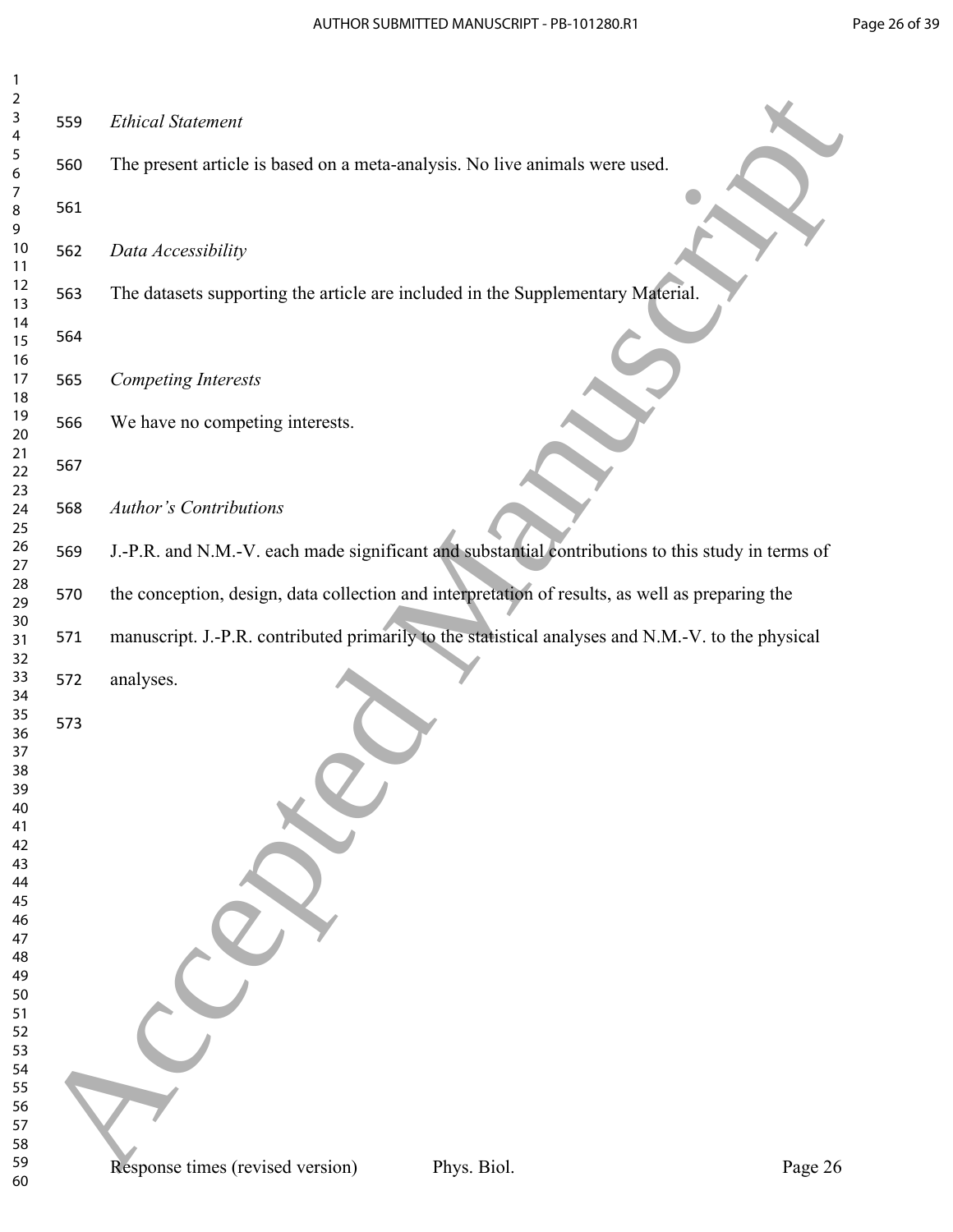| 1              |     |                                                                                                 |         |
|----------------|-----|-------------------------------------------------------------------------------------------------|---------|
| 2<br>3<br>4    | 574 | <b>REFERENCES</b>                                                                               |         |
| 5<br>6         | 575 |                                                                                                 |         |
| 7<br>8<br>9    | 576 | Abraham, N. M., Spors, H., Carleton, A., Margrie, T. W., Kuner, T. and Schaefer, A. T. (2004).  |         |
| $10$<br>11     | 577 | Maintaining accuracy at the expense of speed: stimulus similarity defines odor                  |         |
| 12<br>13       | 578 | discrimination time in mice. Neuron, 44 (5), 865-876                                            |         |
| 14<br>15       | 579 | Agutter, P. S. and Wheatley, D. N. (2004) Metabolic scaling: consensus or controversy? Theor.   |         |
| 16<br>17<br>18 | 580 | Biol. Med. Model. 1 (1), 13                                                                     |         |
| 19<br>20       | 581 | Aiello, G. L. and Bach-Y-Rita, P. (2000) The cost of an action potential. J. Neuroscience       |         |
| 21<br>22       | 582 | Methods 103, 145-149                                                                            |         |
| 23<br>24<br>25 | 583 | Attwell, D. and Laughlin, S. B. (2001) An energy budget for signaling in the grey matter of the |         |
| 26<br>27       | 584 | brain. J. Cerebral Blood Flow Metabol. 21 (10), 1133-1145                                       |         |
| 28<br>29       | 585 | Bartholomew, G. A. and Heinrich, B. (1973) A field study of flight temperatures in moths in     |         |
| 30<br>31<br>32 | 586 | relation to body weight and wing loading. J. Exp. Biol. 58, 123-135                             |         |
| 33<br>34       | 587 | Bejan, A. and Marden, J. H. (2006) Unifying constructal theory for scale effects in running,    |         |
| 35<br>36       | 588 | swimming and flying. J. Exp. Biol. 209 (2), 238-248                                             |         |
| 37<br>38       | 589 | Bitbol, A. F. and Wingreen, N. S. (2015) Fundamental constraints on the abundances of           |         |
| 39<br>40<br>41 | 590 | chemotaxis proteins. Biophys. J. 108 (5), 1293-1305                                             |         |
| 42<br>43       | 591 | Block, S. M., Segall, J. E. and Berg, H. C. (1982) Impulse responses in bacterial chemotaxis.   |         |
| 44<br>45       | 592 | Cell, 31 (1), 215-226                                                                           |         |
| 46<br>47       | 593 | Blough, D. S. (1978) Reaction times of pigeons on a wavelength discrimination task. J. Exp.     |         |
| 48<br>49<br>50 | 594 | Anal. Behav., 30 (2), 163-167                                                                   |         |
| 51<br>52       | 595 | Bonner, J T (1965) Size and Cycle: An Essay on the Structure of Biology (Princeton N J:         |         |
| 53<br>54       | 596 | <b>Princeton University Press)</b>                                                              |         |
| 55<br>56       |     |                                                                                                 |         |
| 57<br>58       |     |                                                                                                 |         |
| 59<br>60       |     | Response times (revised version)<br>Phys. Biol.                                                 | Page 27 |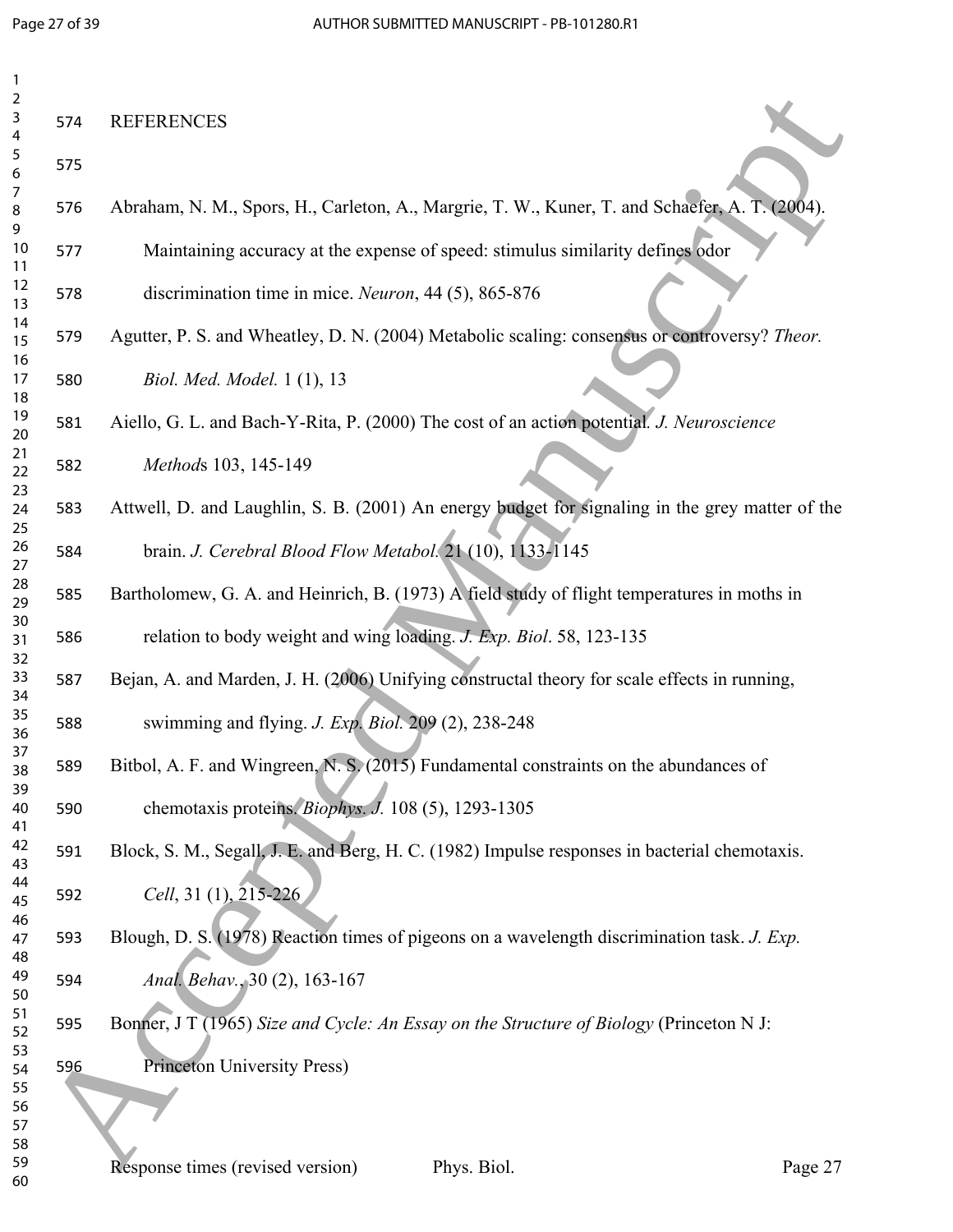| $\overline{2}$<br>$\mathsf{3}$ | 597 | Bren, A. and Eisenbach, M. (2000) How signals are heard during bacterial chemotaxis: protein-         |
|--------------------------------|-----|-------------------------------------------------------------------------------------------------------|
| $\overline{4}$<br>5<br>6       | 598 | protein interactions in sensory signal propagation. J. Bacteriol. 182 (24), 6865-6873                 |
| 7<br>8                         | 599 | Bullock, T. H. (1984) Comparative neuroethology of startle, rapid escape, and giant fiber-            |
| 9<br>10<br>11                  | 600 | mediated responses. In Neural Mechanisms of Startle Behavior (ed. R.C. Eaton), pp. 1-13.              |
| 12<br>13                       | 601 | Boston: Springer Science and Business Media                                                           |
| 14<br>15<br>16                 | 602 | Butts, D. A., Weng, C., Jin, J., Yeh, C. I., Lesica, N. A., Alonso, J. M. and Stanley, G. B. (2007)   |
| 17<br>18                       | 603 | Temporal precision in the neural code and the timescales of natural vision. Nature 449, 92-           |
| 19<br>20                       | 604 | 95                                                                                                    |
| 21<br>22<br>23                 | 605 | Byrne, D.N., Buchmann, S.L. and Spangler, H.G. (1988) Relationship between wing loading,              |
| 24<br>25                       | 606 | wingbeat frequency and body mass in homopterous insects. J. Exp. Biol. 135, 9-23.                     |
| 26<br>27                       | 607 | Castelfranco, A. M. and Hartline, D. K. (2016) Evolution of rapid nerve conduction. Brain Res.        |
| 28<br>29<br>30                 | 608 | 1641, 11-33.                                                                                          |
| 31<br>32                       | 609 | Clapham, D.E. (2007) Calcium signaling. Cell, 131 (6), 1047-1058                                      |
| 33<br>34                       | 610 | Currea, J. P., Smith, J. L. and Theobald, J. C. (2018) Small fruit flies sacrifice temporal acuity to |
| 35<br>36<br>37                 | 611 | maintain contrast sensitivity. Vision Res. 149, 1-8                                                   |
| 38<br>39                       | 612 | Dagnelie, P. (2011) Statistique théorique et appliquée. Tome 2. Inférence statistique à une et à      |
| 40<br>41                       | 613 | deux dimensions. Bruxelles, De Boeck                                                                  |
| 42<br>43<br>44                 | 614 | D'Eath, R. B. (1998) Can video images imitate real stimuli in animal behaviour experiments?.          |
| 45<br>46                       | 615 | Biol. Rev. 73 (3), 267-292.                                                                           |
| 47<br>48                       | 616 | Dell, A. I., Pawar, S., and Savage, V. M. (2001) Systematic variation in the temperature              |
| 49<br>50<br>51                 | 617 | dependence of physiological and ecological traits. Proc. Natl. Acad. Sci. 108 (26), 10591-            |
| 52<br>53                       | 618 | 10596.                                                                                                |
| 54<br>55                       | 619 | Dill, K. A., Ghosh, K. and Schmidt, D. (2011) Physical limits of cells and proteomes Proc. Nat.       |
| 56<br>57<br>58                 | 620 | Acad. Sci. USA 108 17876-17882                                                                        |
| 59<br>60                       |     | Response times (revised version)<br>Phys. Biol.<br>Page 28                                            |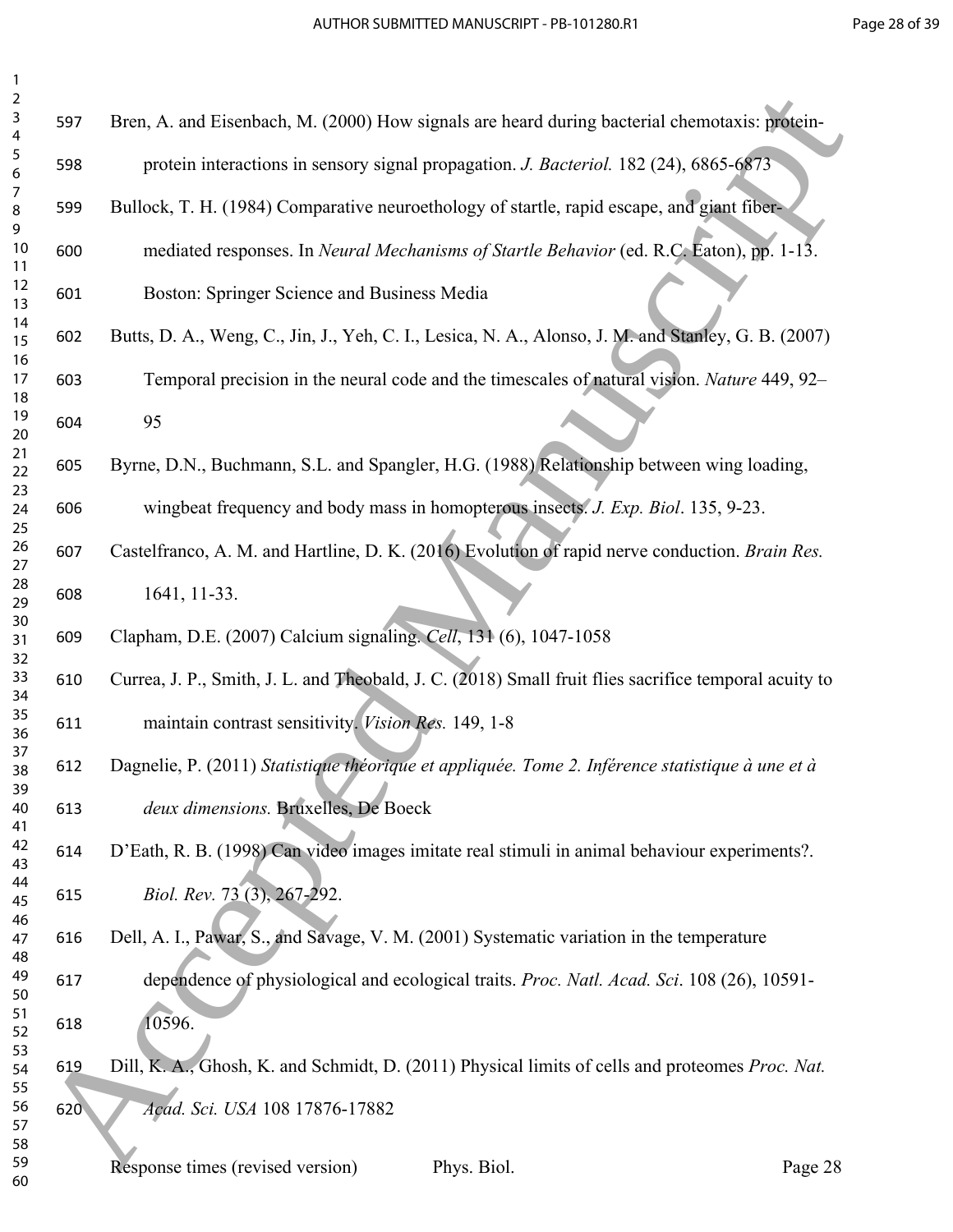| $\overline{2}$<br>3<br>$\overline{4}$ | 621 | Dusenberry, D. B. (2009) Living at Micro Scale. The Unexpected Physics of Being Small.           |
|---------------------------------------|-----|--------------------------------------------------------------------------------------------------|
| 5<br>6                                | 622 | Cambridge, MA: Harvard University Press                                                          |
| 7<br>8<br>9                           | 623 | Erickson, H. P. (2009) Size and shape of protein molecules at the nanometer level determined by  |
| 10<br>11                              | 624 | sedimentation, gel filtration, and electron microscopy, in Biological procedures Online ed       |
| 12<br>13                              | 625 | Shulin Li vol 11, 1                                                                              |
| 14<br>15                              | 626 | Falk-Petersen, S. (1981) Ecological investigations on the zooplankton community of Balsfjorden,  |
| 16<br>17<br>18                        | 627 | Northern Norway: seasonal changes in body weight and the main biochemical composition            |
| 19<br>20                              | 628 | of Thysanoessa inermis (Krøyer), T. raschii (M. Sars), and Meganyctiphanes norvegica (M.         |
| 21<br>22                              | 629 | Sars) in relation to environmental factors. J. Exp. Mar. Biol. Ecol. 49, 103-120                 |
| 23<br>24<br>25                        | 630 | Felsenstein, J. (1985) Phylogenies and the comparative method. The American Naturalist, 125(1),  |
| 26<br>27                              | 631 | $1 - 15$                                                                                         |
| 28<br>29                              | 632 | Fernald, R. D. (2000) Evolution of eyes. Curr. Opin. Neurobiol. 10 (4), 444-450                  |
| 30<br>31<br>32                        | 633 | Flamholz, A. I., Prywes, N., Moran, U., Davidi, D., Bar-On, Y. M., Oltrogge, L. M., Alves, R.,   |
| 33<br>34                              | 634 | Savage, D. and Milo, R. (2019) Revisiting trade-offs between Rubisco kinetic parameters          |
| 35<br>36                              | 635 | Biochemistry 58, 3365-76                                                                         |
| 37<br>38<br>39                        | 636 | Froese, R., Thorson, J. T. and Reyes, R. B. (2014) A Bayesian approach for estimating            |
| 40<br>41                              | 637 | length-weight relationships in fishes. J. Applied Ichthyol. 30, 78-85                            |
| 42<br>43                              | 638 | Garland, T. Jr. (1983) The relation between maximal running speed and body mass in terrestrial   |
| 44<br>45<br>46                        | 639 | mammals. J. Zool., 199, 157-70                                                                   |
| 47<br>48                              | 640 | Glazier, D. (2014) Metabolic scaling in complex living systems. Systems, 2 (4), 451-540          |
| 49<br>50                              | 641 | Hatton, I. A., Dobson, A. P., Storch, D., Galbraith, E. D. and Loreau, M. (2019) Linking scaling |
| 51<br>52                              | 642 | laws across eukaryotes. Proc. Natl. Acad. Sci. DOI: 10.1073/pnas.19004921161900492116            |
| 53<br>54<br>55                        | 643 | Healy, K., McNally, L., Ruxton, G. D., Cooper, N. and Jackson, A. L. (2013) Metabolic rate and   |
| 56<br>57                              | 644 | body size are linked with perception of temporal information. Animal Behav. 86 (4), 685-696      |
| 58<br>59<br>60                        |     | Response times (revised version)<br>Phys. Biol.<br>Page 29                                       |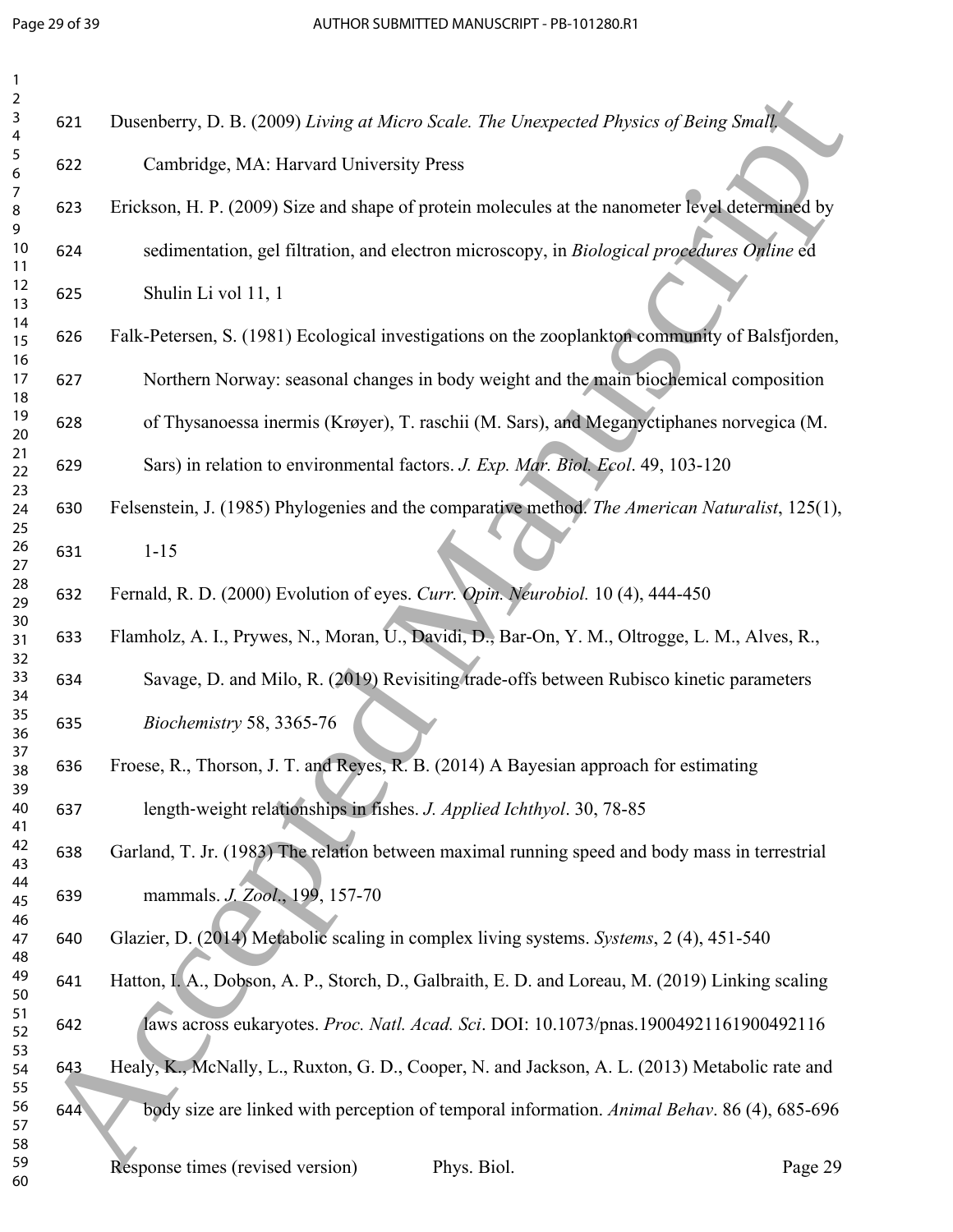| 2               |  |
|-----------------|--|
| 3               |  |
| 4               |  |
| 5               |  |
| 6               |  |
|                 |  |
|                 |  |
| 8               |  |
| 9               |  |
| 10              |  |
| 11              |  |
| $\overline{12}$ |  |
| 13              |  |
| $\overline{14}$ |  |
| 15              |  |
| 16              |  |
| 1               |  |
|                 |  |
| 18              |  |
| 19              |  |
| 20              |  |
| 21              |  |
| $^{22}$         |  |
| 23              |  |
| 24              |  |
| 25              |  |
| 26              |  |
| 27              |  |
|                 |  |
| 28              |  |
| 29              |  |
| 30              |  |
| $\overline{31}$ |  |
| $\overline{32}$ |  |
| 33              |  |
| 34              |  |
| 35              |  |
| 36              |  |
| 37              |  |
|                 |  |
| 38              |  |
| 39              |  |
| 40              |  |
| 41              |  |
| 42              |  |
| 43              |  |
| 44              |  |
| 45              |  |
| 46              |  |
| 47              |  |
| 48              |  |
|                 |  |
| 49              |  |
| 50              |  |
| 51              |  |
| 52              |  |
| 53              |  |
| 54              |  |
| 55              |  |
| 56              |  |
| 57              |  |
|                 |  |
| 58              |  |

| 645 | Herberholz, J. and Marquart, G. D. (2012) Decision making and behavioral choice during predator |  |
|-----|-------------------------------------------------------------------------------------------------|--|
|     |                                                                                                 |  |
| 646 | avoidance. Front. Neurosci. 6, 125                                                              |  |

- Hutchinson, J. R. and Garcia, M. (2002) *Tyrannosaurus* was not a fast runner. *Nature* 415, 1018- 1022
- Hutchinson, J. R., Bates, K. T., Molnar, J., Allen, V. and Makovicky, P. J. (2011) A
- computational analysis of limb and body dimensions in Tyrannosaurus rex with implications for locomotion, ontogeny, and growth. *PLoS One*, 6, e26037 24<br>
16 Accepted Manuscript (i. 10. (2012) Decision making and between the distribution<br>
5 Accepted Manuscript (i. 12<br>
16 Accepted Manuscript (i. 12<br>
16 Accepted Manuscript (i. 12<br>
16 Accepted Manuscript (i. 12<br>
17 Accepte

Inger, R., Bennie, J., Davies, T. and Gaston, K. (2014) Potential biological and ecological effects

- of flickering artificial light. *PLoS One* 9, e98631
- Iriarte-Diaz, J. (2002) Differential scaling of locomotor performance in small and large terrestrial mammals. *J. Exp. Biol*. 205, 2897-2908
- Jacob, V., Monsempès, C., Rospars, J.-P., Masson, J.-B. and Lucas, P. (2017) Olfactory coding in the turbulent realm. *PLoS Comput. Biol.* 13 (12): e1005870
- Koch, M. (1999) The neurobiology of startle. *Progress in neurobiology*, 59 (2), 107-128
- Lane, T. J. and Pande V. S. (2013) Inferring the rate-length law of protein folding. *PLoS One* e78606
- Laughlin, S. B. (2001) Energy as a constraint on the coding and processing of sensory
- information. *Curr. Opinion in Neurobiol.*, 11, 475e480
- Lemon, W. and Getz, W. (1997) Temporal resolution of general odor pulses by olfactory sensory neurons in American cockroaches. *J. Exp. Biol.*, 200 (12), 1809-1819
- Limpert, E., Stahel, W. A. and Abbt, M. (2001) Log-normal distributions across the sciences:
- keys and clues. *BioSci.* 51 (5), 341-352
- Luce, R. D. (1991) *Response Times*. New York: Oxford University Press.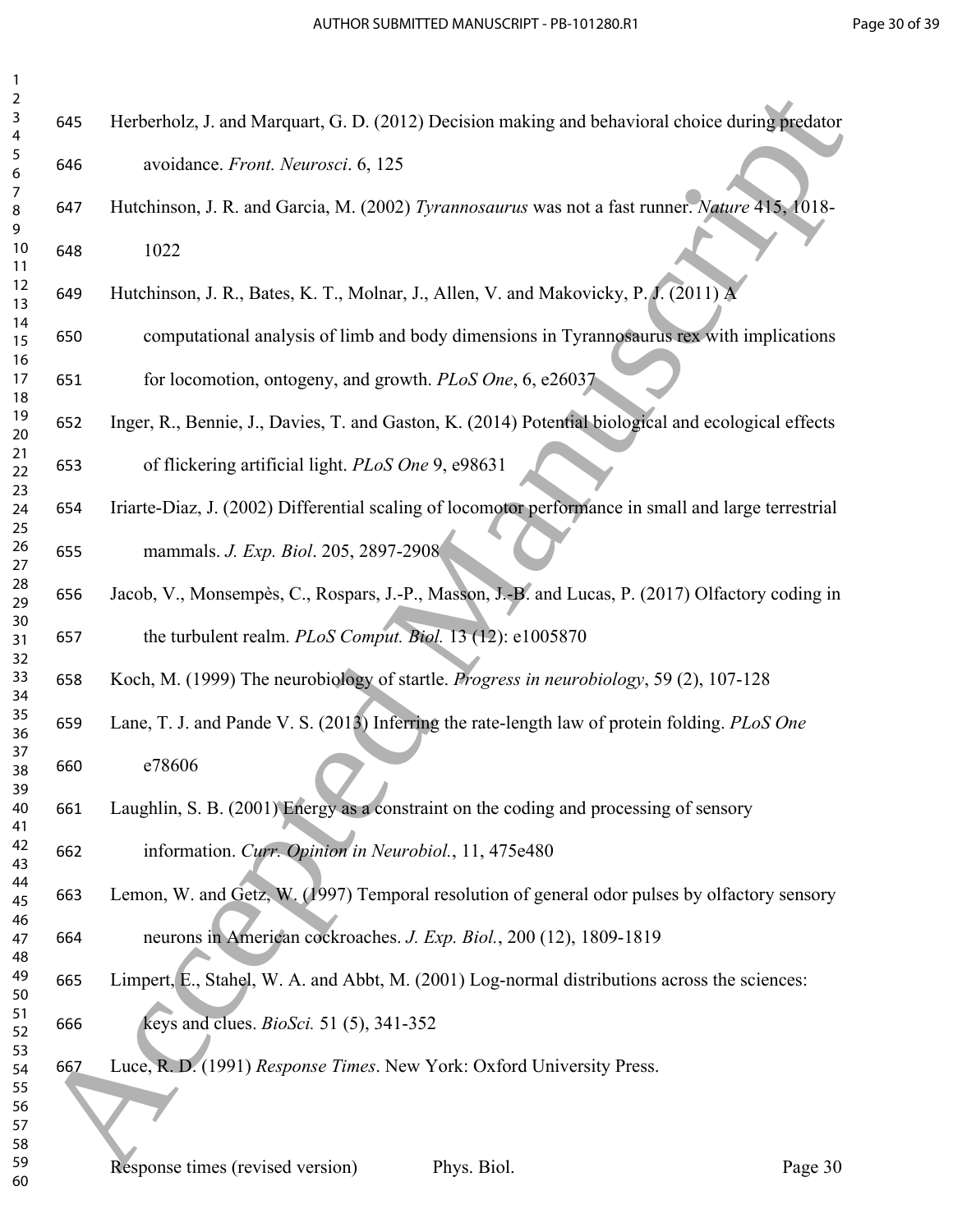| 2<br>3<br>Makarieva, A. M., Gorshkov, V. G. and Li, B. L. (2005) Energetics of the smallest: do bacteria<br>668<br>4 |                           |
|----------------------------------------------------------------------------------------------------------------------|---------------------------|
|                                                                                                                      |                           |
| 5<br>breathe at the same rate as whales?. Proc. R. Soc. B: Biol. Sci. 272 (1577), 2219-2224<br>669<br>6              |                           |
| 7<br>Makarieva, A. M., Gorshkov, V. G., Li, B. L., Chown, S. L., Reich, P. B. and Gavrilov, V. M.<br>670<br>8        |                           |
| 9<br>10<br>(2008) Mean mass-specific metabolic rates are strikingly similar across life's major domain<br>671<br>11  |                           |
| 12<br>Evidence for life's metabolic optimum. Proc. Natl. Acad. Sci. 105, 16994-16999<br>672<br>13                    |                           |
| 14<br>Maegawa, S. (2017) Molecular characteristics of neuron-like functions in single-cell organisms.<br>673<br>15   |                           |
| 16<br>$17$<br>In Shigeno et al. eds Brain Evolution by Design: from Neutral Origin to Cognitive<br>674<br>18         |                           |
| 19<br>Architecture, Springer<br>675<br>20                                                                            |                           |
| 21<br>Marden, J. H. and Allen, L R. (2002) Molecules, muscles, and machines: universal performance<br>676<br>22      |                           |
| 23<br>characteristics of motors. Proc. Natl. Acad. Sci. USA 99, 4161-4166<br>24<br>677                               |                           |
| 25<br>26<br>Marden, J. H. (2005) Review: Scaling of maximum net force output by motors used for<br>678<br>27         |                           |
| 28<br>locomotion. <i>J. Exp. Biol.</i> 208, 1653-64<br>679<br>29                                                     |                           |
| 30<br>McMahon, T. A. and Bonner, J. T. (1983) On Size and Life (New York: Scientific American<br>680<br>31           |                           |
| 32<br>33<br>Library)<br>681<br>34                                                                                    |                           |
| 35<br>Mika, J. T. and Poolman, B. (2011) Macromolecule diffusion and confinement in prokaryotic<br>682<br>36         |                           |
| 37<br>cells. Current Opinion in Biotechnology 22, 117-126<br>683<br>38                                               |                           |
| 39<br>Martens, E.A., Wadhwa, N., Jacobsen, N. S., Lindemann, C., Andersen, K. H. and Visser, A.<br>40<br>684<br>41   |                           |
| 42<br>(2015) Size structures sensory hierarchy in ocean life. Proc. R. Soc. B, 282, 20151346<br>685<br>43            |                           |
| 44<br>Martinac, B. and Cox, C. D. (2016) Mechanosensory transduction: Focus on ion channels.<br>686<br>45            |                           |
| 46<br>Comprehensive Biophysics, Elsevier<br>687<br>47<br>48                                                          |                           |
| 49<br>Medina, J. M., Wong, W., Diaz, J. A. and Colonius, H. (2015) Advances in modern mental<br>688<br>50            |                           |
| 51<br>chronometry. Front. Human Neurosci. 9, 256<br>689<br>52                                                        |                           |
| 53<br>Meyer-Vernet, N. and Rospars, J. P. (2015) How fast do living organisms move: Maximum<br>690<br>54             |                           |
| 55<br>56<br>speeds from bacteria to elephants and whales. Am. J. Phys. 83 (8), 719-722<br>691<br>57                  |                           |
| 58<br>59<br>Response times (revised version)<br>Phys Biol                                                            | $P$ <i>a</i> $\sigma$ $e$ |

| 2<br>3         |     |                                                                                                 |  |
|----------------|-----|-------------------------------------------------------------------------------------------------|--|
| 4              | 668 | Makarieva, A. M., Gorshkov, V. G. and Li, B. L. (2005) Energetics of the smallest: do bacteria  |  |
| 5<br>6         | 669 | breathe at the same rate as whales?. Proc. R. Soc. B: Biol. Sci. 272 (1577), 2219-2224.         |  |
| 7<br>8<br>9    | 670 | Makarieva, A. M., Gorshkov, V. G., Li, B. L., Chown, S. L., Reich, P. B. and Gavrilov, V. M.    |  |
| $10$<br>11     | 671 | (2008) Mean mass-specific metabolic rates are strikingly similar across life's major domains:   |  |
| 12<br>13       | 672 | Evidence for life's metabolic optimum. Proc. Natl. Acad. Sci. 105, 16994-16999                  |  |
| 14<br>15       | 673 | Maegawa, S. (2017) Molecular characteristics of neuron-like functions in single-cell organisms, |  |
| 16<br>17<br>18 | 674 | In Shigeno et al. eds Brain Evolution by Design: from Neutral Origin to Cognitive               |  |
| 19<br>20       | 675 | Architecture, Springer                                                                          |  |
| 21<br>22       | 676 | Marden, J. H. and Allen, L R. (2002) Molecules, muscles, and machines: universal performance    |  |
| 23<br>24<br>25 | 677 | characteristics of motors. Proc. Natl. Acad. Sci. USA 99, 4161-4166                             |  |
| 26<br>27       | 678 | Marden, J. H. (2005) Review: Scaling of maximum net force output by motors used for             |  |
| 28<br>29       | 679 | locomotion. <i>J. Exp. Biol.</i> 208, 1653-64                                                   |  |
| 30<br>31<br>32 | 680 | McMahon, T. A. and Bonner, J. T. (1983) On Size and Life (New York: Scientific American         |  |
| 33<br>34       | 681 | Library)                                                                                        |  |
| 35<br>36       | 682 | Mika, J. T. and Poolman, B. (2011) Macromolecule diffusion and confinement in prokaryotic       |  |
| 37<br>38<br>39 | 683 | cells. Current Opinion in Biotechnology 22, 117-126                                             |  |
| 40<br>41       | 684 | Martens, E.A., Wadhwa, N., Jacobsen, N. S., Lindemann, C., Andersen, K. H. and Visser, A.       |  |
| 42<br>43       | 685 | (2015) Size structures sensory hierarchy in ocean life. Proc. R. Soc. B, 282, 20151346          |  |
| 44<br>45<br>46 | 686 | Martinac, B. and Cox, C. D. (2016) Mechanosensory transduction: Focus on ion channels.          |  |
| 47<br>48       | 687 | Comprehensive Biophysics, Elsevier                                                              |  |
| 49<br>50       | 688 | Medina, I. M., Wong, W., Diaz, J. A. and Colonius, H. (2015) Advances in modern mental          |  |
| 51<br>52<br>53 | 689 | chronometry. Front. Human Neurosci. 9, 256                                                      |  |
| 54<br>55       | 690 | Meyer-Vernet, N. and Rospars, J. P. (2015) How fast do living organisms move: Maximum           |  |
| 56<br>57       | 691 | speeds from bacteria to elephants and whales. Am. J. Phys. 83 (8), 719-722                      |  |
| 58<br>59<br>60 |     | Response times (revised version)<br>Phys. Biol.<br>Page 31                                      |  |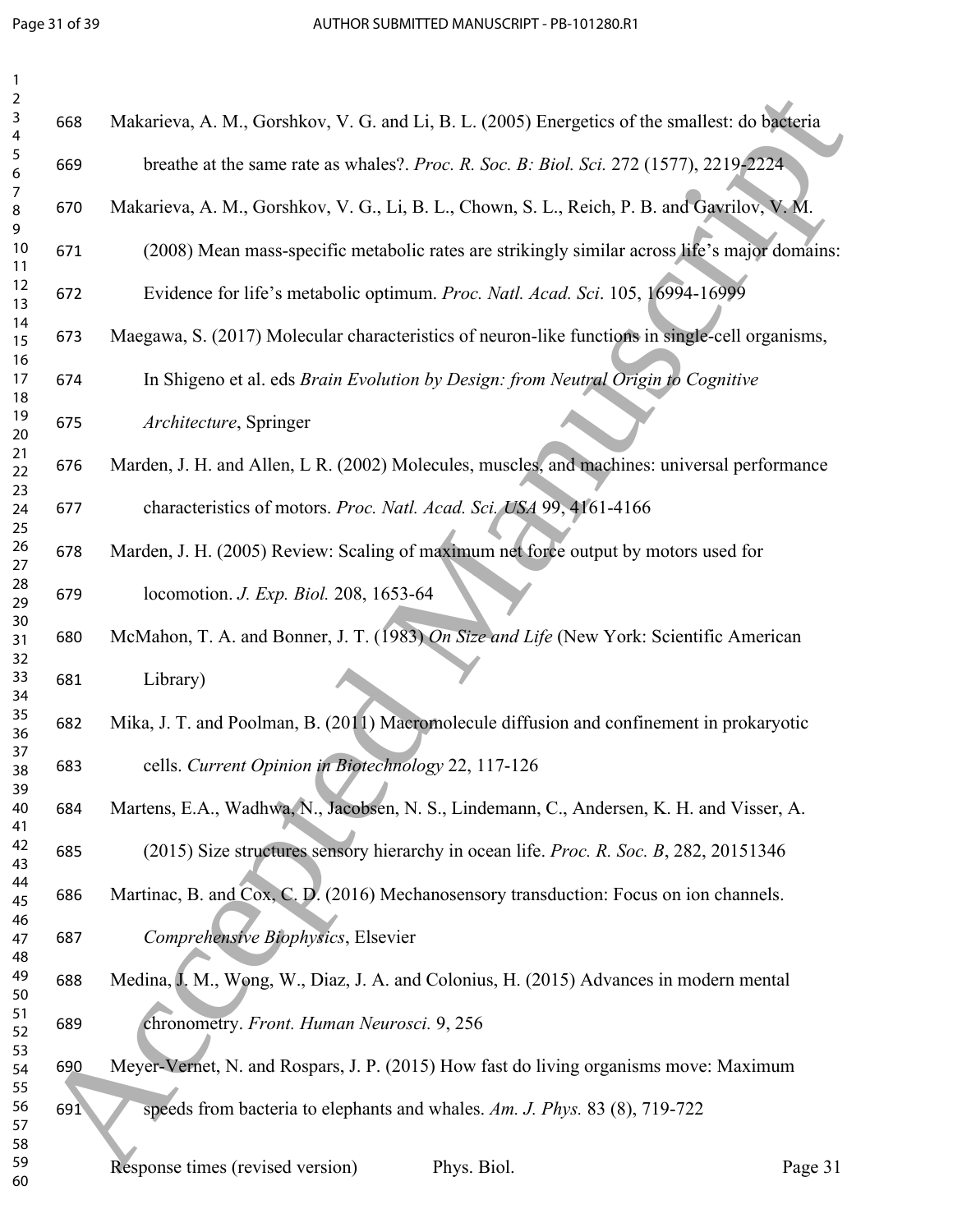| $\overline{2}$<br>$\mathsf{3}$    | 692 | Meyer-Vernet, N. and Rospars, J. P. (2016) Maximum relative speeds of living organisms: Why         |
|-----------------------------------|-----|-----------------------------------------------------------------------------------------------------|
| $\overline{4}$<br>$\sqrt{5}$<br>6 | 693 | do bacteria perform as fast as ostriches? Phys. Biol. 13 (6), 066006                                |
| $\overline{7}$<br>8               | 694 | Mitchell, J. G. (1991). The influence of cell size on marine bacterial motility and energetics.     |
| 9<br>10<br>11                     | 695 | Microbial Ecology, 22 (1), 227-238                                                                  |
| 12<br>13                          | 696 | More, H. L. and Donelan, J. M. (2018) Scaling of sensorimotor delays in terrestrial mammals.        |
| 14<br>15<br>16                    | 697 | Proc. R. Soc. B: Biol. Sci. 285 (1885), 20180613                                                    |
| 17<br>18                          | 698 | More, H. L., Hutchinson, J. R., Collins, D. F., Weber, D. J., Aung, S. K. H. and Donelan, J. M.     |
| 19<br>20                          | 699 | (2010) Scaling of sensorimotor control in terrestrial mammals. Proc. R. Soc. B 277, 3563-           |
| 21<br>22<br>23                    | 700 | 3568                                                                                                |
| 24<br>25                          | 701 | Niven, J. E. and Scharlemann, J. P. W. (2005) Does metabolic rate at rest and during flight scale   |
| 26<br>27                          | 702 | with body mass in insects? Biol. Lett. 1, 346-349                                                   |
| 28<br>29<br>30                    | 703 | Panzeri, S., Brunel, N., Logothetis, N. K. and Kayser, C. (2010) Sensory neural codes using         |
| 31<br>32                          | 704 | multiplexed temporal scales. Trends Neurosci. 33 (3), 111-120                                       |
| 33<br>34                          | 705 | Perge, J. A., Niven, J. E., Mugnaini, E., Balasubramanian, V. and Sterling, P. (2012) Why do        |
| 35<br>36<br>37                    | 706 | axons differ in caliber? J. Neurosci. 32 (2), 626-638                                               |
| 38<br>39                          | 707 | Phillips, R. and Milo, R. (2009) A feeling for the numbers in biology Proc. Natl. Acad. Sci. 106,   |
| 40<br>41                          | 708 | 21465-21471                                                                                         |
| 42<br>43<br>44                    | 709 | Purcell, E. M. (1977) Life at low Reynolds number. Am. J. Phys. 45 (1), 3-11                        |
| 45<br>46                          | 710 | Roberts, A., Borisyuk, R., Buhl, E., Ferrario, A., Koutsikou, S., Li, W. C. and Soffe, S. R. (2019) |
| 47<br>48                          | 711 | The decision to move: response times, neuronal circuits and sensory memory in a simple              |
| 49<br>50<br>51                    | 712 | vertebrate. Proc. R. Soc. B, 286 (1899), 20190297                                                   |
| 52<br>53                          | 713 | Roeder, K. D. (1963) Nerve Cells and Insect Behavior. Cambridge, USA: Harvard University            |
| 54<br>55                          | 714 | Press, 188 pp.                                                                                      |
| 56<br>57<br>58                    |     |                                                                                                     |
| 59<br>60                          |     | Response times (revised version)<br>Phys. Biol.<br>Page 32                                          |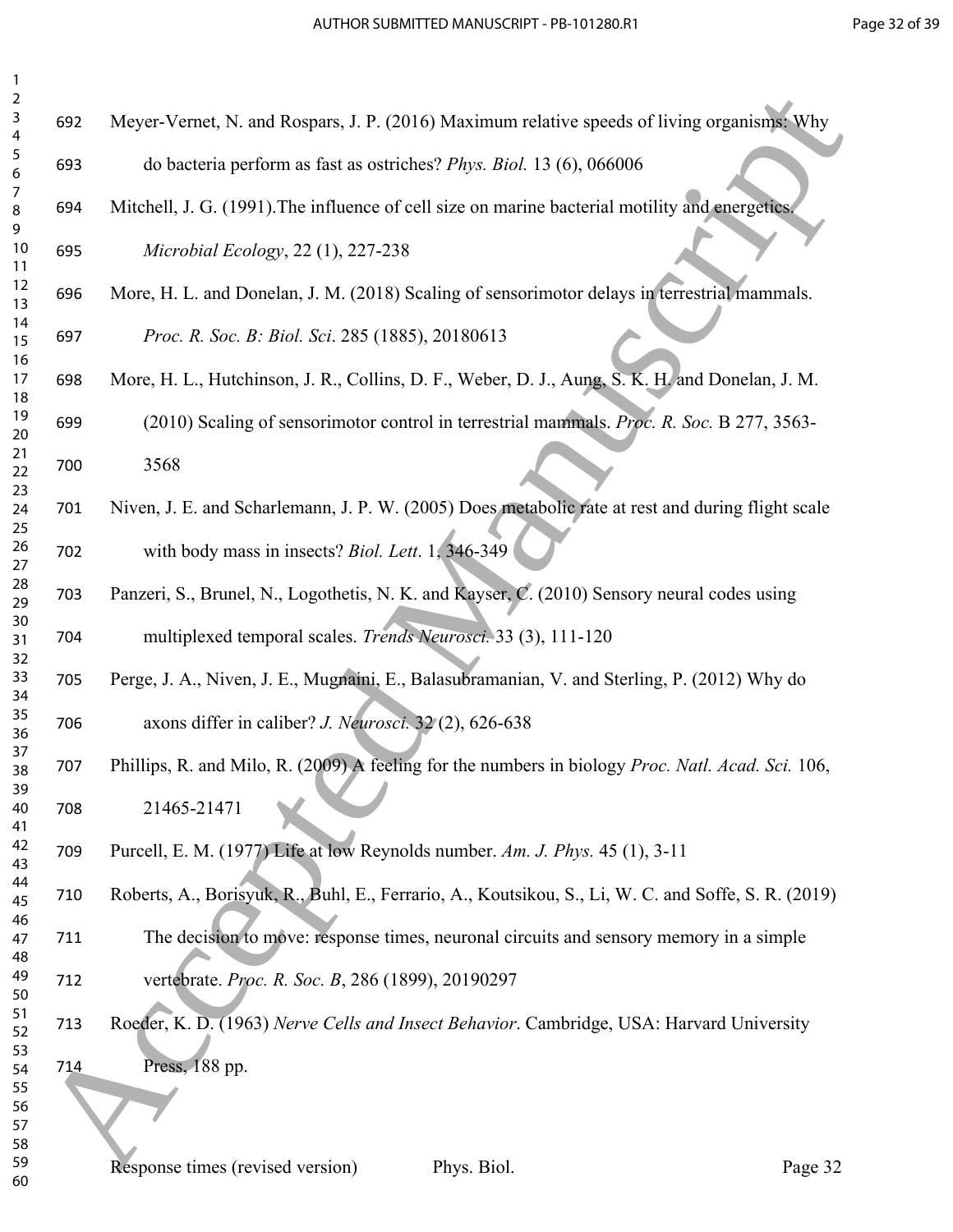| $\mathbf{1}$<br>$\overline{2}$ |     |                                                                                                                         |
|--------------------------------|-----|-------------------------------------------------------------------------------------------------------------------------|
| 3<br>4                         | 715 | Rospars, J. P. and Meyer-Vernet, N. (2016) Force per cross-sectional area from molecules to                             |
| 5<br>$\boldsymbol{6}$          | 716 | muscles: a general property of biological motors. R. Soc. Open Sci. 3 (7), 160313                                       |
| 7<br>8<br>9                    | 717 | Rumbo, E. R. and Kaissling, K. E. (1989) Temporal resolution of odour pulses by three types of                          |
| 10<br>11                       | 718 | pheromone receptor cells in Antheraea polyphemus. J. Comp. Physiol. A, 165 (3), 281-291                                 |
| 12<br>13                       | 719 | Sillar, K. T., Picton, L. D. and Heitler, W. J. (2016) The Neuroethology of Predation and Escape.                       |
| 14<br>15<br>16                 | 720 | John Wiley & Sons                                                                                                       |
| 17<br>18                       | 721 | Shamir, M., Bar-On, Y., Phillips, R. and Milo, R. (2016) Snapshot: timescales in cell biology.                          |
| 19<br>20<br>21                 | 722 | Cell 164, 1302-1303                                                                                                     |
| 22<br>23                       | 723 | Smear, M., Shusterman, R., O'connor, R., Bozza, T. and Rinberg, D. (2011) Perception of sniff                           |
| 24<br>25                       | 724 | phase in mouse olfaction. Nature, 479 (7373), 397-400                                                                   |
| 26<br>27<br>28                 | 725 | Spence, A. J. (2009) Scaling in biology. Current Biology 19, R57-R61                                                    |
| 29<br>30                       | 726 | Weibel, E. R., Taylor, C. R. and Hoppeler, H. (1991) The concept of symmorphosis: A testable                            |
| 31<br>32                       | 727 | hypothesis of structure-function relationship Proc. Natl. Acad. Sci. USA 88, 10357-10361                                |
| 33<br>34<br>35                 | 728 | Weibel, E. R. and Hoppeler, H. (2005) Exercise-induced maximal metabolic rate scales with                               |
| 36<br>37                       | 729 | muscle aerobic capacity. J. Exp. Biol. 208 (9), 1635-1644                                                               |
| 38<br>39                       | 730 | Weisskopf, V. F. (1975) Of atoms, mountains, and stars: a study in qualitative physics. Science,<br>187 (4177), 605-612 |
| 40<br>41<br>42                 | 731 |                                                                                                                         |
| 43<br>44                       | 732 | Weisskopf, V. F. (1989) The Privilege of Being a Physicist (W. H. Freeman, New York, 1989)                              |
| 45<br>46                       | 733 |                                                                                                                         |
| 47<br>48<br>49                 |     |                                                                                                                         |
| 50<br>51                       |     |                                                                                                                         |
| 52<br>53<br>54                 |     |                                                                                                                         |
| 55<br>56                       |     |                                                                                                                         |
| 57<br>58                       |     |                                                                                                                         |
| 59<br>60                       |     | Response times (revised version)<br>Phys. Biol.<br>Page 33                                                              |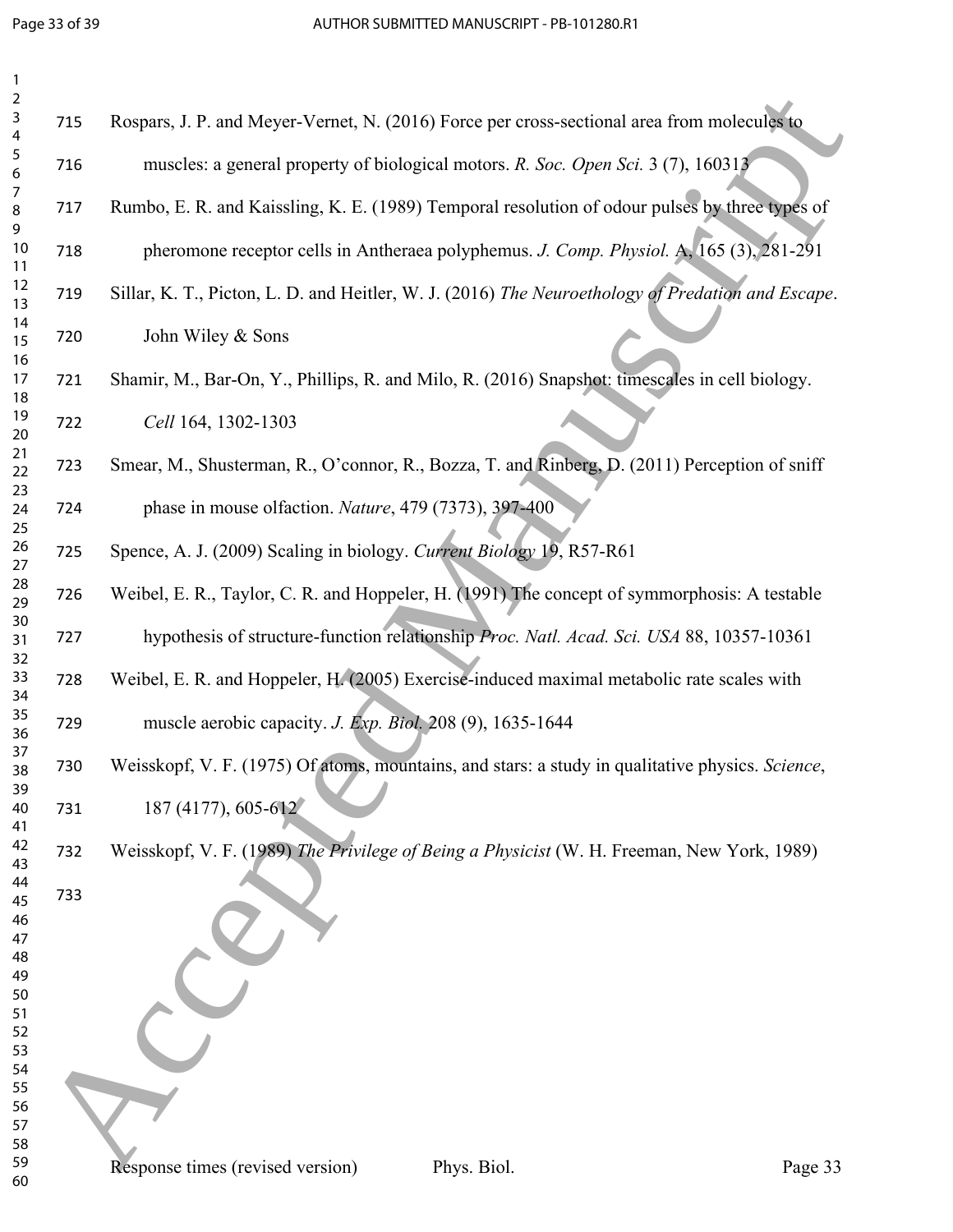| Timescale                                                                                                                  | $\boldsymbol{n}$ |      |          | min max $Q_{2.5}$ $Q_{97.5}$ $r_{95}$ $\delta T_{95}$ med IQR $\mu^*$ s <sup>*</sup> out <sub>95</sub> out <sub>10</sub> |           |                   |    |                           |                |
|----------------------------------------------------------------------------------------------------------------------------|------------------|------|----------|--------------------------------------------------------------------------------------------------------------------------|-----------|-------------------|----|---------------------------|----------------|
| $T_S$ all                                                                                                                  | 81               | 2.5  | 485      | 4.7 311                                                                                                                  |           | 66 1.82 24        |    | 43 26 3.26                | $\overline{4}$ |
| $T_S$ unicell                                                                                                              | $\overline{7}$   | 18.0 | 350      |                                                                                                                          | 18.0 350  |                   |    | 19 1.29 200 195 129 3.17  | $\Omega$       |
| $T_S$ multicell $74$                                                                                                       |                  | 2.5  |          | 485 4.7 238                                                                                                              |           | $51 \t1.71 \t23/$ | 35 | 22, 2.93                  | 4              |
| $T_S$ multic<50kg 68 2.5 240 4.6 148 32 1.51 18                                                                            |                  |      |          |                                                                                                                          |           |                   |    | 28 19 2.64                | 4              |
| $T_F$ all multic 106 2.5 250 4.2 100<br>-----------------------------------                                                |                  |      |          |                                                                                                                          |           |                   |    | 24 1.37 24 27 25 2.14     | 5              |
| $T_{\text{L}}$ all $427$                                                                                                   |                  |      |          | 5.3 2778 20.9 706                                                                                                        |           |                   |    | 34 1.53 71 99 78 2.73 22  |                |
| $T_{\text{L}}$ unicell $70$                                                                                                |                  |      | 5.3 2778 |                                                                                                                          | 11.9 2778 |                   |    | 234 2.37 123 213 145 3.86 | 2              |
| $T_{\text{L}}$ multicell 357 12.5 2525                                                                                     |                  |      |          | 22.3                                                                                                                     | 567       |                   |    | 25 1.41 61 82 69 2.40     | 18             |
| $T_L$ multic<50kg 300 12.5 657 21.5 408 19 1.28 50 61 59 2.22 14                                                           |                  |      |          |                                                                                                                          |           |                   |    |                           |                |
| Rows: $T_s$ , simple response time; $T_F$ , flicker fusion time; $T_L$ , minimum time to move by one body                  |                  |      |          |                                                                                                                          |           |                   |    |                           |                |
| length.                                                                                                                    |                  |      |          |                                                                                                                          |           |                   |    |                           |                |
| Columns: <i>n</i> , number of species; minimum; maximum; $Q_{2.5}$ , percentile 2.5 %; $Q_{97.5}$ , percentile             |                  |      |          |                                                                                                                          |           |                   |    |                           |                |
| 97.5 %; $r_{95}$ , ratio $Q_{97.5}/Q_{2.5}$ including 95 % values; $\delta T_{95} = \log_{10}(r_{25})$ ; med, median; IQR, |                  |      |          |                                                                                                                          |           |                   |    |                           |                |
| interquartile range; $\mu^*$ , geometric mean (ms); $s^*$ , multiplicative standard deviation; out <sub>95</sub> , number  |                  |      |          |                                                                                                                          |           |                   |    |                           |                |
| of values outside $[Q_{2.5}, Q_{97.5}]$ ; out <sub>10</sub> , number of values outside $[\mu^*/10, \mu^{*} \times 10]$ .   |                  |      |          |                                                                                                                          |           |                   |    |                           |                |
|                                                                                                                            |                  |      |          |                                                                                                                          |           |                   |    |                           |                |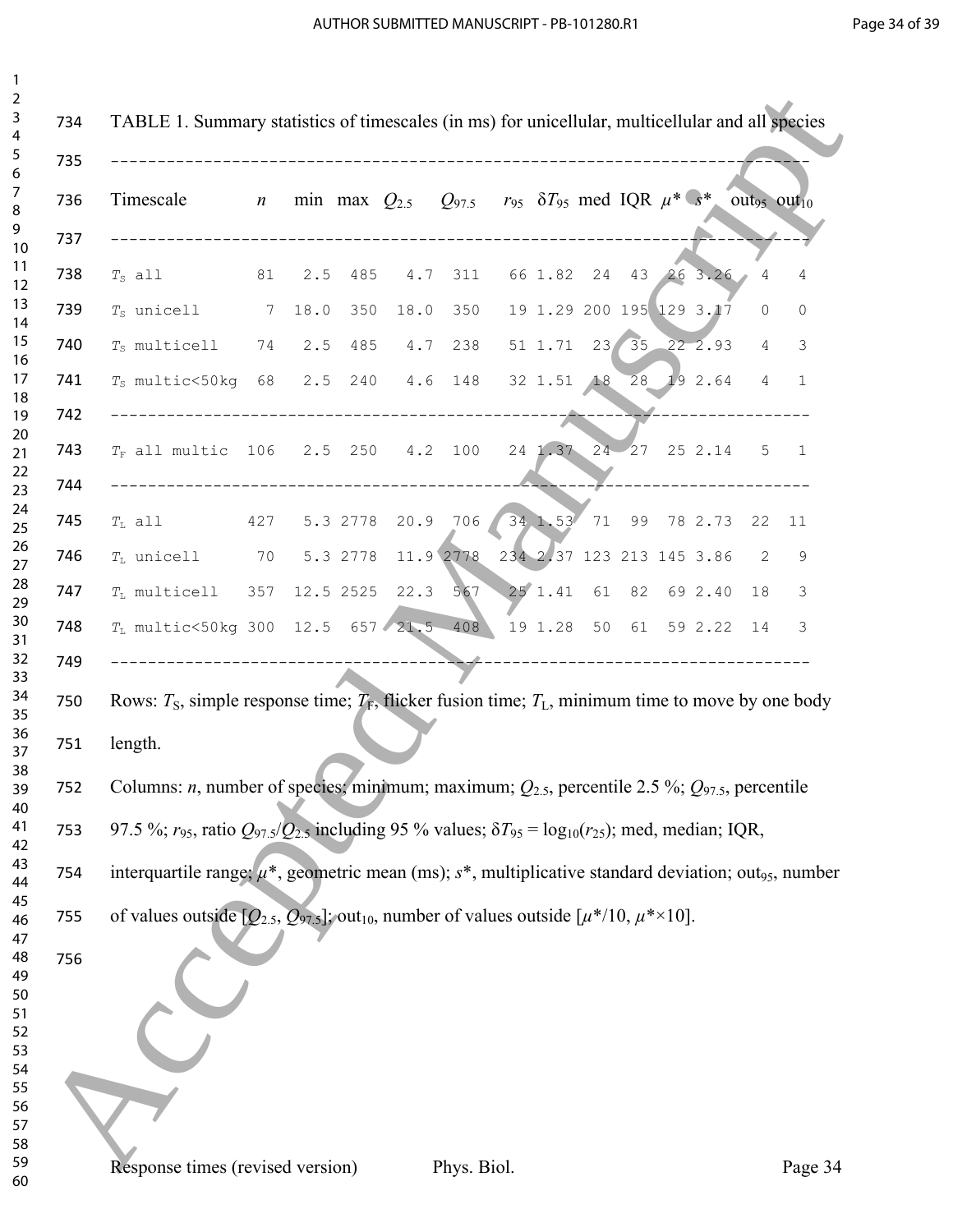|  |                                                                                                                                                                                    | $\boldsymbol{n}$ |  |  | $log_{10}T_0 \alpha$ IC <sub>1</sub> IC <sub>2</sub> $\mu_M^* \delta M$ $r_\alpha$ |  | $\delta T_a$        | $r^2$ <i>P</i> Sig |
|--|------------------------------------------------------------------------------------------------------------------------------------------------------------------------------------|------------------|--|--|------------------------------------------------------------------------------------|--|---------------------|--------------------|
|  | $T_S$ all                                                                                                                                                                          |                  |  |  | 81 -1.69 -0.033 -0.06 -0.01 -3.10 19.59 0.2 -0.64 7 0.02 1                         |  |                     |                    |
|  | $T_S$ unicell $7 -0.35$ 0.038 -0.41 0.49 -14.17 3.70 1.4 0.14 1 0.83 0                                                                                                             |                  |  |  |                                                                                    |  |                     |                    |
|  | $T_S$ multicell 74 -1.58 0.036 -0.01 0.08 -2.05 12.11 2.7 0.44 3 0.12 0                                                                                                            |                  |  |  |                                                                                    |  |                     |                    |
|  | $T_S$ multic<50kg 68 -1.77 -0.024 -0.08 0.03 -2.45 9.89 0.6 -0.24 1 0.36 0                                                                                                         |                  |  |  |                                                                                    |  |                     |                    |
|  | $T_F$ all multic 106 -1.57 0.023 -0.01 0.06 -1.93 8.25 1.6 0.19 2 0.19 0                                                                                                           |                  |  |  |                                                                                    |  | ___________________ |                    |
|  | $T_{\rm L}$ all $427 - 1.13 - 0.010 - 0.02 - 0.00 - 2.86/21.05 0.6 - 0.20 1 0.03 1$                                                                                                |                  |  |  |                                                                                    |  |                     |                    |
|  | $T_L$ unicell $70$ 0.10 0.078 0.02 0.14 -12.01 8.01 4.2 0.63 10 0.01 1                                                                                                             |                  |  |  |                                                                                    |  |                     |                    |
|  | $T_L$ multicel 357 -1.11 0.044 0.03 0.06 -1.06 14.15 4.2 0.62 7 0.00 1                                                                                                             |                  |  |  |                                                                                    |  |                     |                    |
|  | TL multic<50kg 300 -1.25 -0.010 -0.03 0.01 -1.72 10.70 0.8 -0.10 0 0.34 0                                                                                                          |                  |  |  |                                                                                    |  |                     |                    |
|  | Rows: same as in Table 1.<br>Columns: <i>n</i> , number of species; $log_{10}T_0$ , intercept of least square regression line, $log_{10}T = log_{10}T_0$                           |                  |  |  |                                                                                    |  |                     |                    |
|  | + $\alpha$ log <sub>10</sub> $M$ ; $\alpha$ , allometric coefficient; [IC <sub>1</sub> , IC <sub>2</sub> ], 95% confidence intervals of slope $\alpha$ ; $\mu_M^*$ , mean          |                  |  |  |                                                                                    |  |                     |                    |
|  | log <sub>10</sub> <i>M</i> ; $\delta M$ , mass range of the category, $\delta M = \log_{10}(M_{\text{max}}/M_{\text{min}})$ , with $M_{\text{max}}$ and $M_{\text{min}}$ masses of |                  |  |  |                                                                                    |  |                     |                    |
|  | heaviest and lightest species in the category; $r_{\alpha}$ , fitted ratio $T_{\text{max}}/T_{\text{min}}$ with $T_{\text{max}} = T_0(M_{\text{max}})^{\alpha}$ and                |                  |  |  |                                                                                    |  |                     |                    |
|  | $T_{\min} = T_0(M_{\min})^{\alpha}$ ; $\delta T_{\alpha} = \log_{10} r_{\alpha}$ ; $r^2$ , coefficient of determination (percent); P, p-value of test of                           |                  |  |  |                                                                                    |  |                     |                    |
|  | slope $\alpha = 0$ ; Sig, slope $\alpha$ of regression line significantly different from zero (1) or not (0).                                                                      |                  |  |  |                                                                                    |  |                     |                    |
|  |                                                                                                                                                                                    |                  |  |  |                                                                                    |  |                     |                    |
|  |                                                                                                                                                                                    |                  |  |  |                                                                                    |  |                     |                    |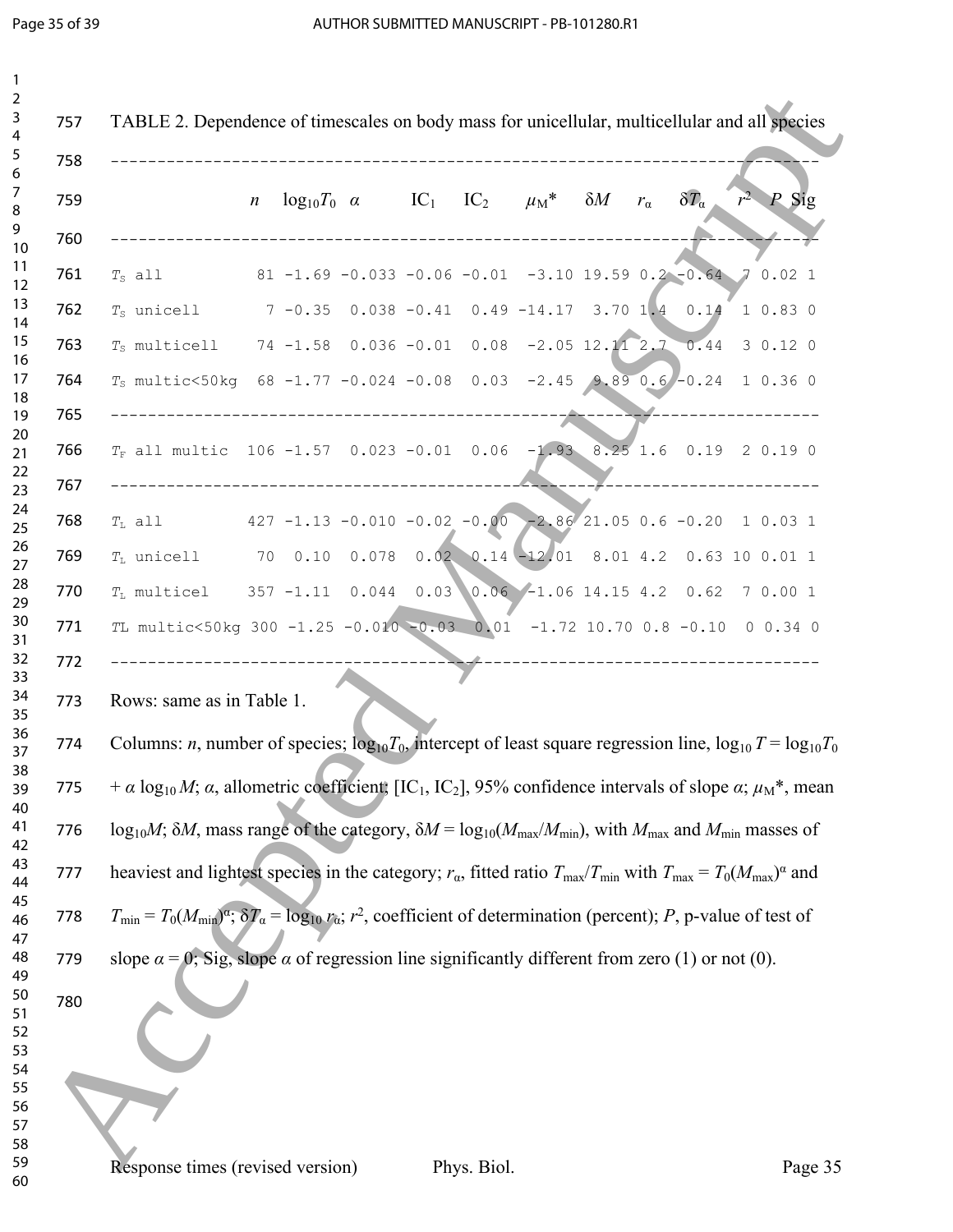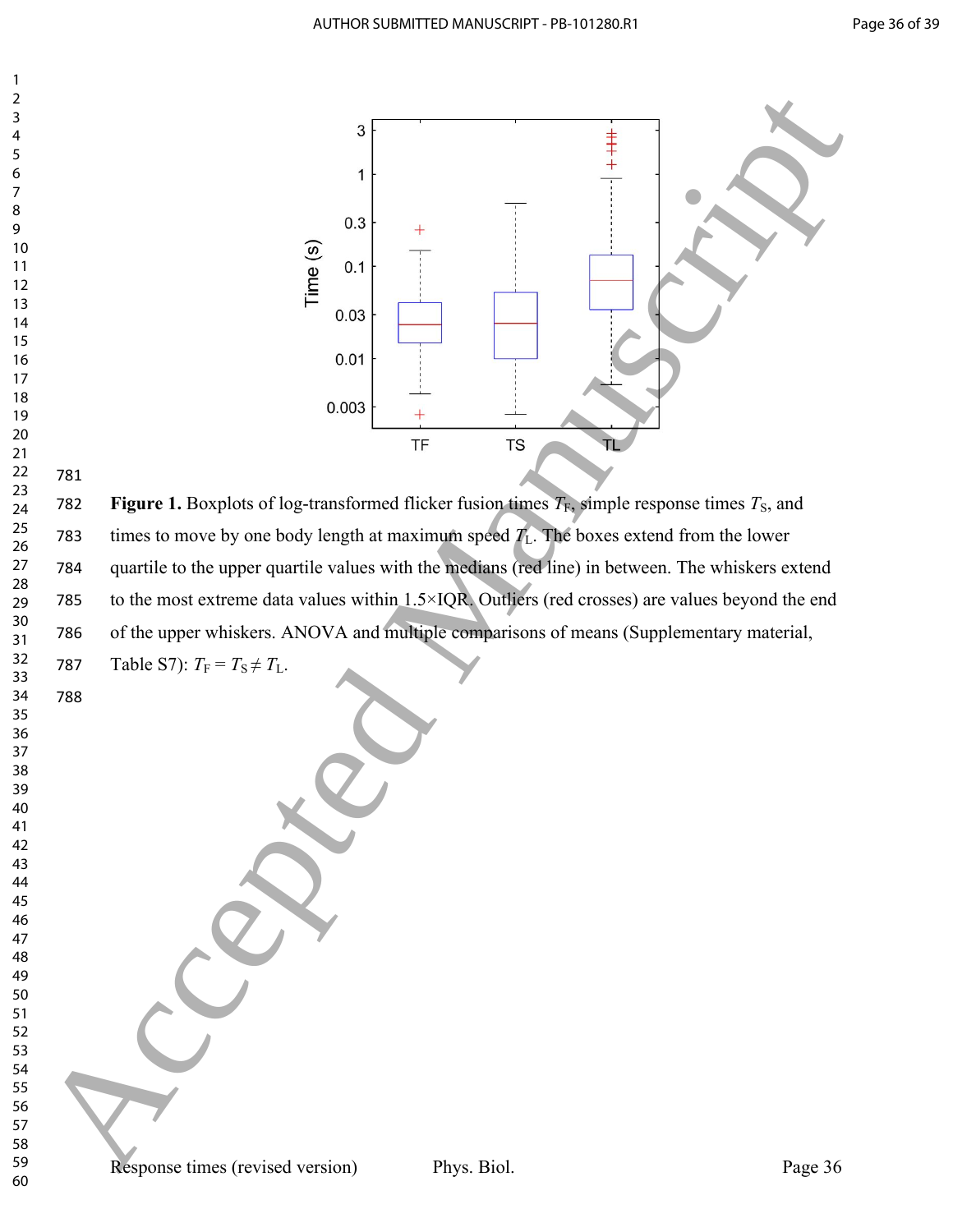

790 **Figure 2.** Simple response times  $T_s$  versus cell or body mass  $M(n = 81)$ . For clarity, the scale on the y-axis is 1.5 times larger than on the x-axis .

 **A**. Taxonomic groups. Groups with three species or less shown as empty symbols, other groups as filled symbols. Bacteria (Bac, *n* = 4), Echinodermata (Ech, 1, sperm), Planta (Pla, 2),

Arachnida (Ara, 1), Insecta (Ins, 16), Hexanauplia (Hex, 1; copepods), Cnidaria (Cni, 3),

Malacostraca (Mal, 2; crustaceans), Polychaeta (Pol, 1; bristle annelids), Oligochaeta (Oli, 1;

earthworms), Actinopterygii (Act, 28; cartilaginous fishes), Amphibia (Amp, 1), Aves (Ave, 1;

797 birds), Mammalia (Mam, 18). The horizontal dashed line is the geometric mean  $\mu^*$  (26 ms) with

values larger and smaller by one order of magnitude dotted. Vertical dashed line separates

 unicellular from multicellular organisms. Intermediate-scale regression laws for, from left to right, single cells (solid black line), multicellular organisms above 50 kg excluded (dashed black

line) and included (solid black line). Slopes not significantly different from zero.

 **B**. Types of response. Species tested for a single type of response shown in filled symbols: cell 803 chemotaxis and phototaxis (Tax,  $n = 7$ ), startle with escape (Esc, 46), sensory control of 804 locomotion (Loc, 11), predatory movement (Pre, 6), small movement in startle of birds and 805 mammals (Sma, 2), other behaviour (Oth, 3; see Table S1). Species tested for two or more types of response (empty symbol, Mul, 6). Dashed and dotted horizontal lines as in A.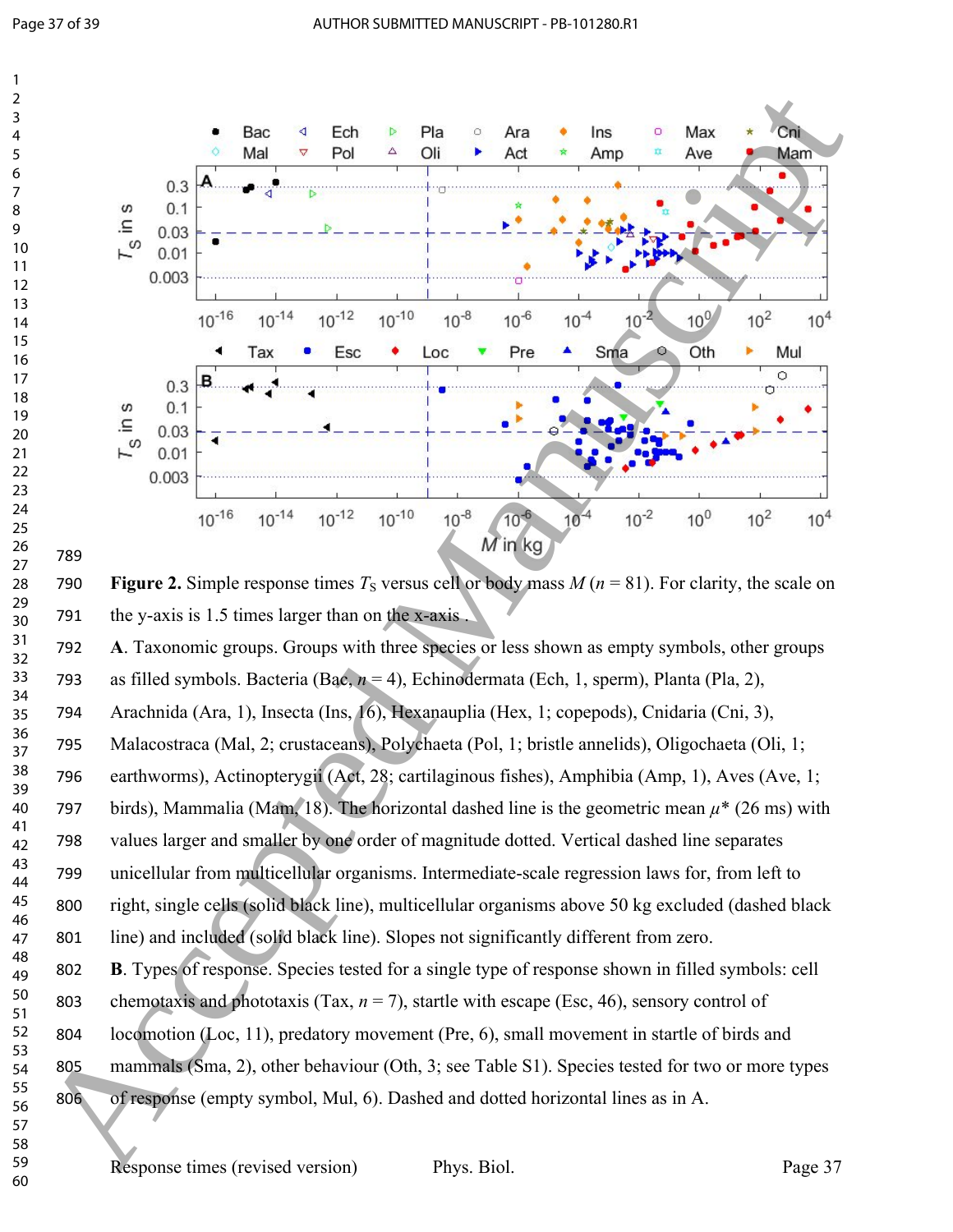